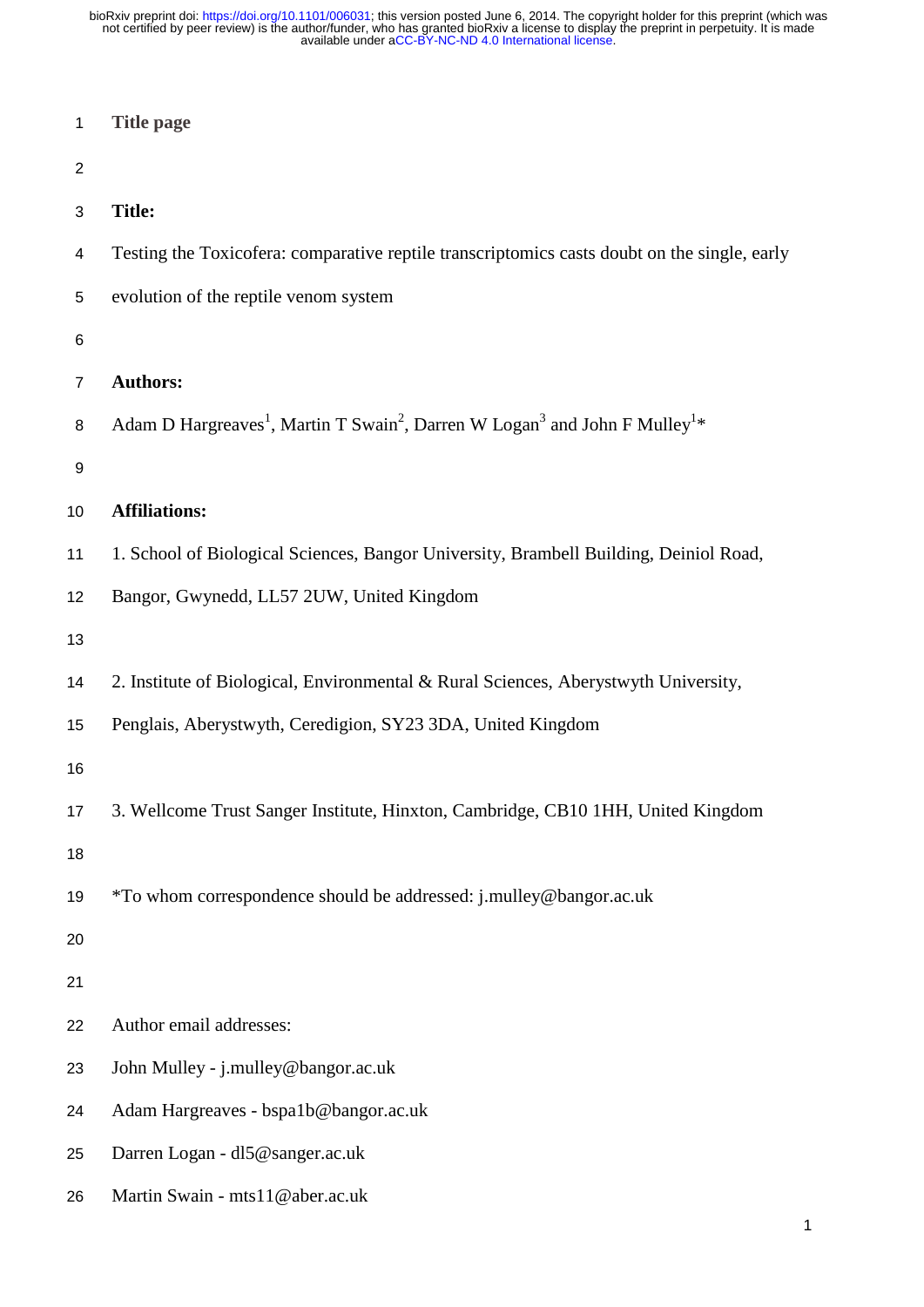### **Abstract**

### **Background**

 The identification of apparently conserved gene complements in the venom and salivary glands of a diverse set of reptiles led to the development of the Toxicofera hypothesis – the idea that there was a single, early evolution of the venom system in reptiles. However, this hypothesis is based largely on relatively small scale EST-based studies of only venom or salivary glands and toxic effects have been assigned to only some of these putative Toxcoferan toxins in some species. We set out to investigate the distribution of these putative venom toxin transcripts in order to investigate to what extent conservation of gene

complements may reflect a bias in previous sampling efforts.

### **Results**

 We have carried out the first large-scale test of the Toxicofera hypothesis and found it lacking in a number of regards. Our quantitative transcriptomic analyses of venom and salivary glands and other body tissues in five species of reptile, together with the use of available RNA-Seq datasets for additional species shows that the majority of genes used to support the establishment and expansion of the Toxicofera are in fact expressed in multiple body tissues and most likely represent general maintenance or "housekeeping" genes. The apparent conservation of gene complements across the Toxicofera therefore reflects an artefact of incomplete tissue sampling. In other cases, the identification of a non-toxic paralog of a gene encoding a true venom toxin has led to confusion about the phylogenetic distribution of that venom component.

# **Conclusions**

 Venom has evolved multiple times in reptiles. In addition, the misunderstanding regarding what constitutes a toxic venom component, together with the misidentification of genes and the classification of identical or near-identical sequences as distinct genes has led to an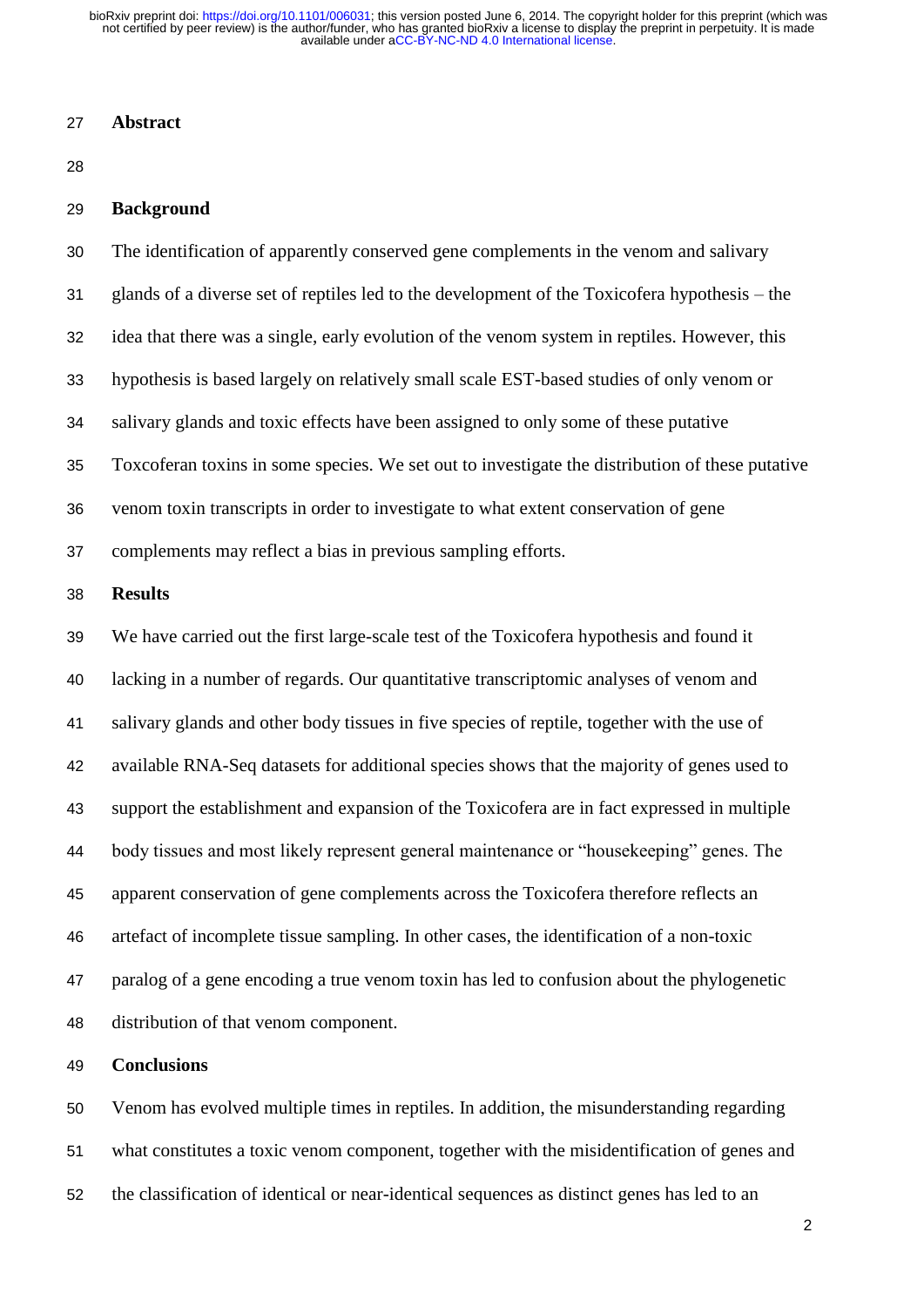overestimation of the complexity of reptile venoms in general, and snake venom in particular, with implications for our understanding of (and development of treatments to counter) the molecules responsible for the physiological consequences of snakebite.

**Keywords** 

Snake venom, Toxicofera, Transcriptomics,

#### **Background**

 Snake venom is frequently cited as being highly complex or diverse [1-3] and a large number of venom toxin genes and gene families have been identified, predominantly from EST-based studies of gene expression during the re-synthesis of venom in the venom glands following manually-induced emptying ("milking") [4-8] and some proteomic studies of extracted venom. It has been suggested that many of these gene families have originated via the duplication of a gene encoding a non-venom protein expressed elsewhere in the body followed by recruitment into the venom gland where natural selection can act to increase toxicity, with subsequent additional duplications leading to a diversification within gene families, often in a species-specific manner [9-11]. However, since whole genome duplication is a rare event in reptiles [12], the hypothesis that novelty in venom originates via the duplication of a "body" gene with subsequent recruitment into the venom gland requires both that gene duplication is a frequent event in the germline of venomous snakes and that the promoter and enhancer sequences that regulate venom gland-specific expression are relatively simple and easy to evolve. It also suggests a high incidence of neofunctionalisation rather than the more common process of subfunctionalisation [13-16]. The apparent widespread distribution of genes known to encode venom toxins in snakes in the salivary glands of a diverse set of reptiles, including both those that had previously been

suggested to have secondarily lost venom in favour of constriction or other predation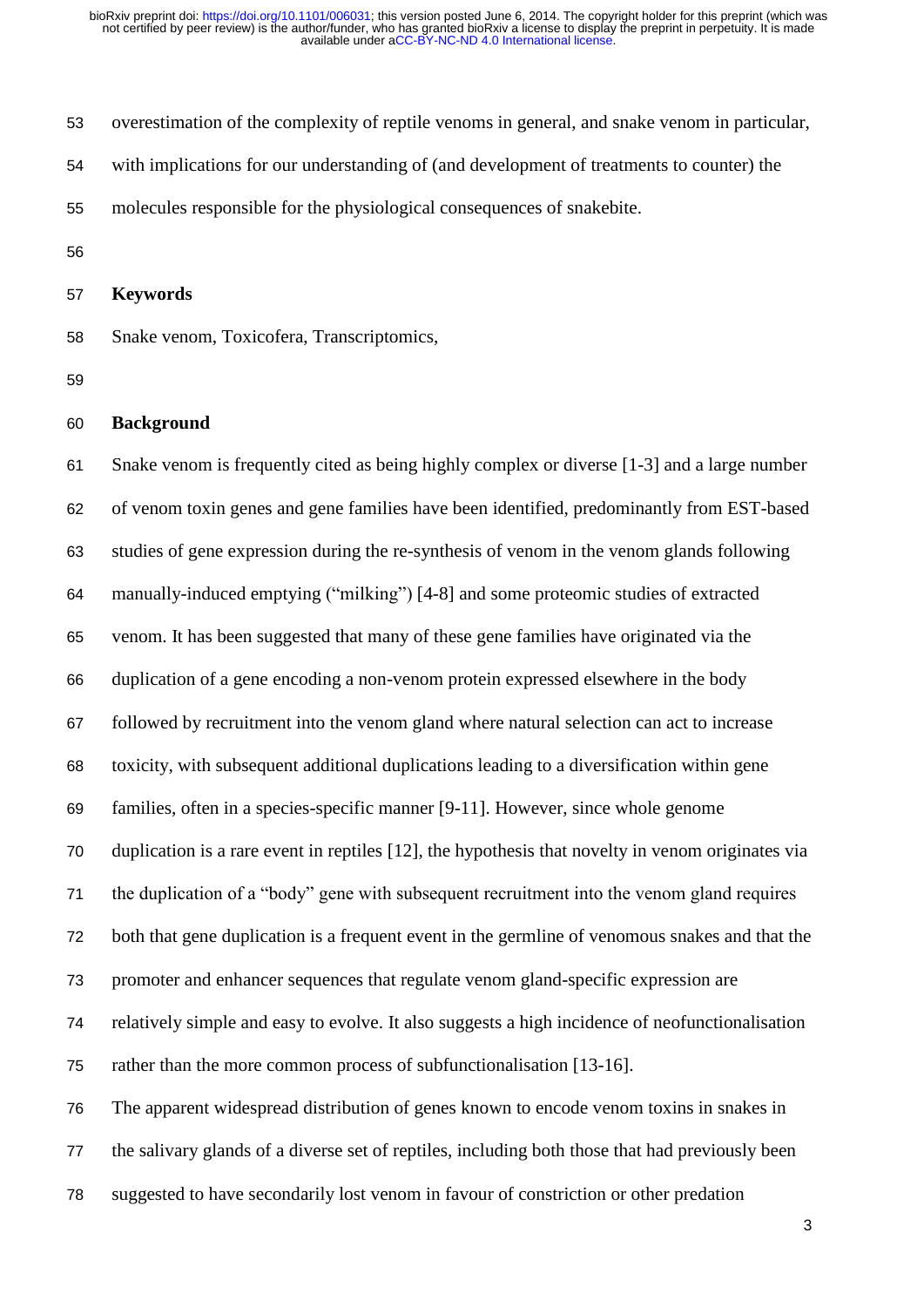techniques and those that had previously been considered to have never been venomous led to the development of the Toxicofera hypothesis – the single, early evolution of venom in reptiles [17-19] (Figure 1). Analysis of a wide range of reptiles, including charismatic megafauna such as the Komodo dragon, *Varanus komodoensis* [20], has shown that the basal Toxicoferan venom system comprises at least 16 genes, with additional gene families subsequently recruited in different lineages [18, 19, 21]. Although toxic effects have been putatively assigned to some Toxicoferan venom proteins in some species, the problem remains that their identification as venom components is based largely on their expression in the venom gland during venom synthesis and their apparent

 relatedness to other, known toxins in phylogenetic trees. It has long been known that all tissues express a basic set of "housekeeping" or maintenance genes [22] and it is therefore not surprising that similar genes might be found to be expressed in similar tissues in different species of reptiles and that these genes might group together in phylogenetic trees. However, the identification of transcripts encoding putative venom toxins in other body tissues would cast doubt on the classification of these Toxicoferan toxins as venom components, as it is unlikely that the same gene could fulfil toxic and non-toxic roles without evidence for alternative splicing to produce a toxic variant (as has been suggested for *acetylcholinesterase* in the banded krait, *Bungarus fasciatus* [11, 23]) or increased expression levels in the venom gland (where toxicity might be dosage dependent). In order to address some of these issues and to test the robustness of the Toxicofera hypothesis we have carried out a comparative transcriptomic survey of the venom or salivary glands, skin and cloacal scent glands of five species of reptile. Unlike the pancreas and other parts of the digestive system [24, 25], these latter tissues (which include a secretory glandular tissue (the scent gland) and a relatively inert, non-secretory tissue (skin)) have not previously been suggested to be the source of duplicated venom toxin genes and we would therefore only expect to find ubiquitous maintenance or "housekeeping" genes to be commonly expressed across these tissues. Study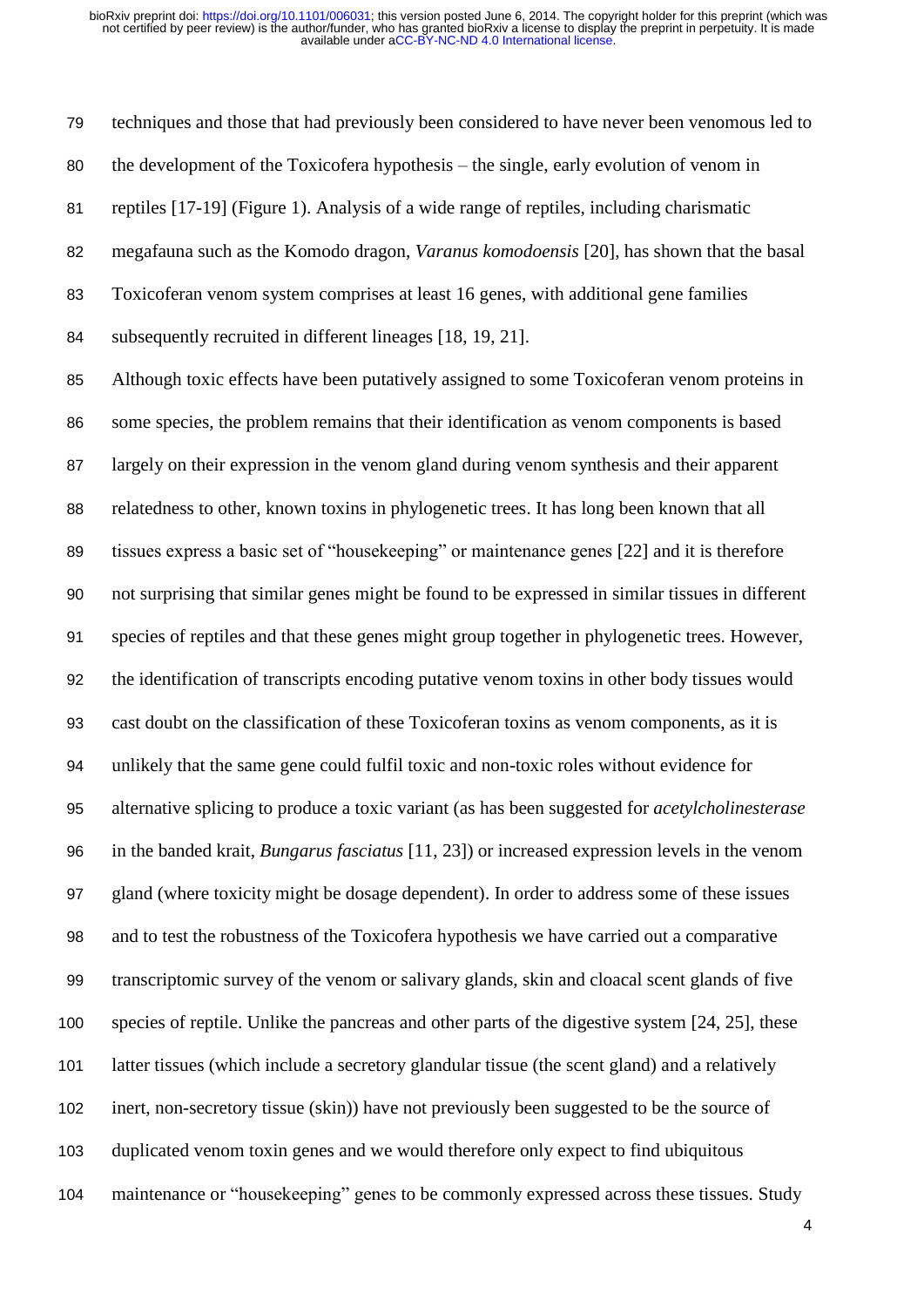species included the venomous painted saw-scaled viper (*Echis coloratus*); the non- venomous corn snake (*Pantherophis guttatus*) and rough green snake (*Opheodrys aestivus*) and a member of one of the more basal extant snake lineages, the royal python (*Python regius*). As members of the Toxicofera *sensu* Fry et al. [21] we would expect to find the basic Toxicoferan venom genes expressed in the venom or salivary glands of all of these species. In addition we generated corresponding data for the leopard gecko (*Eublepharis macularius*), a member of one of the most basal lineages of squamate reptiles that lies outside of the proposed Toxicofera clade (Figure 1). We have also taken advantage of available transcriptomes or RNA-Seq data for corn snake vomeronasal organ [26] and brain [27], garter snake (*Thamnophis elegans*) liver [28] and pooled tissues (brain, gonads, heart, kidney, liver, spleen and blood of males and females [29]), eastern diamondback rattlesnake (*Crotalus adamanteus*) and eastern coral snake (*Micrurus fulvius*) venom glands [7, 8, 30], king cobra (*Ophiophagus hannah*) venom gland, accessory gland and pooled tissues (heart, lung, spleen, brain, testes, gall bladder, pancreas, small intestine, kidney, liver, eye, tongue and stomach) [31], Burmese python (*Python molurus*) pooled liver and heart [32], green anole (*Anolis carolinensis*) pooled tissue (liver, tongue, gallbladder, spleen, heart, kidney and lung), testis and ovary [33] and bearded dragon (*Pogona vitticeps*), Nile crocodile (*Crocodylus niloticus*) and chicken (*Gallus gallus*) brains [27], as well as whole genome sequences for the Burmese python and king cobra [31, 34].

Assembled transcriptomes were searched for genes previously suggested to be venom toxins

- in *Echis coloratus* and related species [5, 35, 36] as well as those that have been used to
- support the Toxicofera hypothesis, namely *acetylcholinesterase, AVIT peptide* [9, 11, 18, 19,
- 23]*, complement c3/cobra venom factor, epididymal secretory protein* [19, 37], *c-type lectins*
- [38, 39]*, cysteine-rich secretory protein (crisp)* [40, 41]*, crotamine* [42, 43]*, cystatin* [44, 45]*,*
- *dipeptidylpeptidase, lysosomal acid lipase, renin aspartate protease* [5, 19, 35, 46]*,*
- *hyaluronidase* [47, 48]*, kallikrein* [49, 50]*, kunitz* [51]*, l-amino-acid oxidase* [52, 53]*, nerve*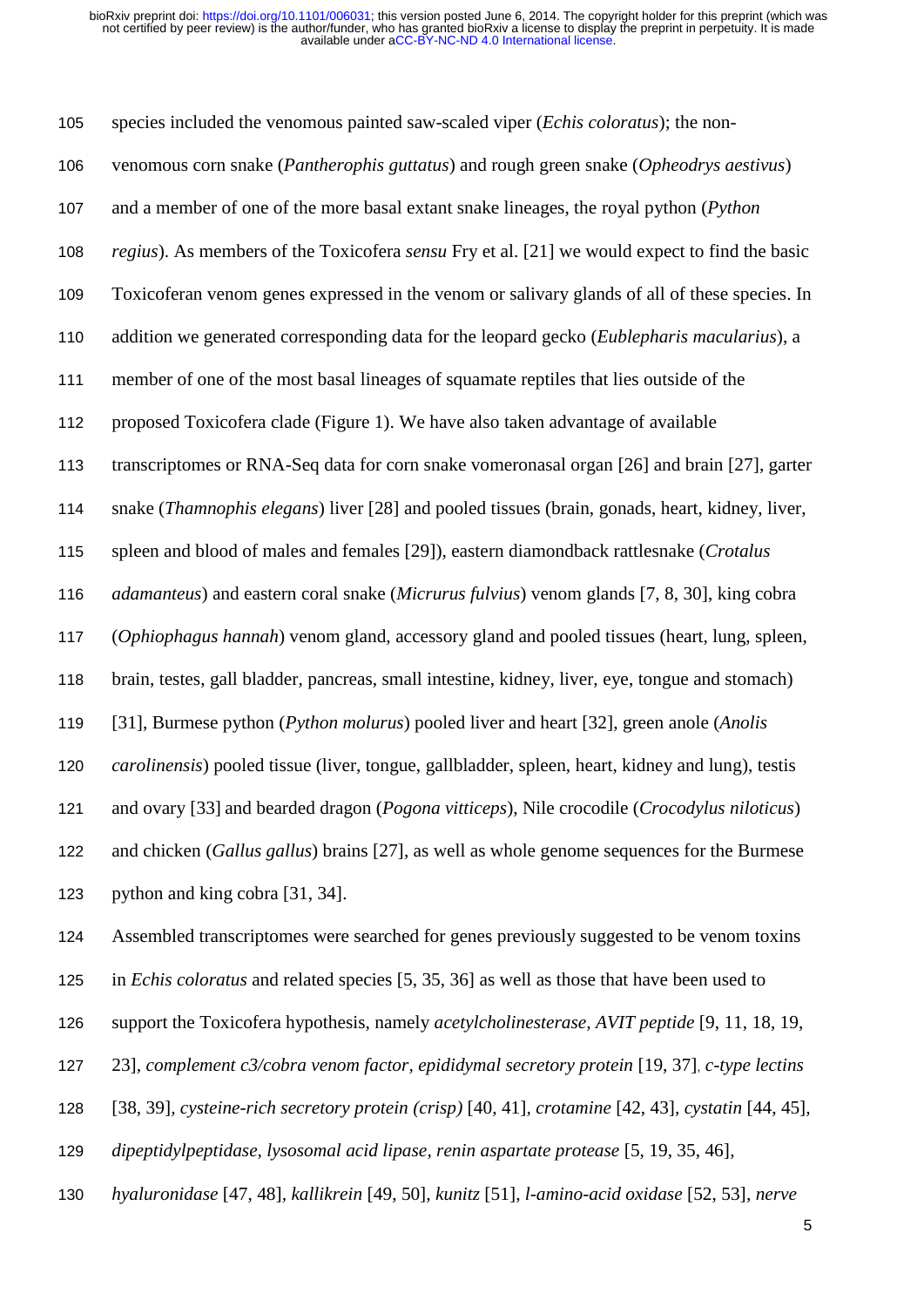*growth factor* [54, 55]*, phospholipase A2* [15]*, phospholipase b* [7, 56, 57]*, ribonuclease* [58]*, serine protease* [59, 60]*, snake venom metalloproteinase* [61, 62]*, vascular endothelial growth factor* (*vegf*) [9, 17, 63, 64]*, veficolin* [65]*, vespryn, waprin* [19, 66-68] and *3-finger toxins* [69]. We find that many genes previously claimed to be venom toxins are in fact expressed in multiple tissues (Figure 2) and that transcripts encoding these genes show no evidence of consistently elevated expression level in venom or salivary glands compared to other tissues (Supplemental tables S5-S9). Only two putative venom toxin genes (*l-amino acid oxidase b2*  and *PLA<sup>2</sup> IIA-c*) showed evidence of a venom gland-specific splice variant across our multiple tissue data sets. We have also identified several cases of mistaken identity, where non-orthologous genes have been used to claim conserved, ancestral expression and instances of identical sequences being annotated as two distinct genes (see later sections). We propose that the putative ancestral Toxicoferan venom toxin genes do not encode toxic venom components in the majority of species and that the apparent venom gland-specificity of these genes is a side-effect of incomplete tissue sampling. Our analyses show that neither increased expression in the venom gland nor the production of venom-specific splice variants can be used to support continued claims for the toxicity of these genes.

#### **Results**

 Based on our quantitative analysis of their expression pattern across multiple species, we identify the following genes as unlikely to represent toxic venom components in the Toxicofera. The identification of these genes as non-venom is more parsimonious than alternative explanations such as the reverse recruitment of a "venom" gene back to a "body" gene [70], which requires a far greater number of steps (duplication, recruitment, selection for increased toxicity, reverse recruitment) to have occurred in each species, whereas a "body" protein remaining a "body" protein is a zero-step process regardless of the number of species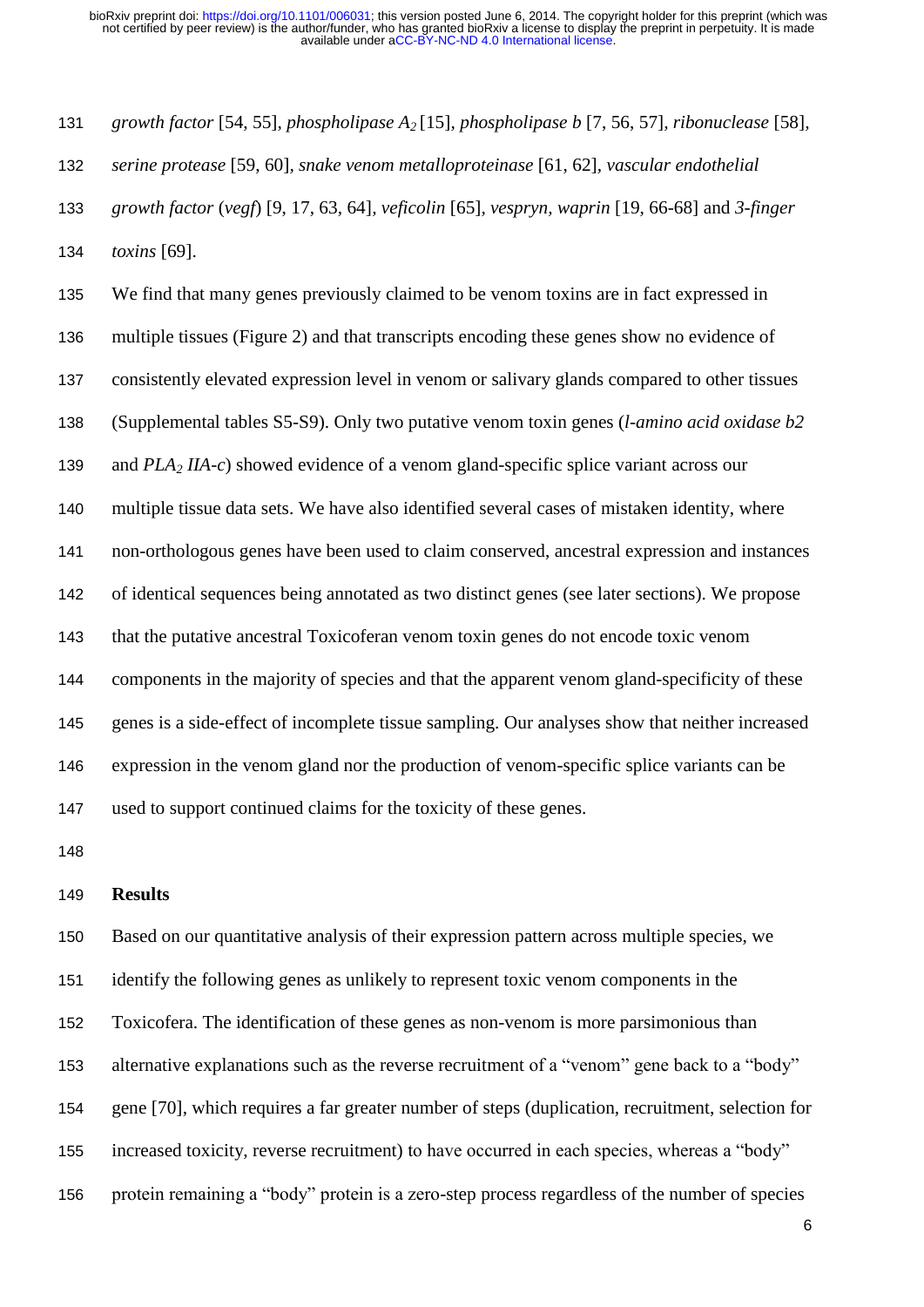involved. The process of reverse recruitment must also be considered doubtful given the rarity of gene duplication in vertebrates (estimated to be between 1 gene per 100 to 1 gene per 1000 per million years [71-73].

Acetylcholinesterase

 We find identical *acetylcholinesterase* (*ache*) transcripts in the *E. coloratus* venom gland and scent gland (which we call transcript 1) and an additional splice variant expressed in skin and scent gland (transcript 2). Whilst the previously known splice variants in banded krait (*Bungarus fasciatus*) are differentiated by the inclusion of an alternative exon, analysis of the *E. coloratus ache* genomic sequence (accession number KF114031) reveals that the shorter transcript 2 instead comprises only the first exon of the *ache* gene, with a TAA stop codon that overlaps the 5' GT dinucleotide splice site in intron 1. *ache* transcript 1 is expressed at a low level in the venom gland (6.60 FPKM) and is found in multiple tissues in all study species (Figure 2), as well as corn snake vomeronasal organ and garter snake liver. The shorter transcript 2 is found most often in skin and scent glands (Figure 2, Supplementary figure S1). The low expression level and diverse tissue distribution of transcripts of this gene suggest that *acetylcholinesterase* does not represent a Toxicoferan venom toxin. It should also be noted that the most frequently cited sources for the generation of a toxic version of *ache* in banded krait via alternative splicing include statements that *ache* "does not appear to contribute to the toxicity of the venom" [74], is "not toxic to mice, even at very high doses" [75] and is "neither toxic by itself nor acting in a synergistic manner with the toxic components of venom" [76].

AVIT

 We find only a single transcript encoding an AVIT peptide in our dataset, in the scent gland of the rough green snake (data not shown). The absence of this gene in all of our venom and salivary gland datasets, as well as the venom glands of the king cobra, eastern coral snake and Eastern diamondback rattlesnake and the limited number of sequences available on Genbank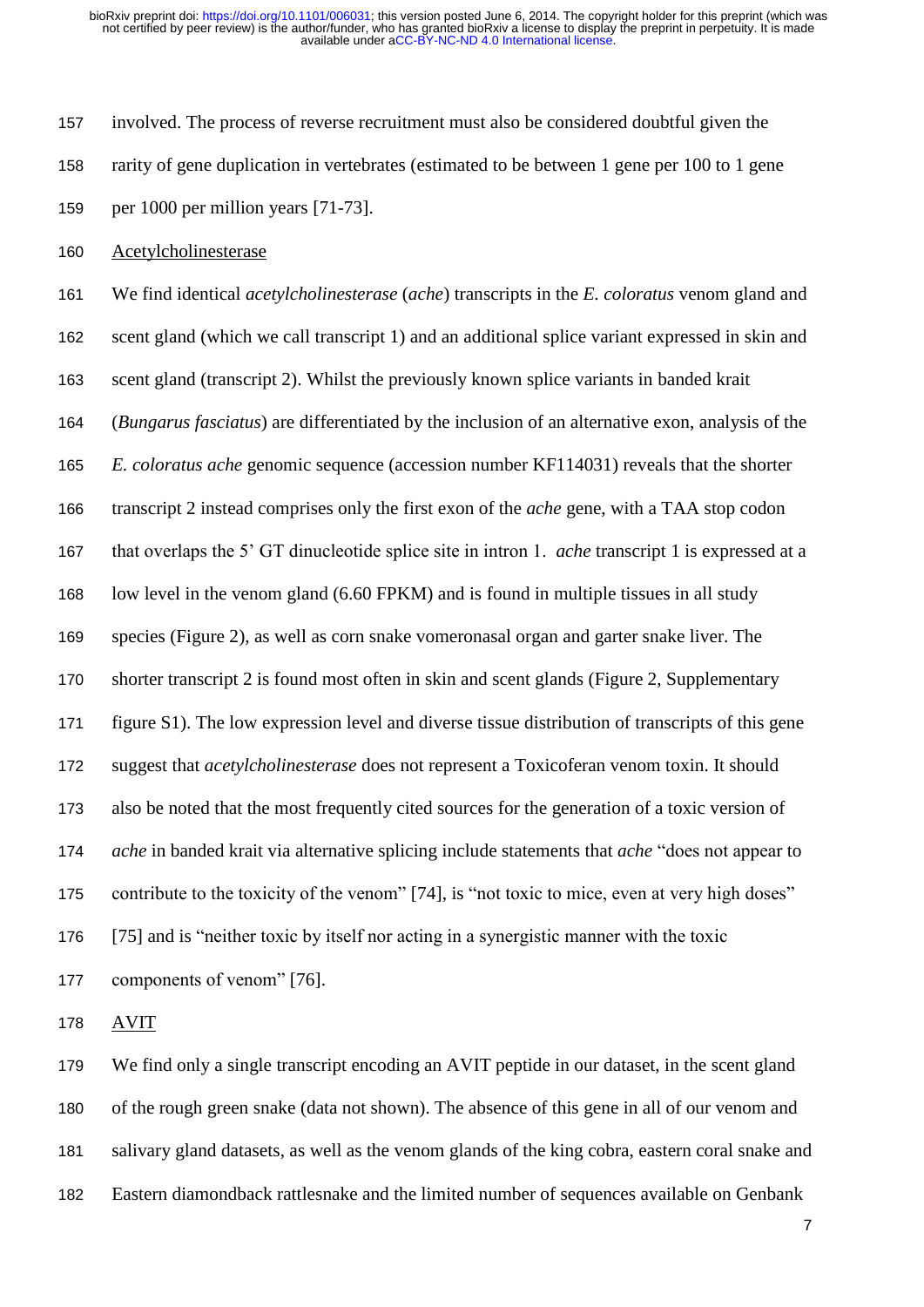(one species of snake, *Dendroaspis polylepis* (accession number P25687) and two species of

lizard, *Varanus varius* and *Varanus komodoensis* (accession numbers AAZ75583 and

ABY89668 respectively)) despite extensive sampling, would suggest that it is unlikely to

- represent a conserved Toxicoferan venom toxin.
- 187 Complement C3 ("cobra venom factor")

 We find identical transcripts encoding *complement c3* in all tissues in all species, with the exception of royal python skin (Figures 2 and 3) and we find only a single *complement c3* gene in the *E. coloratus* genome (data not shown). These findings, together with the identification of transcripts encoding this gene in the liver, brain, vomeronasal organ and tissue pools of various other reptile species (Figure 3) demonstrate that this gene does not represent a Toxicoferan venom toxin. However, the grouping of additional *complement c3* genes in the king cobra (*Ophiophagus hannah*) and monocled cobra (*Naja kaouthia*) in our phylogenetic tree does support a duplication of this gene somewhere in the Elapid lineage. One of these paralogs may therefore represent a venom toxin in at least some of these more derived species and the slightly elevated expression level of this gene in the venom or salivary gland of some of our study species suggests that *complement c3* has been exapted [77] to become a venom toxin in the Elapids. It seems likely that the identification of the non- toxic paralogue in other species (including veiled chameleon (*Chamaeleo calyptratus*), spiny- tailed lizard (*Uromastyx aegyptia*) and Mitchell's water monitor (*Varanus mitchelli*)) has contributed to confusion about the distribution of this "Cobra venom factor" (which should more rightly be called *complement c3b*), to the point where genes in alligator (*Alligator sinensis*), turtles (*Pelodiscus sinensis*) and birds (*Columba livia*) are now being annotated as venom factors (accession numbers XP 006023407-8, XP 006114685, XP 005513793, Figure 3).

Cystatin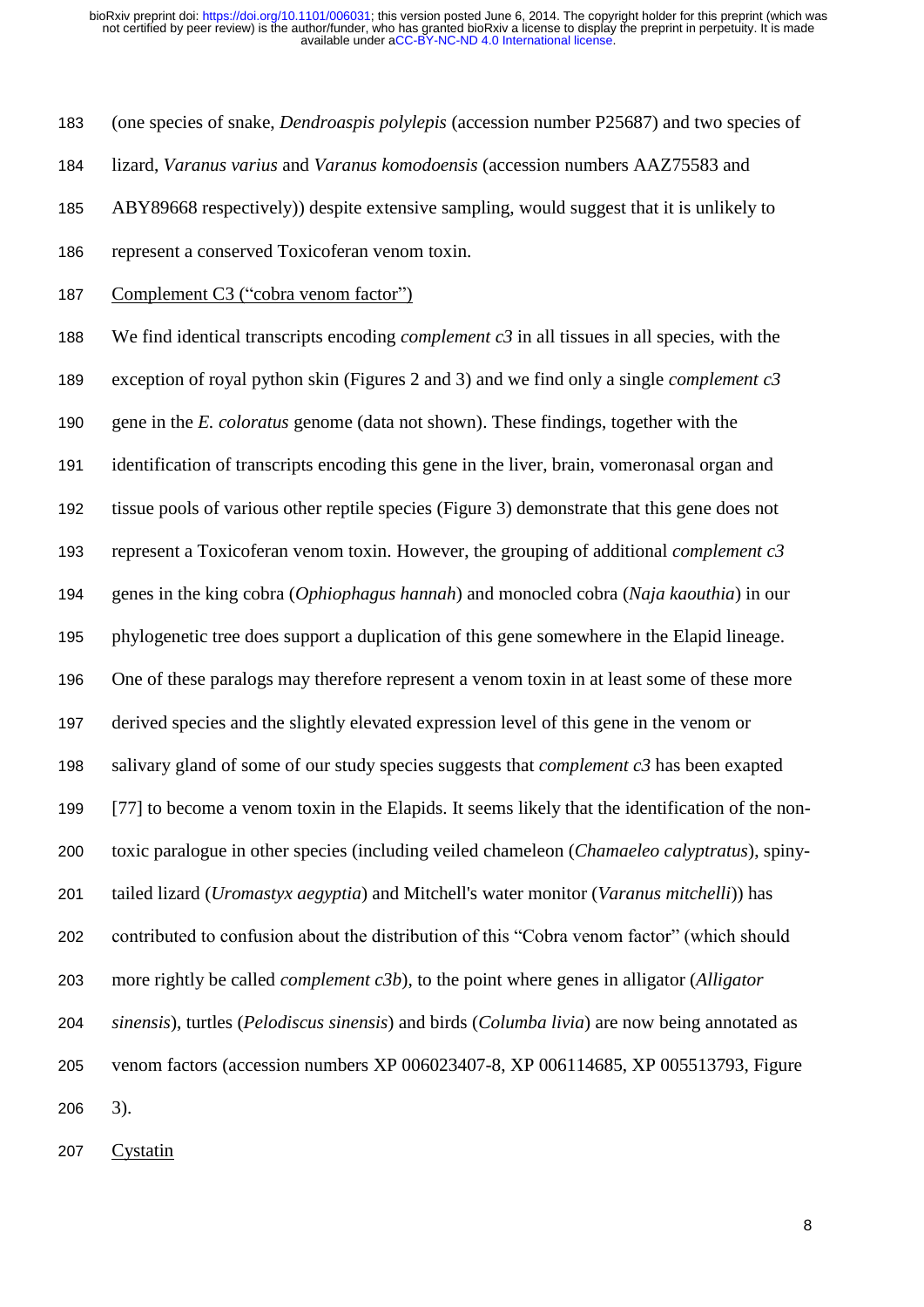We find two transcripts encoding cystatins expressed in the venom gland of *E. coloratus* corresponding to *cystatin-e/m* and *f* (Supplementary figures S2 and S3). *cystatin-e/m* was found to be expressed in all tissues from all species used in this study (Figure 2), as well as corn snake vomeronasal organ and brain and garter snake liver and pooled tissues. The transcript encoding *cystatin-f* (which has not previously been reported to be expressed in a snake venom gland) is also expressed in the scent gland of *E. coloratus* and in the majority of other tissues of our study species. We find no evidence for a monophyletic clade of Toxicoferan cystatin-derived venom toxins and would agree with Richards et al. [45] that low expression level and absence of *in vitro* toxicity represents a "strong case for snake venom cystatins as essential housekeeping or regulatory proteins, rather than specific prey-targeted toxins…" Indeed, it is unclear why cystatins should be considered to be conserved venom toxins, since even from its earliest discovery in the venom of the puff adder (*Bitis arietans*) there has been "…no evidence that it is connected to the toxicity of the venom" [44]. Dipeptidyl peptidases We find identical transcripts encoding *dipeptidyl peptidase 3* and *4* in all tissues in all species except the leopard gecko (Figures 2, 4a and 4b), and both of these have a low transcript

Anole testis and ovary and *dpp3* is also expressed in garter snake liver, king cobra pooled

abundance in the venom gland of *E. coloratus*. *dpp4* is expressed in garter snake liver and

 tissues and Bearded dragon brain (Figures 4a and b). It is therefore unlikely the either *dpp3* or *dpp4* represent venom toxins.

Epididymal secretory protein

 We find one transcript encoding epididymal secretory protein (ESP) expressed in the venom gland of *Echis coloratus* corresponding to type E1. This transcript is also found to be expressed at similar levels in the scent gland and skin of this species and orthologous transcripts are expressed in all three tissues of all other species used in this study (Figure 2 and Supplementary figure S4a), suggesting that this is a ubiquitously expressed gene and not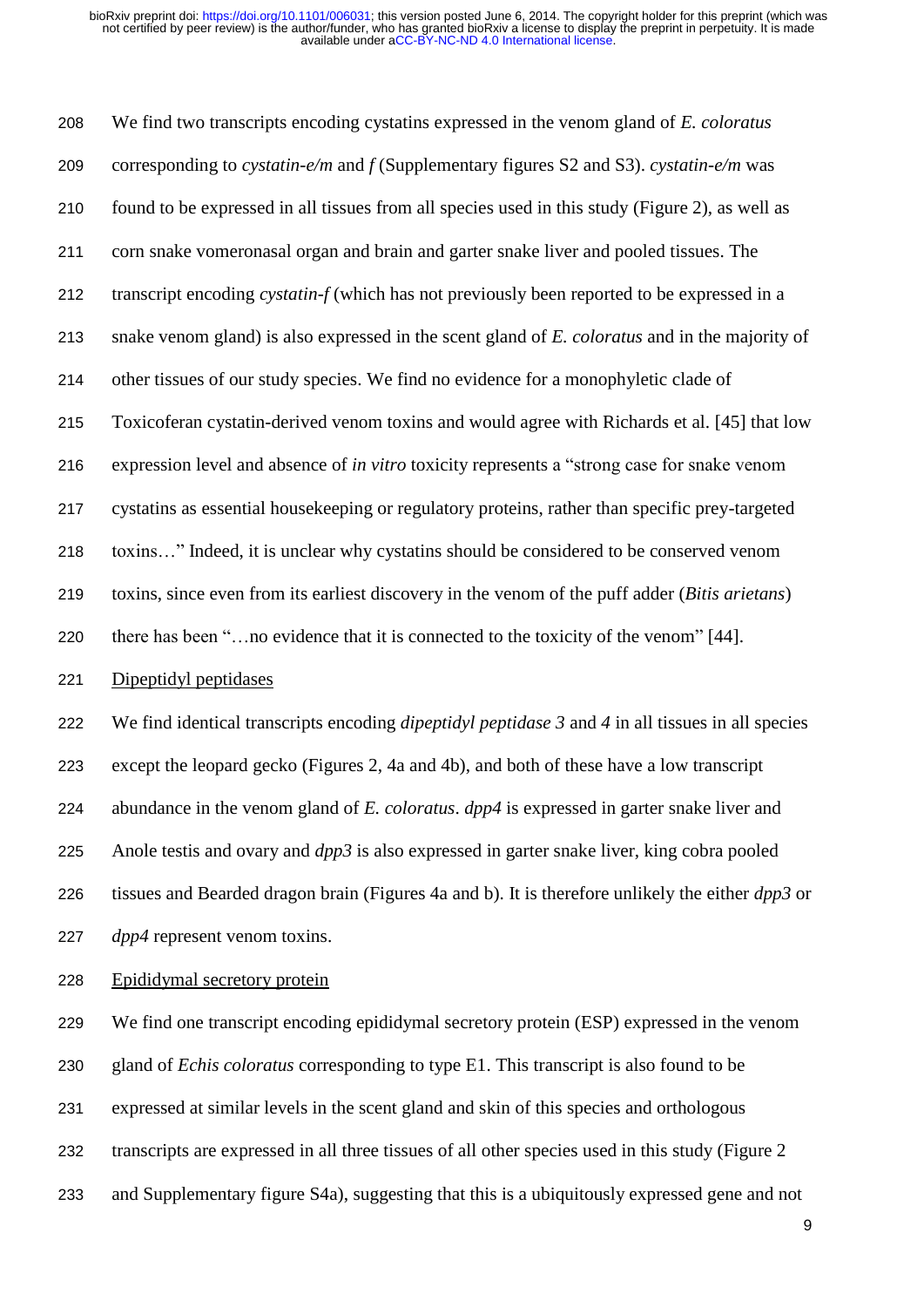a venom component. Previously described epididymal secretory protein sequences from varanids [78] and the colubrid *Cylindrophis ruffus* [21] do not represent *esp-e1* and their true orthology is currently unclear. However, our analysis of these and related sequences suggests that they are likely part of a reptile-specific expansion of esp-like genes and that the *Varanus* and *Cylindrophis* sequences do not encode the same gene (Supplementary figure S4b). Therefore there is not, nor was there ever, any evidence that epididymal secretory protein sequences represent venom components in the Toxicofera. Ficolin ("veficolin") We find one transcript encoding *ficolin* in the *E. coloratus* venom gland and identical transcripts in both scent gland and skin (Figure 2, Supplementary figure S5) and orthologus transcripts in all corn snake and leopard gecko tissues, as well as rough green snake salivary and scent glands and royal python salivary gland. Paralogous genes expressed in multiple tissues were also found in corn snake and rough green snake (Supplementary figure S5). These findings, together with additional data from available transcriptomes of pooled garter snake body tissues and bearded dragon and chicken brains show that *Ficolin* does not represent a Toxicoferan venom component.

Hyaluronidase

 Hyaluronidase has been suggested to be a "venom spreading factor" to aid the dispersion of venom toxins throughout the body of envenomed prey, and as such it does not represent a venom toxin itself [79]. We do however find two hyaluronidase genes expressed in the venom gland of *E. coloratus*. The first appears to be venom gland specific (based on available data) and has two splice variants including a truncated variant similar to sequences previously characterised from *Echis carinatus sochureki* (accession number DQ840262) and *Echis pyramidum leakeyi* (accession number DQ840255) venom glands [48]. Although we cannot rule out hyaluronidase in playing an active (but non-toxic) role in *Echis* venom, it is worth commenting that hyaluronan has been suggested to have a role in wound healing and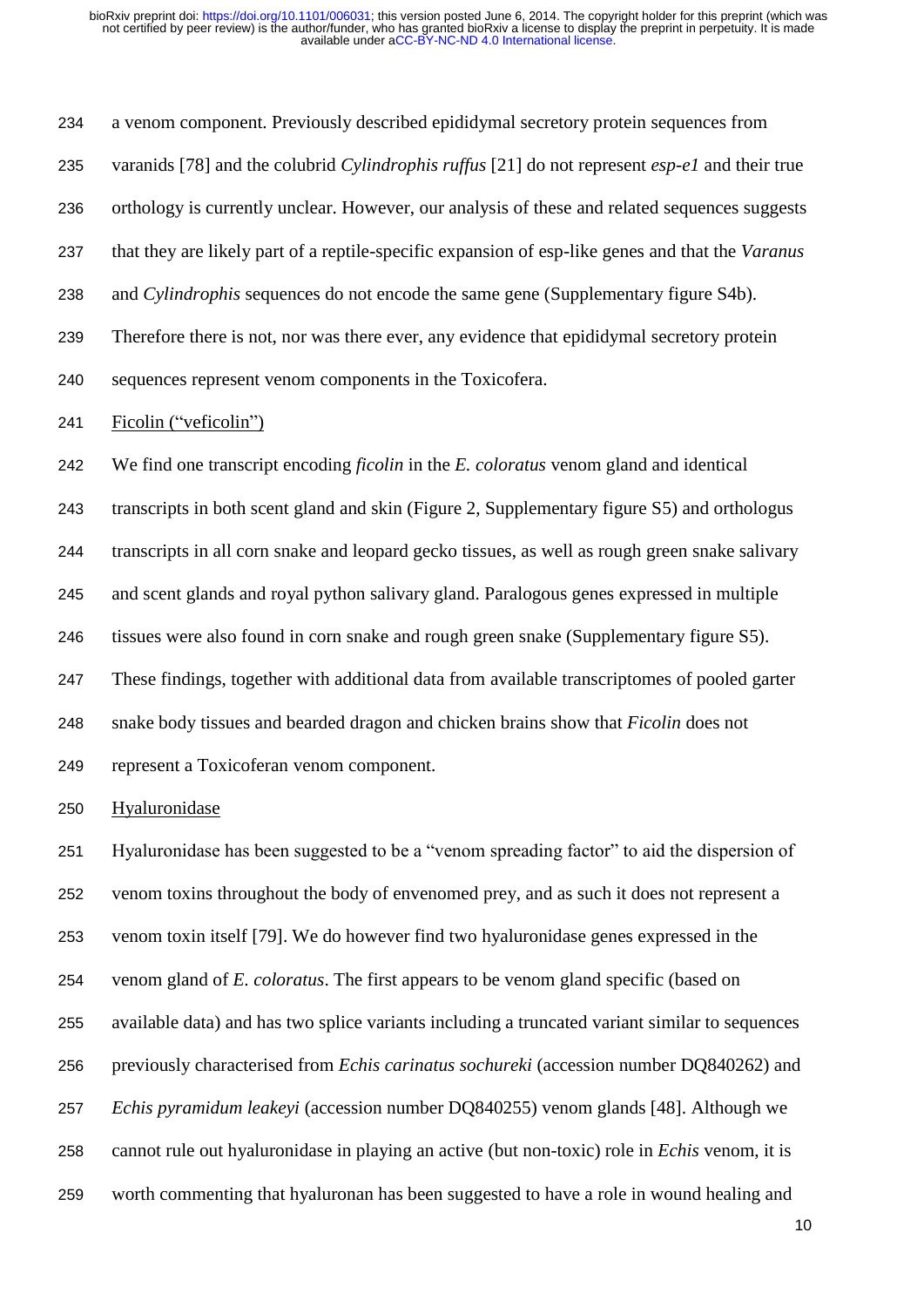the protection of the oral mucosa in human saliva [80]. The expression of hyaluronidases involved in hyaluronan metabolism in venom and/or salivary glands is therefore perhaps unsurprising.

Kallikrein

 We find two Kallikrein-like sequences in *E. coloratus*, one of which is expressed in all three tissues in this species (at a low level in the venom gland) and a variety of other tissues in the other study species, and one of which is found only in scent gland and skin (Figure 2, Supplementary figure S6). These genes do not represent venom toxins in *E. coloratus* and appear to be most closely-related to a group of mammalian Kallikrein (KLK) genes containing *KLK1*, *11*, *14* and *15* and probably represent the outgroup to a mammalian- specific expansion of this gene family. The orthology of previously published Toxicoferan Kallikrein genes is currently unclear and the majority of these sequences can be found in our serine protease tree (see later section and Supplementary figure S19).

Kunitz

 We find a number of transcripts encoding Kunitz-type protease inhibitors in our tissue data, with the majority of these encoding *kunitz1* and *kunitz2* genes (Figure 2 and Supplementary figure S7). The tissue distribution of these transcripts, together with the phylogenetic position of lizard and venomous snake sequences does not support a monophyletic clade of venom gland-specific Kunitz-type genes in the Toxicofera. The presence of protease inhibitors in reptile venom and salivary glands should perhaps not be too surprising and it again seems likely that the involvement of Kunitz-type inhibitors in venom toxicity in some advanced snake lineages (in this case mamba (*Dendroaspis sp.)* dendrotoxins and krait (*Bungarus multicinctus*) bungarotoxins [81, 82]) has led to confusion when non-toxic orthologs have been identified in other species.

Lysosomal acid lipase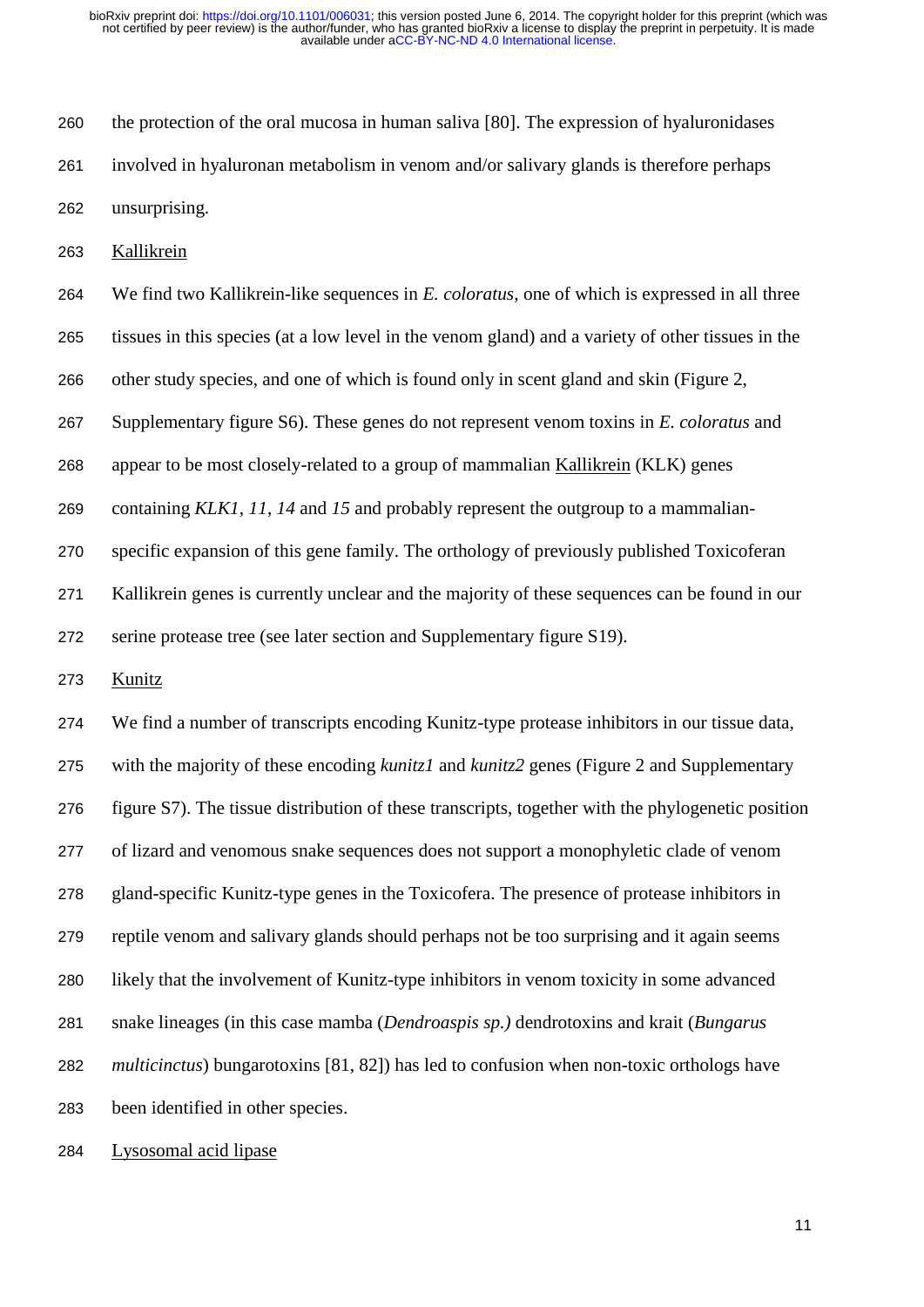We find two transcripts encoding Lysosomal acid lipase genes in the *E. coloratus* venom gland transcriptome, one of which (*lipa-a*) is also expressed in skin and scent gland in this species and all three tissues in our other study species. *lipa-a*, despite not being venom gland specific, is more highly expressed in the venom gland (3,337.33 FPKM) than in the scent gland (484.49 FPKM) and skin (22.79 FPKM) of *E. coloratus,* although there is no evidence of elevated expression in the salivary glands of our other study species. As this protein is involved in lysosomal lipid hydrolysis [83] and the venom gland is a highly active tissue, we suggest that this elevated expression is likely related to high cell turnover. Transcripts of *lipa- b* are found at a low level in the venom and scent glands of *E. coloratus* and the scent gland of royal python (Figure 2, Supplementary figure S8). Neither *lipa-a* or *lipa-b* therefore encode venom toxins.

Natriuretic peptide

 We find only a single natriuretic peptide-like sequence in our dataset, in the skin of the royal python. The absence of this gene from the rest of our study species suggests that it is not a highly conserved Toxicoferan toxin.

Nerve growth factor

 We find identical transcripts encoding *nerve growth factor* (*ngf*) in all three *E. coloratus* tissues. Transcripts encoding the orthologous gene are also found in the corn snake salivary gland and scent gland; rough green snake scent gland and skin; royal python skin and leopard gecko salivary gland, scent gland and skin (Figure 2 and Supplementary figure S9). *ngf* is expressed at a higher level in the venom gland (525.82 FPKM) than in the scent gland (0.18 FPKM) and skin (0.58 FPKM) of *E. coloratus*, but not at an elevated level in the salivary gland of other species, again hinting at the potential for exaptation of this gene. Based on these findings, together with the expression of this gene in garter snake pooled tissues, we suggest that *ngf* does not encode a Toxicoferan toxin. However, we do find evidence for the duplication of *ngf* in cobras (Supplementary figure S9) suggesting that it may represent a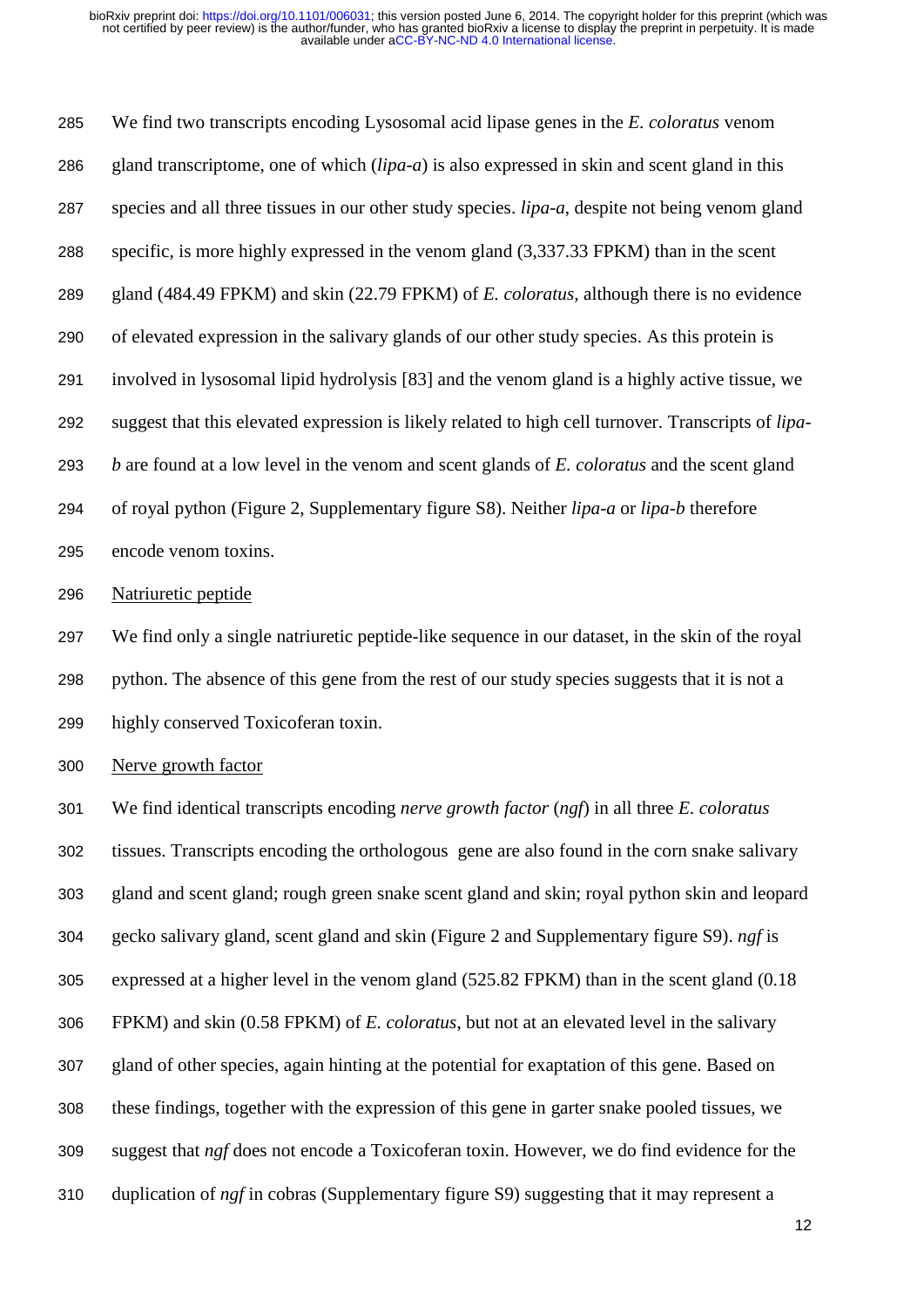venom toxin in at least some advanced snakes [84]. As with *complement c3*, it seems likely that the identification of non-toxic orthologs in distantly-related species has led to the conclusion that *ngf* is a widely-distributed venom toxin and confused its true evolutionary history. 315 Phospholipase  $A_2$  (PLA<sub>2</sub> Group IIE) We find transcripts encoding Group IIE PLA<sup>2</sup> genes in the venom gland of *E. coloratus* and the salivary glands of all other species (Figure 2, Supplementary figure S10). Although this gene appears to be venom and salivary-gland-specific (based on available data), its presence in all species (including the non-Toxicoferan leopard gecko) suggests that it does not represent a toxic venom component. Phospholipase B

We find a single transcript encoding *phospholipase b* expressed in all three *E. coloratus*

tissues (Figures 2 and 5) and transcripts encoding the orthologous gene are found in all other

tissues from all study species with the exception of rough green snake salivary gland. We also

find *plb* transcripts in corn snake vomeronasal organ, garter snake liver, Burmese python

pooled tissues (liver and heart) and bearded dragon brain (Figure 5). The two transcripts in

each of rough green snake and corn snake are likely alleles or the result of individual

variation, and actually represent a single *phospholipase b* gene from each of these species.

Transcript abundance analysis shows this gene to be expressed at a low level in all tissues

from all study species. Based on the phylogenetic and tissue distribution of this gene it is

unlikely to represent a Toxicoferan venom toxin.

Renin ("renin aspartate protease")

We find a number of transcripts encoding renin-like genes in the *E. coloratus* venom gland

(Figures 2 and 6), one of which (encoding the canonical *renin*) is also expressed in the scent

gland and is orthologous to a previously described sequence from the venom gland of the

ocellated carpet viper (*Echis ocellatus*, accession number CAJ55260). We also find that the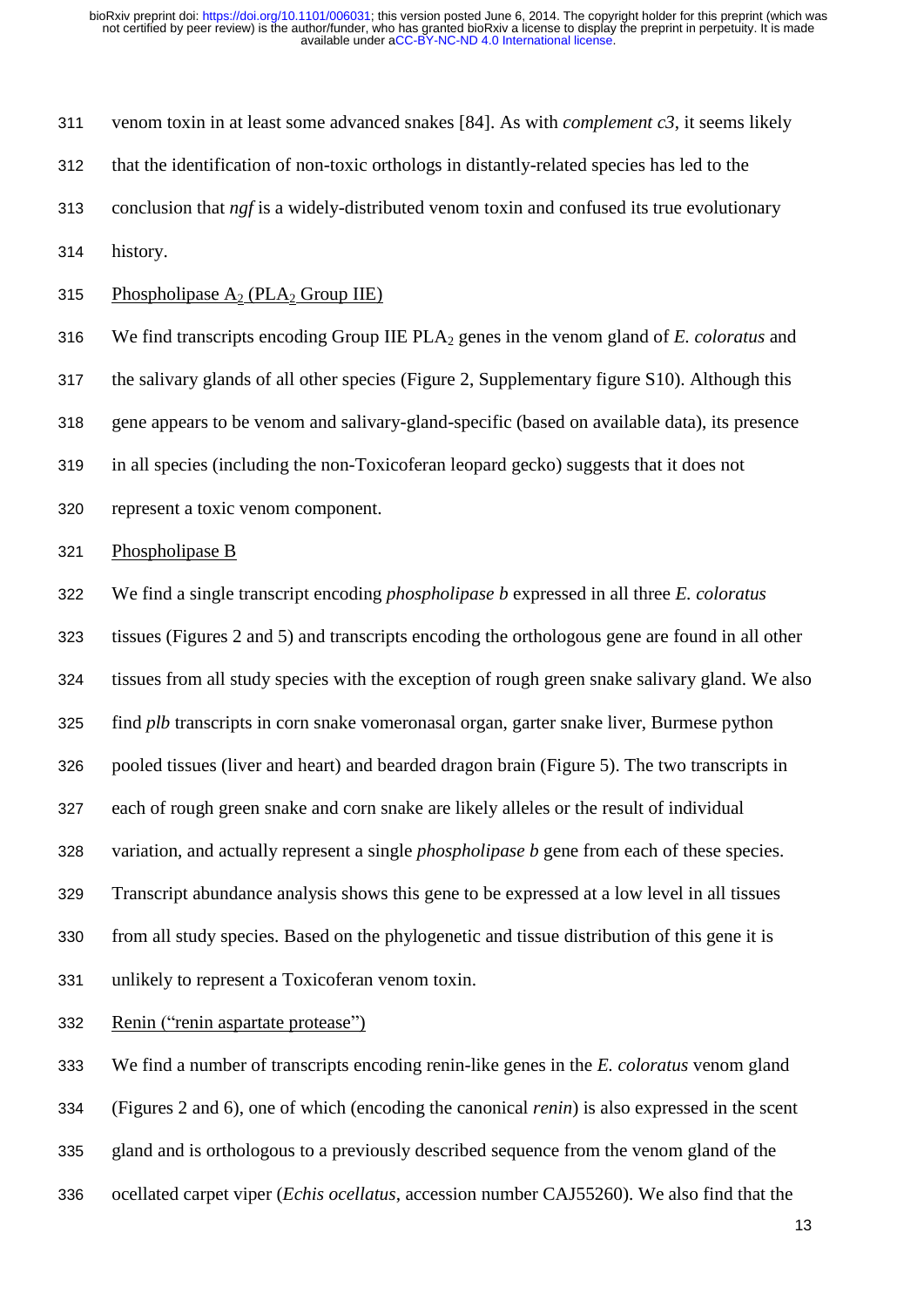recently-published *Boa constrictor renin aspartate protease* (*rap*) gene (accession number JX467165 [21]) is in fact a *cathepsin d* gene, transcripts of which are found in all three tissues in all five of our study species. We suggest that this misidentification may be due to a reliance on BLAST-based classification, most likely using a database restricted to squamate or serpent sequences. It is highly unlikely that either *renin* or *cathepsin d* (or indeed any renin-like aspartate proteases) constitute venom toxins in *E. coloratus* or *E. ocellatus*, nor do they represent basal Toxicoferan toxins.

Ribonuclease

 Ribonucleases have been suggested to have a role in the generation of free purines in snake venoms [58] and the presence of these genes in the salivary glands of two species of lizard (*Gerrhonotus infernalis* and *Celestus warreni*) and two colubrid snakes (*Liophis peocilogyrus* and *Psammophis mossambicus*) has been used to support the Toxicofera [78, 85]. We did not identify orthologous ribonuclease genes in any of our salivary or venom gland data, nor do we find them in venom gland transcriptomes from the Eastern diamondback rattlesnake, king cobra and eastern coral snake (although we have identified a wide variety of other ribonuclease genes). The absence of these genes in seven Toxicoferans, coupled with the fact that they were initially described from only 2 out of 11 species of snake [85] and 3 out of 18 species of lizard [78] would cast doubt on their status as conserved Toxicoferan toxins.

Three finger toxins (3ftx)

We find 2 transcripts encoding three finger toxin (3ftx)-like genes expressed in the *E.* 

*coloratus* venom gland, one of which is expressed in all 3 tissues (*3ftx-a*) whilst the other is

expressed in the venom and scent glands (*3ftx-b*). Orthologous transcripts of *3ftx-a* are found

to be expressed in all three tissues of corn snake, rough green snake salivary gland and skin,

and royal python salivary gland. An ortholog of *3ftx-b* is expressed in rough green snake

scent gland. We also find a number of different putative *3ftx* genes in our other study species,

often expressed in multiple tissues (Figure 2, Supplementary figure S11). Based on the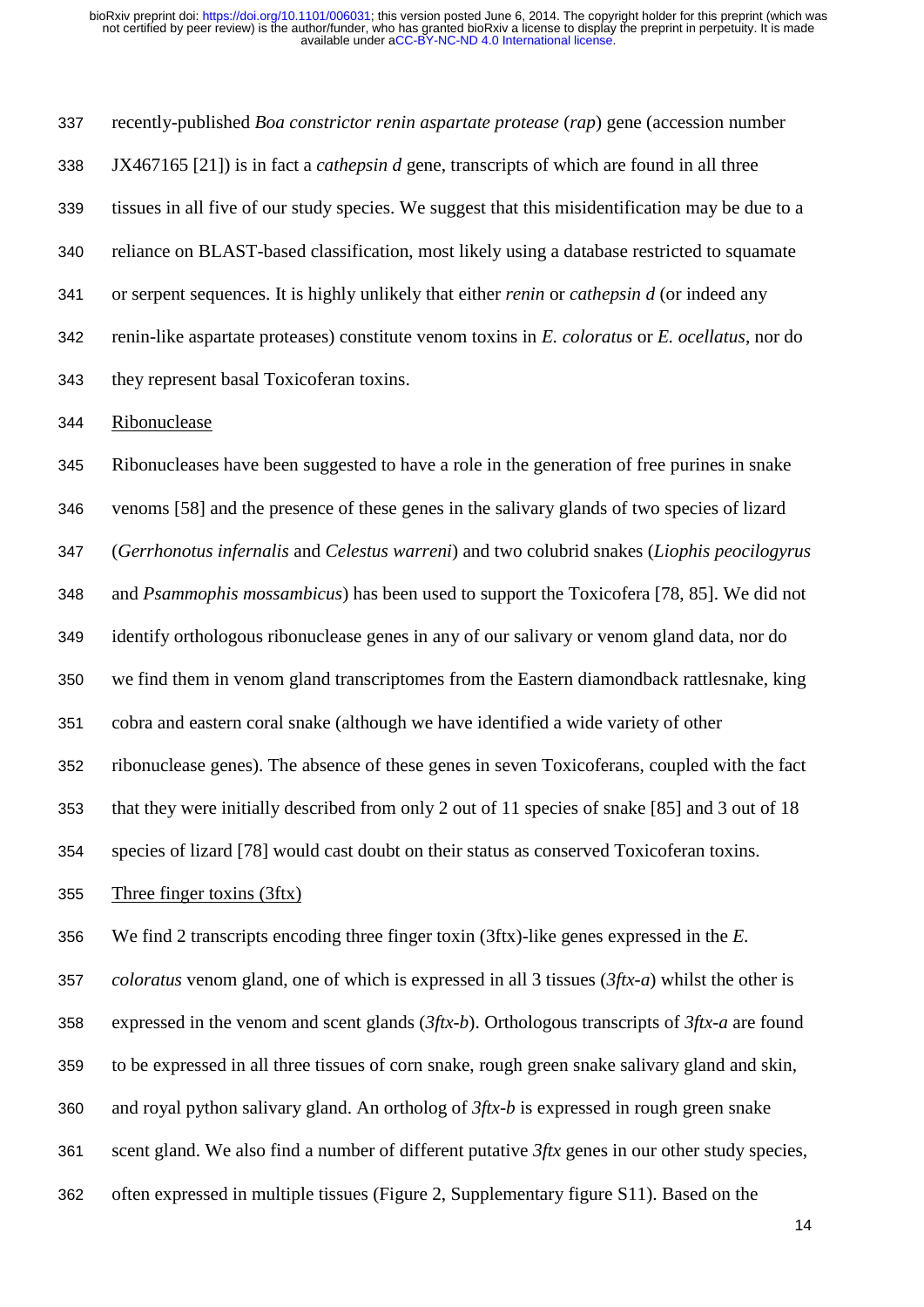phylogenetic and tissue distribution of both of these genes we suggest that they do not represent venom toxins in *E. coloratus*. As with other proposed Toxicoferan genes such as *complement c3* and *nerve growth factor*, it seems likely that *3ftx* genes are indeed venom components in some species, especially cobras and other elapids [31, 69], and that the identification of their non-venom orthologs in other species has led to much confusion regarding the phylogenetic distribution of these toxic variants.

Vespryn

 We do not find *vespryn* transcripts in any *E. coloratus* tissues, although this gene is present in the genome of this species (accession number KF114032). We do however find transcripts encoding this gene in the salivary and scent glands of the corn snake, and skin and scent glands of the rough green snake, royal python and leopard gecko (Figure 2, Supplementary figure S12). We suggest that the tissue distribution of this gene in these species casts doubt on its role as a venom component in the Toxicofera.

Waprin

We find a number of "waprin"-like genes in our dataset, expressed in a diverse array of body

tissues. Our phylogenetic analyses (Supplementary figure S13) show that previously

characterised "waprin" genes [8, 66, 68, 86, 87] most likely represent *WAP four-disulfide* 

*core domain 2* (*wfdc2*) genes which have undergone a squamate-specific expansion and that

there is no evidence for a venom gland-specific paralog. It is unlikely therefore that these

genes represent a Toxicoferan venom toxin. Indeed, the inland taipan (*Oxyuranus* 

*microlepidotus*) "Omwaprin" has been shown to be "…non-toxic to Swiss albino mice at

doses of up to 10 mg/kg when administered intraperitoneally" [68] and is more likely to have

an antimicrobial function in the venom or salivary gland.

# **Implications for venom composition and complexity in** *Echis coloratus*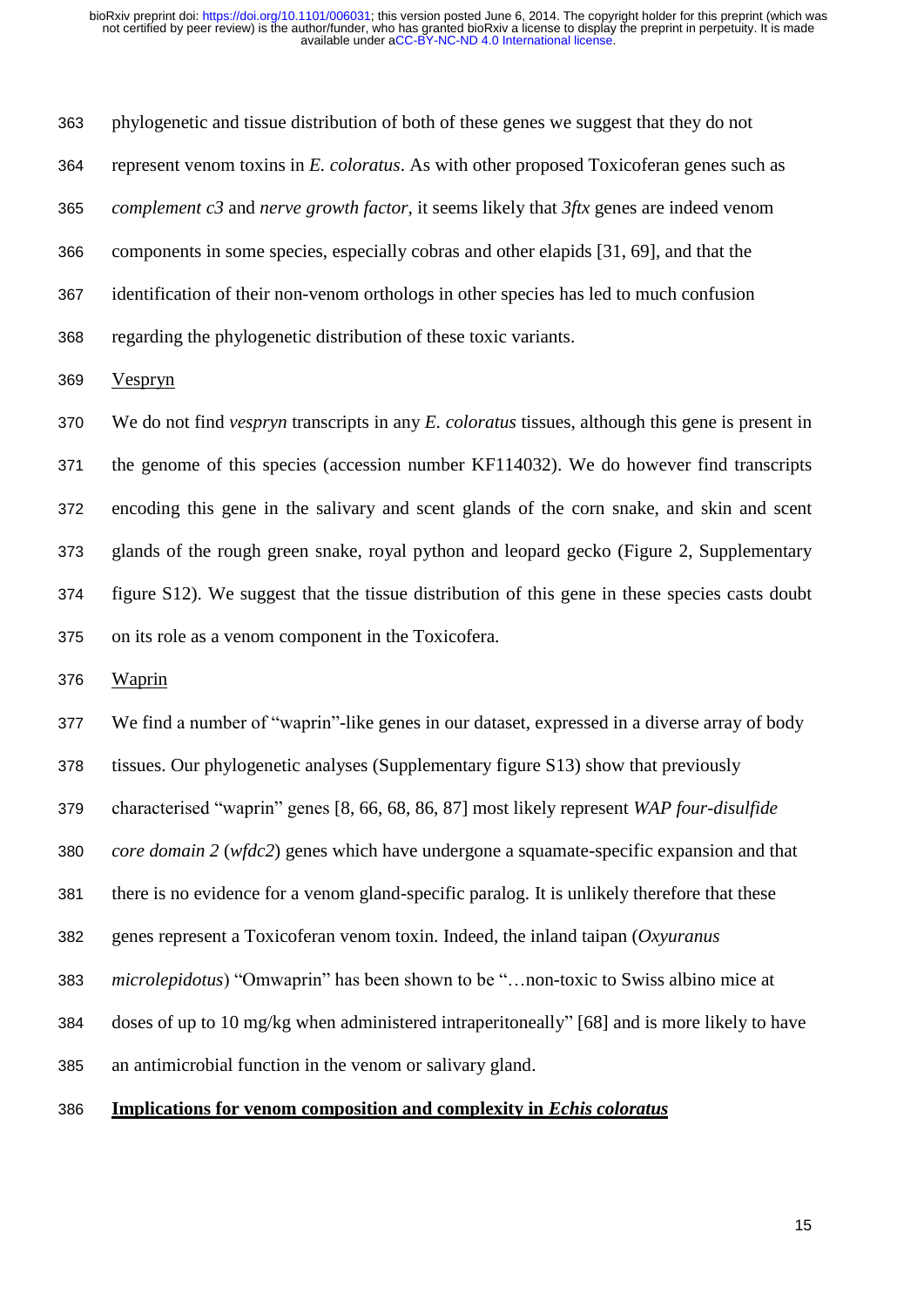The following genes show either a venom gland-specific expression or an elevated expression level in this tissue, but not both and as such we suggest that whilst they *may* represent venom

toxins in *E. coloratus*, further analysis is needed in order to confirm this.

Vascular endothelial growth factor

 We find four transcripts encoding vascular endothelial growth factor (VEGF) expressed in the venom gland of *E. coloratus*. These correspond to *vegf-a*, *vegf-b*, *vegf-c* and *vegf-f* and of these *vegf-a*, *b* and *c* are also expressed in the skin and scent gland of this species (Figure 2). Transcripts encoding orthologs of these genes are expressed in all three tissues of all other species used in this study (with the exception of the absence of *vegf-a* in corn snake skin). In accordance with previous studies [7] we find evidence of alternative splicing of *vegf-a* transcripts in all species although no variant appears to be tissue-specific. It is likely that a failure to properly recognise and classify alternatively spliced *vegf-a* transcripts (Aird et al. 2013) may have contributed to an overestimation of snake venom complexity. *vegf-d* was only found to be expressed in royal python salivary gland and scent gland and all three tissues from leopard gecko (Figure 2, Supplementary figure S14). The transcript encoding VEGF-F is found only in the venom gland of *E. coloratus* and, given the absence of any Elapid *vegf-f* sequences in public databases as well as absence of this transcript in the two species of colubrid in our study, we suggest that *vegf-f* is specific to vipers. Whilst *vegf-f* has a higher transcript abundance in *E. coloratus* venom gland (186.73 FPKM) than *vegf-a* (3.24 FPKM), *vegf-b* (1.28 FPKM) and *vegf-c* (1.54 FPKM), compared to other venom genes in this species (see next section) it has a considerably lower transcript abundance suggesting it represents at most a minor venom component in *E. coloratus*.

L-amino acid oxidase

We find transcripts encoding two *l-amino acid oxidase (laao)* genes in *E. coloratus*, one of

- which (*laao-b*) has two splice variants (Figure 2, Supplementary figure S15). *laao-a*
- transcripts are found in all three *E. coloratus* and leopard gecko tissues. *laao-b* is venom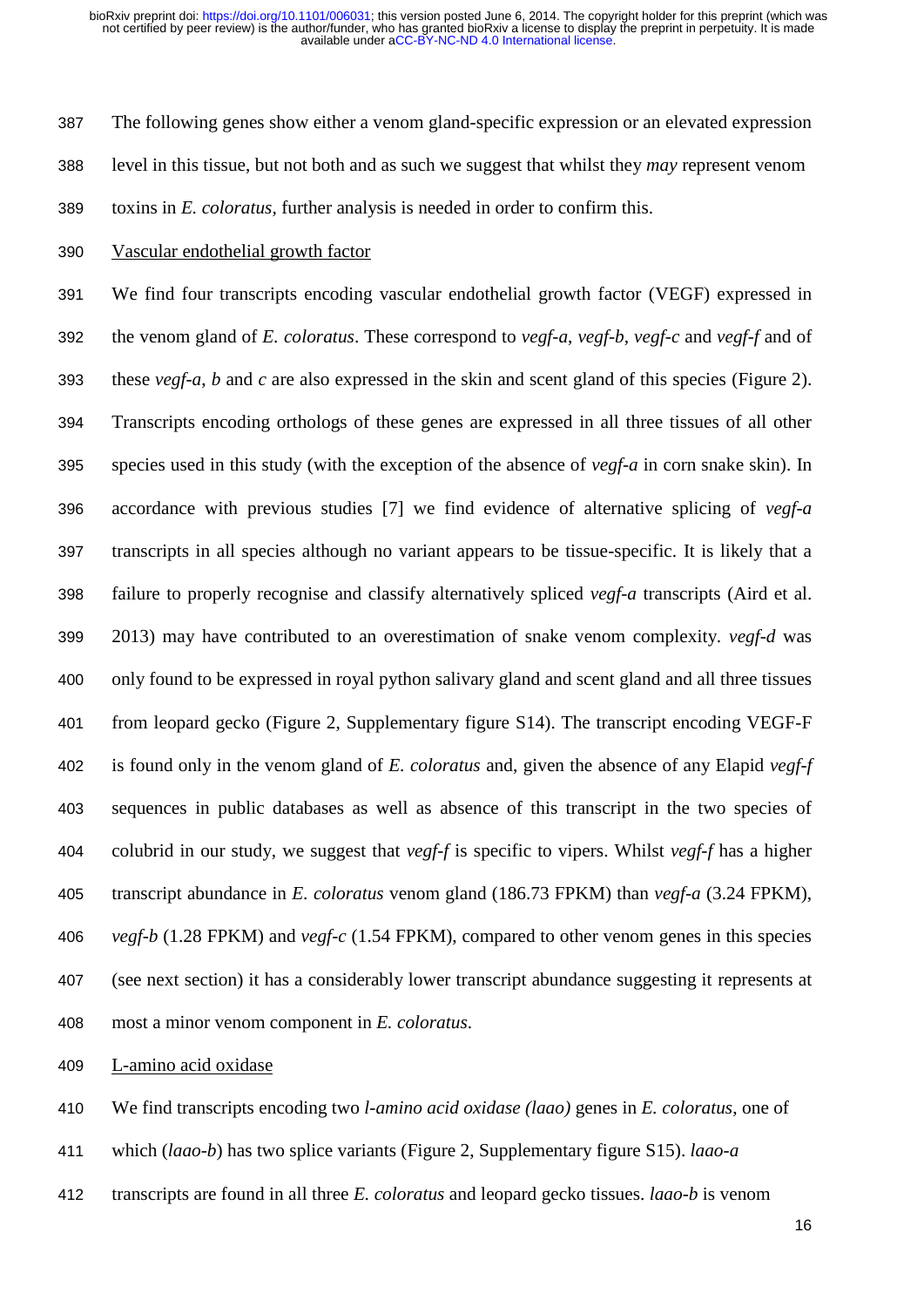gland-specific in *E. coloratus* (based on the available data) and transcripts of the orthologous gene are found in the scent glands of corn snake, rough green snake and royal python. The splice variant *laao-b2* may represent a venom toxin in *E. coloratus* based on its specific expression in the venom gland of this species and elevated expression level (628.84 FPKM). Crotamine We find a single *crotamine*-like transcript in *E. coloratus*, in the venom gland (Figure 2). Related genes are found in a variety of tissues in other study species (including the scent gland of the rough green snake, the salivary gland and skin of the leopard gecko, and in all three corn snake tissues), although the short length of these sequences precludes a definitive statement of orthology. This gene may represent a toxic venom component in *E. coloratus*  based on its tissue distribution, but due to its low transcript abundance (10.95 FPKM) it is likely to play a minor role, if any.

 The following genes are found only in the venom gland of *E. coloratus* and clearly show an elevated expression level (Figure 7). Whilst we classify these genes as encoding venom toxins in this species (Table 1) it should be noted that none of these genes support the monophyly of Toxicoferan venom toxins.

Cysteine-rich secretory proteins (CRISPs)

 We find transcripts encoding two distinct CRISPs expressed in the *E. coloratus* venom gland, one of which is also found in skin and scent gland (Figure 2). Phylogenetic analysis of these genes (which we call *crisp-a* and *crisp-b*) reveals that they appear to have been created as a result of a gene duplication event earlier in the evolution of advanced snakes (Supplementary Figure S16). *crisp-a* transcripts are also found in all three corn snake tissues, as well as rough green snake skin and scent gland and royal python scent gland. *crisp-b* is also found in corn snake salivary gland (Figure 2 and Supplementary figure S16) and the phylogenetic and tissue distribution of this gene suggest that it does indeed represent a venom toxin, produced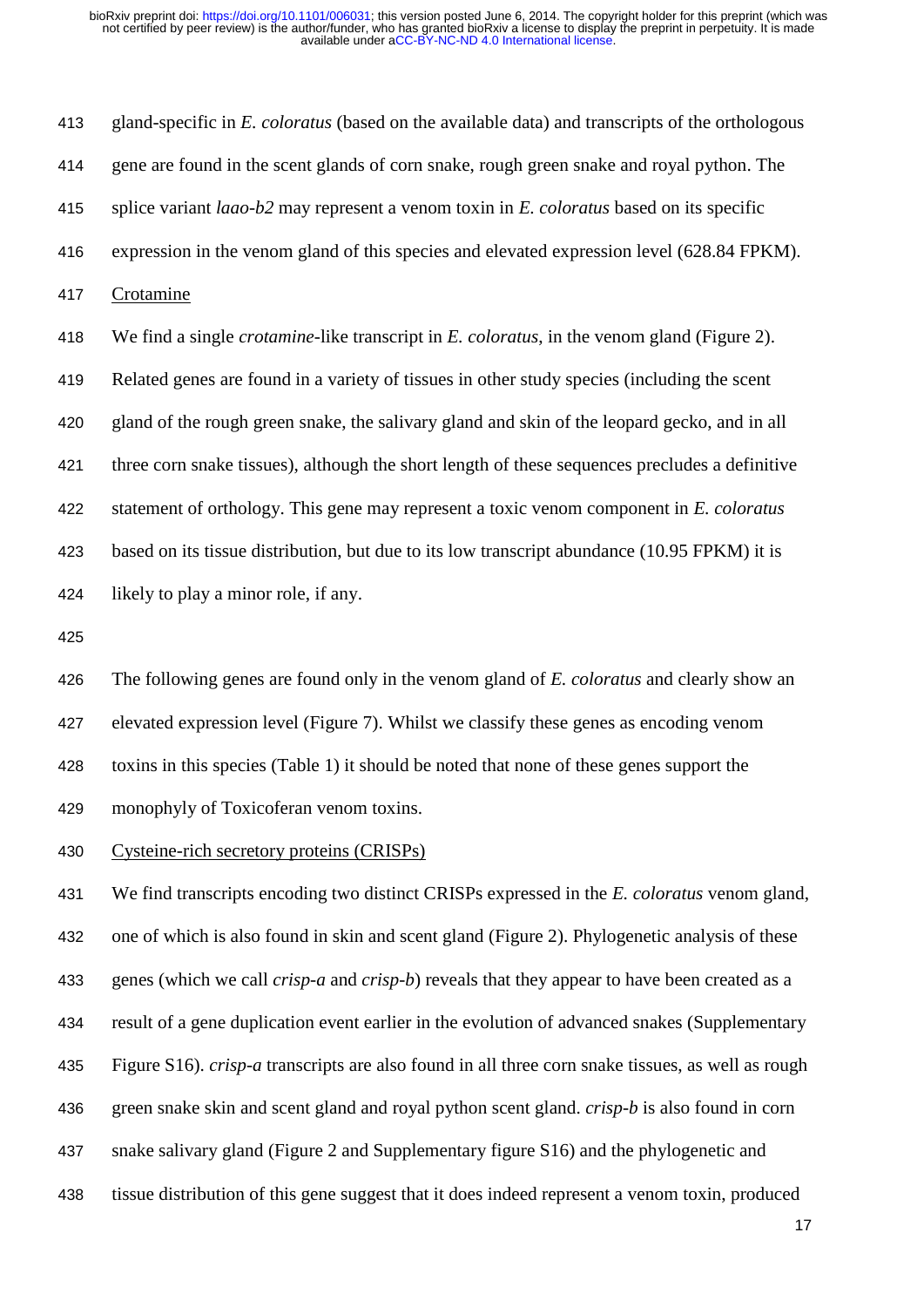via duplication of an ancestral *crisp* gene that was expressed in multiple tissues, including the salivary gland. The elevated transcript abundance of *crisp-b* (3,520.07 FPKM) in the venom gland of *E. coloratus* further supports its role as a venom toxin in this species (Figure 7). The phylogenetic and tissue distribution and low transcript abundance of *crisp-a* (0.61 FPKM in *E. coloratus* venom gland) shows that it is unlikely to be a venom toxin. We also find no evidence of a monophyletic clade of reptile venom toxins and therefore suggest that, contrary to earlier reports [20, 78], the CRISP genes of varanid and helodermatid lizards do not represent shared Toxicoferan venom toxins and, if they are indeed toxic venom components, have been recruited independently from those of the advanced snakes. Regardless of their status as venom toxins, it appears likely that the diversity of CRISP genes in varanid lizards in particular [17] has been overestimated as a result of the use of negligible levels of sequence variation to classify transcripts as representing distinct gene products (Supplementary figures S23 and S24).

C-type lectins

 We find transcripts encoding 11 distinct C-type lectin genes in the *E. coloratus* venom gland, one of which (*ctl-a*) is also expressed in the scent gland of this species. The remaining 10 genes (*ctl-b* to *k*) are found only in the venom gland and form a clade with other viper C-type lectin genes (Figure 2, Supplementary figure S17). Of these, 6 are highly expressed in the venom gland (*ctl-b* to *d*, *ctl-f* to *g* and *ctl-j*) with a transcript abundance range of 3,706.21- 24,122.41 FPKM (Figure 7). The remainder of these genes (*ctl-e*, *ctl-h* to *i* and *ctl-k*) show lower transcript abundance (0.80-1,475.88 FPKM), with two (*ctl-i* and *k*) being more lowly expressed than *ctl-a* (230.06 FPKM). A number of different C-type lectin genes are found in our other study species, often expressed in multiple tissues (Supplementary figure S17). We suggest therefore that the 6 venom-gland specific C-type lectin genes which are highly expressed are indeed venom toxins in *E. coloratus* and that these genes diversified via the duplication of an ancestral gene with a wide expression pattern, including in salivary/venom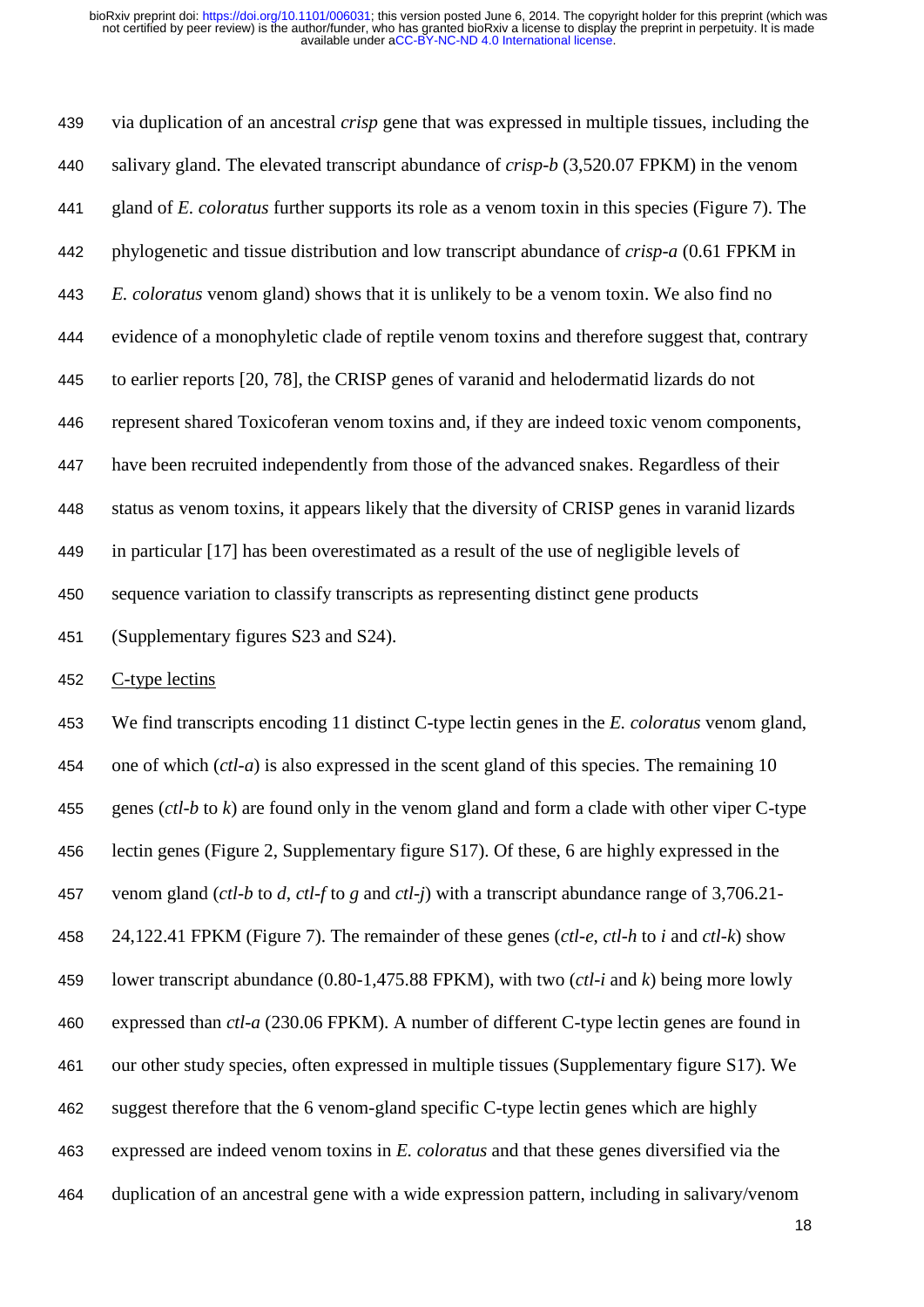glands. Based on their selective expression in the venom gland (from available data) the

- remaining four C-type lectin genes cannot be ruled out as putative toxins, although their
- lower transcript abundance suggests that they are likely to be minor components in *E.*
- *coloratus* venom. It should also be noted that a recent analysis of king cobra (*Ophiohagus*
- *hannah*) venom gland transcriptome and proteome suggested that "…lectins do not contribute
- to king cobra envenoming" [31].

# 471 Phospholipase  $A_2$  (PLA<sub>2</sub> Group IIA)

- 472 We find five transcripts encoding Group IIA PLA<sub>2</sub> genes in *E. coloratus*, three of which are
- found only in the venom gland and two of which are found only in the scent gland (these
- latter two likely represent intra-individual variation in the same transcript) (Figure 2,
- Supplementary figure S18). The venom gland-specific transcript *PLA<sup>2</sup> IIA-c* is highly
- expressed (22,520.41 FPKM) and likely represents a venom toxin, and may also be a putative
- splice variant although further analysis is needed to confirm this. *PLA<sup>2</sup> IIA-d* and *IIA-e* show
- an elevated, but lower, expression level (1,677.15 FPKM and 434.67 FPKM respectively,
- Figure 7). Based on tissue and phylogenetic distribution we would propose that these three
- genes may represent putative venom toxins (Table 1).

Serine proteases

- We find 6 transcripts encoding Serine proteases in *E. coloratus* (Figure 2, Supplementary
- figure S19) which (based on available data) are all venom gland specific. Four of these
- transcripts are highly expressed in the venom gland (*serine proteases a-c* and *e*; 3,076.01-
- 7,687.03 FPKM) whilst two are expressed at a lower level (*serine proteases d* and *f*; 1,098.45
- FPKM and 102.34 FPKM respectively, Figure 7). Based on these results we suggest *serine*
- *proteases a, b, c* and *e* represent venom toxins whilst *serine proteases d* and *f* may represent
- putative venom toxins (Table 1).
- Snake venom metalloproteinases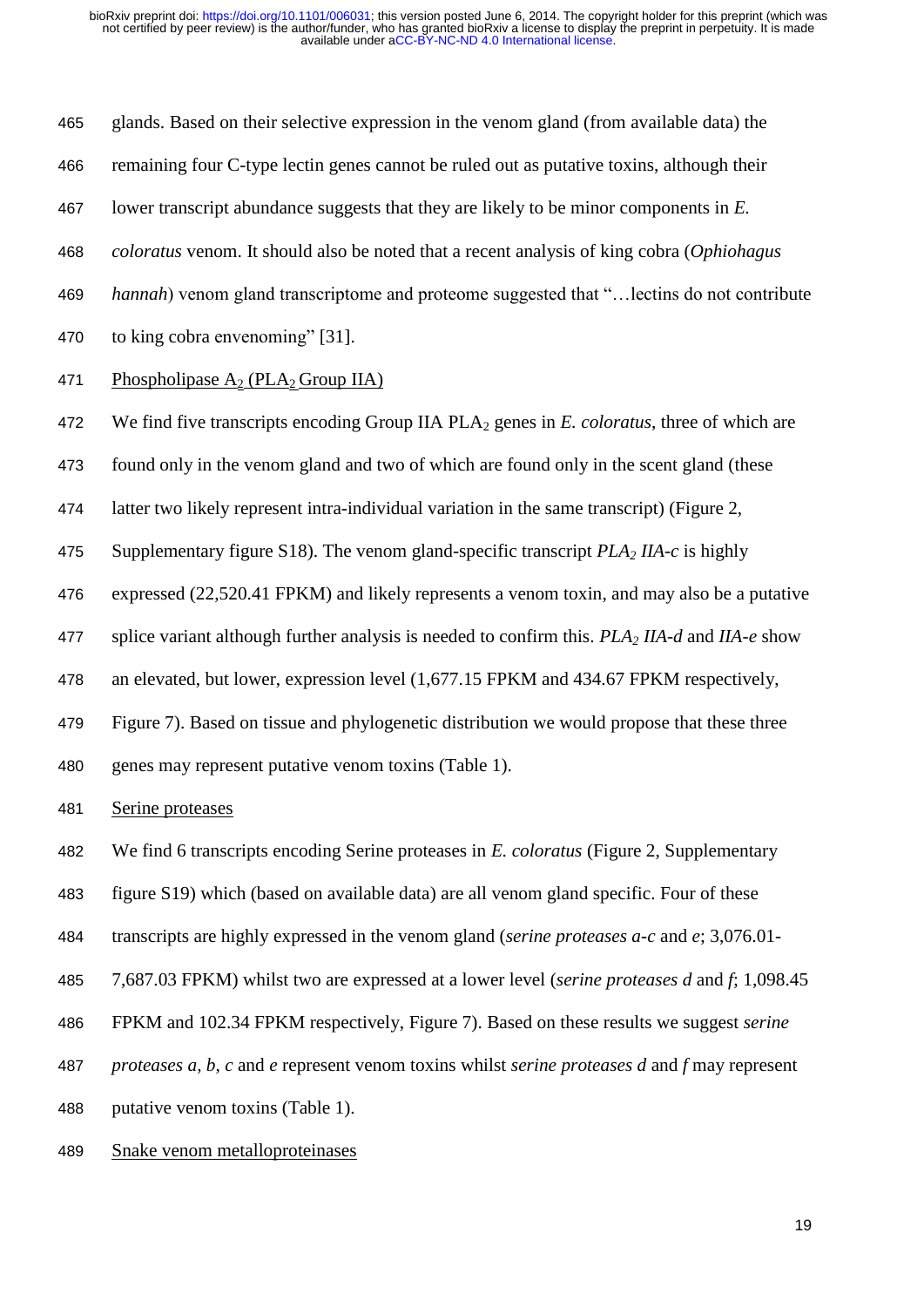We find 21 transcripts encoding snake venom metalloproteinases in *E. coloratus* and of these 14 are venom gland-specific, whilst another (*svmp-n*) is expressed in the venom gland and scent gland. Five remaining genes are expressed in the scent gland only whilst another is expressed in the skin (Figure 2, Supplementary figure S20). Of the 14 venom gland-specific SVMPs we find 4 to be highly expressed (5,552.84-15,118.41 FPKM, Figure 7). In the absence of additional data, we classify the 13 venom gland-specific *svmp* genes as venom toxins in this species (Table 1).

## **Discussion**

 Our transcriptomic analyses have revealed that all 16 of the basal venom toxin genes used to support the hypothesis of a single, early evolution of venom in reptiles (the Toxicofera hypothesis [17-21, 78]), as well as a number of other genes that have been proposed to encode venom toxins in multiple species are in fact expressed in multiple tissues, with no evidence for consistently higher expression in venom or salivary glands. Additionally, only two genes in our entire dataset of 74 genes in five species were found to encode possible venom gland-specific splice variants (*l-amino acid oxidase b2* and *PLA<sup>2</sup> IIA-c*). We therefore suggest that many of the proposed basal Toxicoferan genes most likely represent housekeeping or maintenance genes and that the identification of these genes as conserved venom toxins is a side-effect of incomplete tissue sampling. This lack of support for the Toxicofera hypothesis therefore prompts a return to the previously held view [88] that venom in different lineages of reptiles has evolved independently, once at the base of the advanced snakes, once in the helodermatid (gila monster and beaded lizard) lineage and, possibly, one other time in monitor lizards, although evidence for a venom system in this latter group [20, 78, 89] may need to be reinvestigated in light of our findings. The process of reverse recruitment [70], where a venom gene undergoes additional gene duplication events and is subsequently recruited from the venom gland back into a body tissue (which was proposed on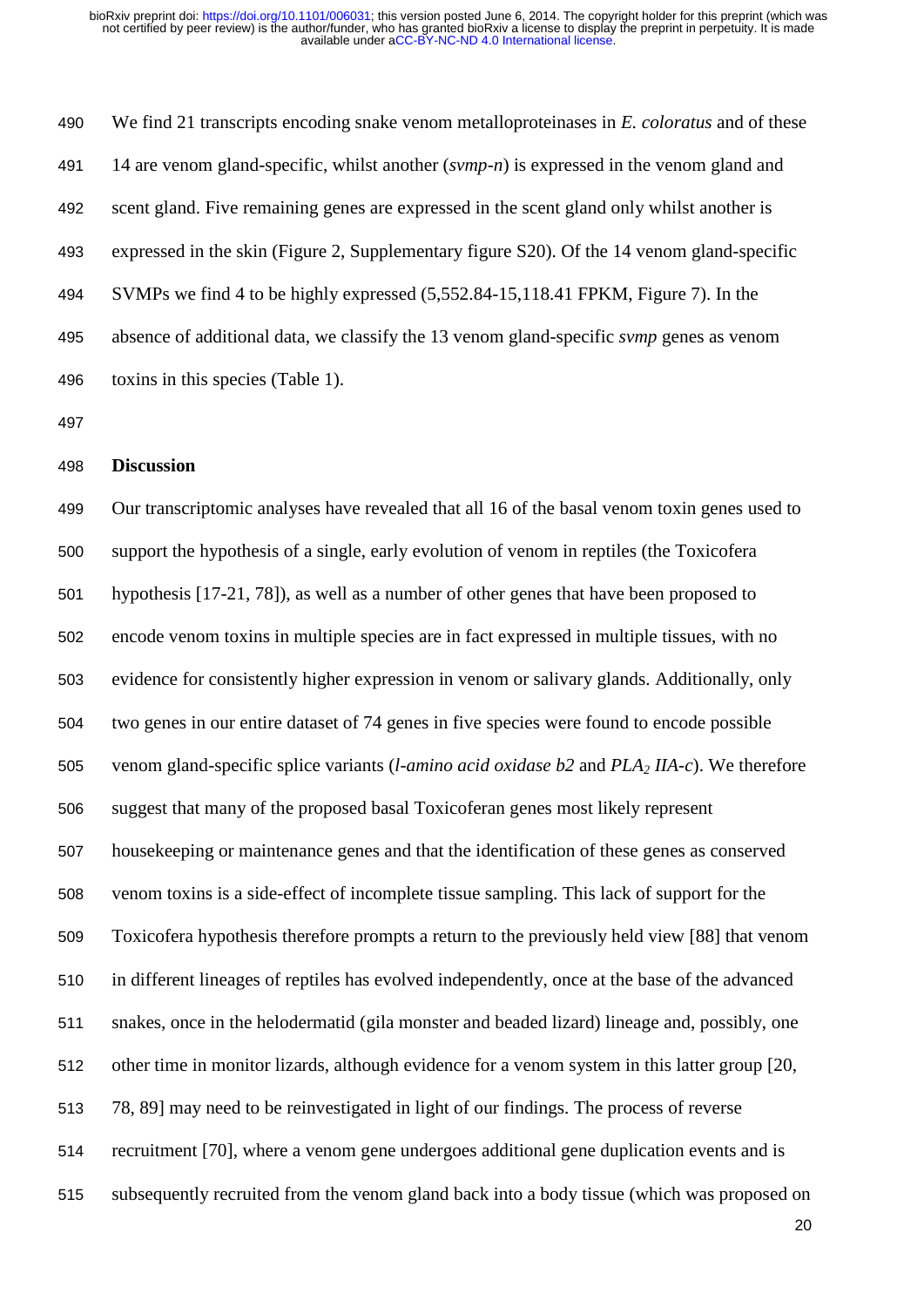the basis of the placement of garter snake and Burmese python "physiological" genes within clades of "venom" genes) must also be re-evaluated in light of our findings.

 Bites by venomous snakes are thought to be responsible for as many as 1,841,000 envenomings and 94,000 deaths annually, predominantly in the developing world [90, 91] and medical treatment of snakebite is reliant on the production of antivenoms containing antibodies, typically from sheep or horses, that will bind and neutralise toxic venom proteins [92]. Since these antivenoms are derived from the injection of crude venom into the host animal they are not targeted to the most pathogenic venom components and therefore also include antibodies to weakly- or non-pathogenic proteins, requiring the administration of large or multiple doses [11], increasing the risks of adverse reactions. A comprehensive understanding of snake venom composition is therefore vital for the development of the next generation of antivenoms [2, 11, 93] as it is important that research effort is not spread too thinly through the inclusion of non-toxic venom gland transcripts. Our results suggest that erroneous assumptions about the single origination and functional conservation of venom toxins across the Toxicofera has led to the complexity of snake venom being overestimated by previous authors, with the venom of the painted saw-scaled viper, *Echis coloratus* likely consisting of just 34 genes in 8 gene families (Table 1, based on venom gland-specific expression and a 'high' expression, as defined by presence in the top 25% of transcripts [94] in at least two of four venom gland samples), fewer than has been suggested for this and related species in previous EST or transcriptomic studies [5, 35]. However, it is noteworthy that the results of our analyses accord well with proteomic analyses of venom composition in snakes, which range from an almost identical complement of 35 toxins in 8 gene families for the related ocellated carpet viper, *Echis ocellatus* [36] to between 24-61 toxins in 6-14 families in a range of other species (Table 2). Far from being a "complex cocktail" [10, 11, 95, 96], snake venom may in fact represent a relatively simple mixture of toxic proteins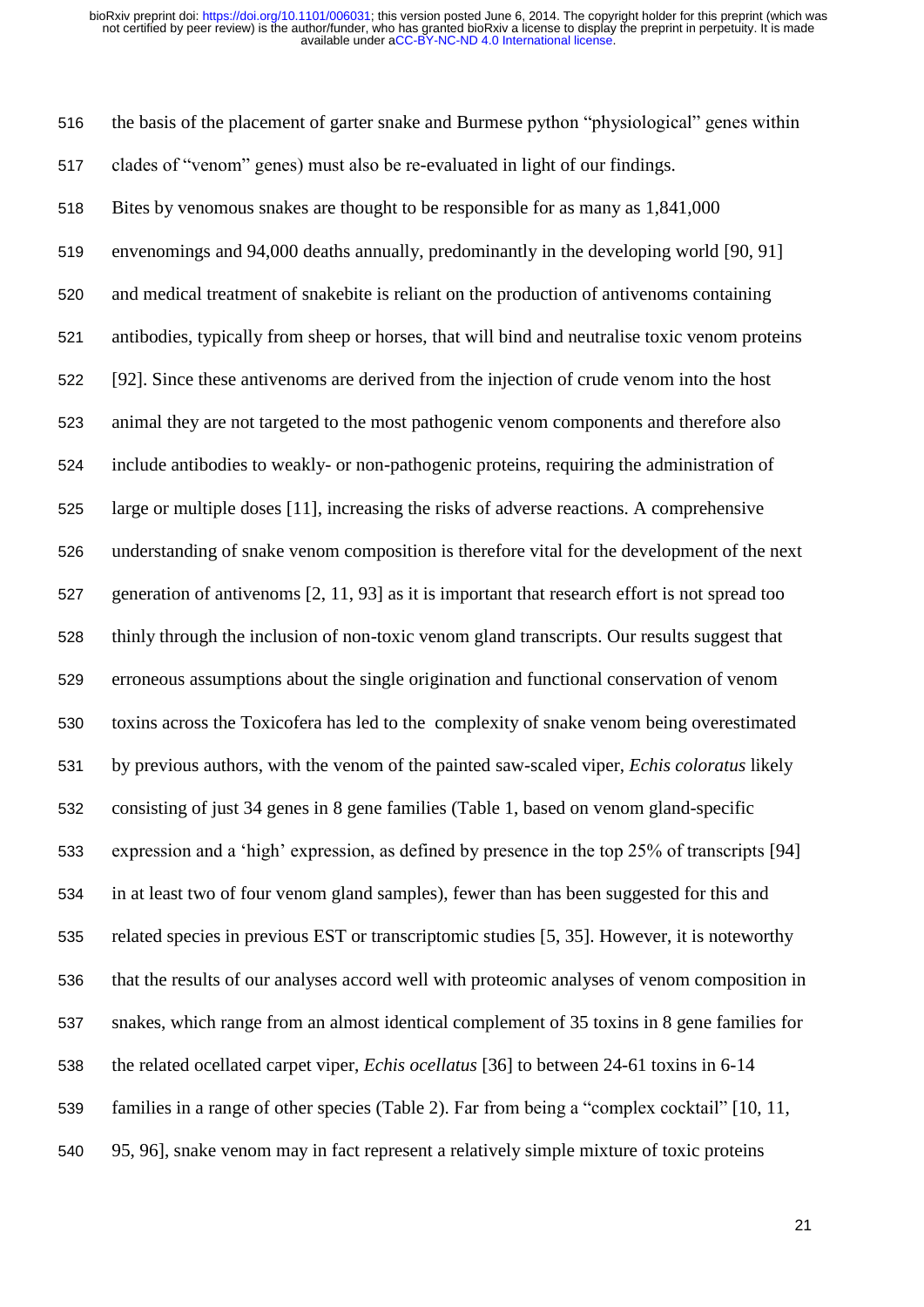honed by natural selection for rapid prey immobilisation, with limited lineage-specific expansion in one or a few particular gene families.

 In order to avoid continued overestimation of venom complexity, we propose that future transcriptome-based analyses of venom composition must include quantitative comparisons of multiple body tissues from multiple individuals and robust phylogenetic analysis that includes known paralogous members of gene families. We would also encourage the use of clearly explained, justifiable criteria for classifying highly similar sequences as new paralogs rather than alleles or the result of PCR or sequencing errors, as it seems likely that some available sequences from previous studies have been presented as distinct genes on the basis of extremely minor (or even non-existent) sequence variation (see Supplementary figures S21-S24 for examples of identical or nearly identical ribonuclease and CRISP sequences and Supplementary figures S25 and S26 for examples of the same sequence being annotated as two different genes). As a result, the diversity of "venom" composition in these species may have been inadvertently inflated. Additionally, we would encourage the adoption of a standard nomenclature for reptile genes, as the overly-complicated and confusing nomenclature used currently (Table 3) may also contribute to the perceived complexity of snake venom. We propose that such a nomenclature system should be based on the comprehensive standards developed for Anole lizards [97], for example:

560 • "Gene symbols for all...species should be written in lower case only and in italics, e.g., *gene2*."

 "Whenever criteria for orthology have been met… the gene symbol should be comparable to the human gene symbol, e.g., if the human gene symbol is *GENE2*, then the gene symbol would be *gene2*."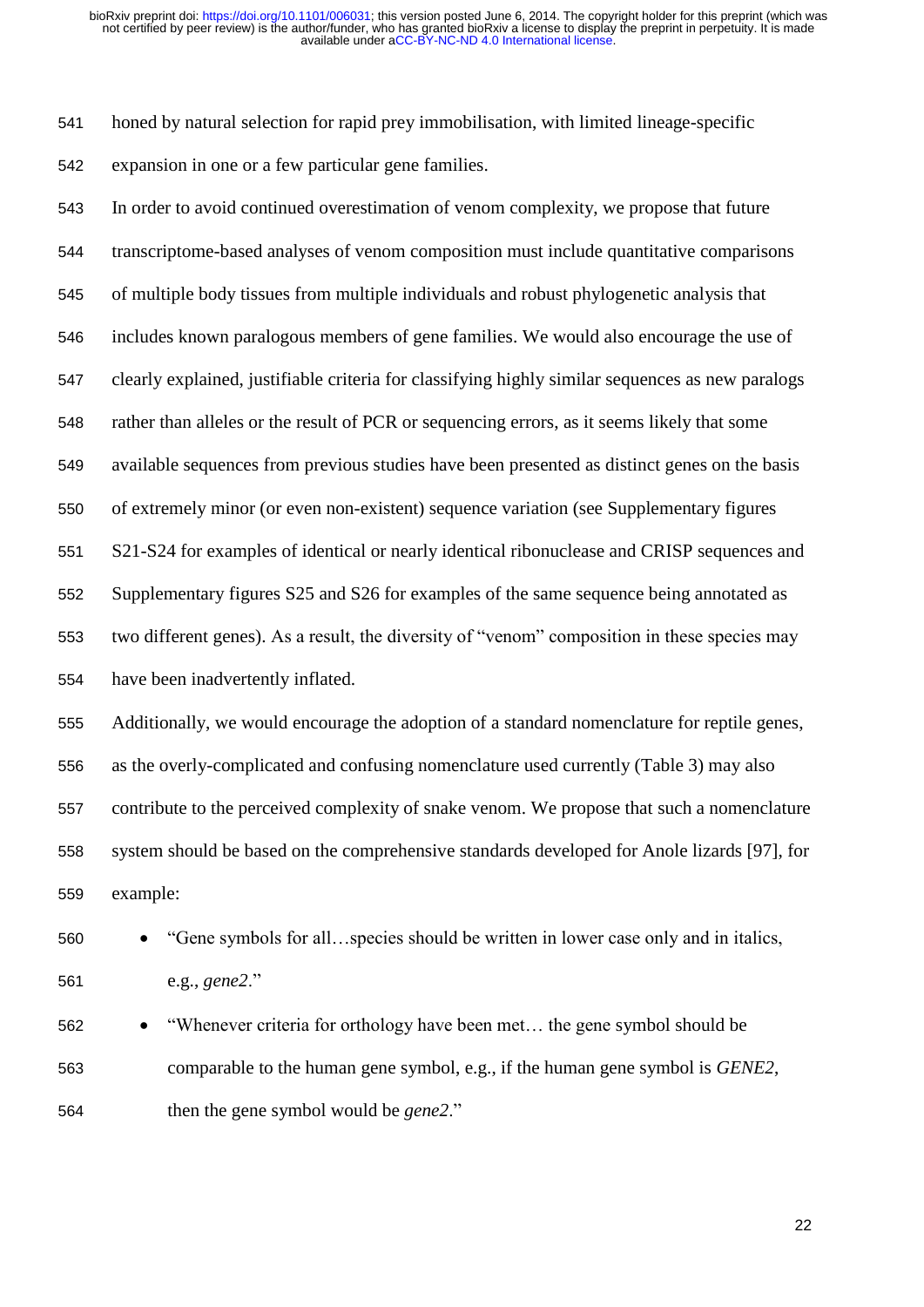"Duplication of the ortholog of a mammalian gene will be indicated by an "a" or "b" suffix, e.g., *gene2a* and *gene2b*. If the mammalian gene symbol already contains a suffix letter, then there would be a second letter added, e.g., *gene4aa* and *gene4ab*." It seems likely that the application of our approach to other species (together with proteomic studies of extracted venom) will lead to a commensurate reduction in claimed venom diversity, with clear implications for the development of next generation antivenoms: since most true venom genes are members of a relatively small number of gene families, it is likely that a similarly small number of antibodies may be able to bind to and neutralise the toxic venom components, especially with the application of "string of beads" techniques [98] utilising fusions of short oligopeptide epitopes designed to maximise the cross-reactivity of the resulting antibodies [2].

# **Conclusions**

 We suggest that identification of the apparently conserved Toxicofera venom toxins in previous studies is most likely a side effect of incomplete tissue sampling, compounded by incorrect interpretation of phylogenetic trees and the use of BLAST-based gene identification methods. It should perhaps not be too surprising that homologous tissues in related species would show similar gene complements and the restriction of most previous studies to only the "venom" glands means that monophyletic clades of reptile sequences in phylogenetic trees have been taken to represent monophyletic clades of venom toxin genes. Whilst it is true that some of these genes do encode toxic proteins in some species (indeed, this was often the basis for their initial discovery) the discovery of orthologous genes in other species does not necessarily demonstrate shared toxicity. In short, toxicity in one does not equal toxicity in all. 

**Methods**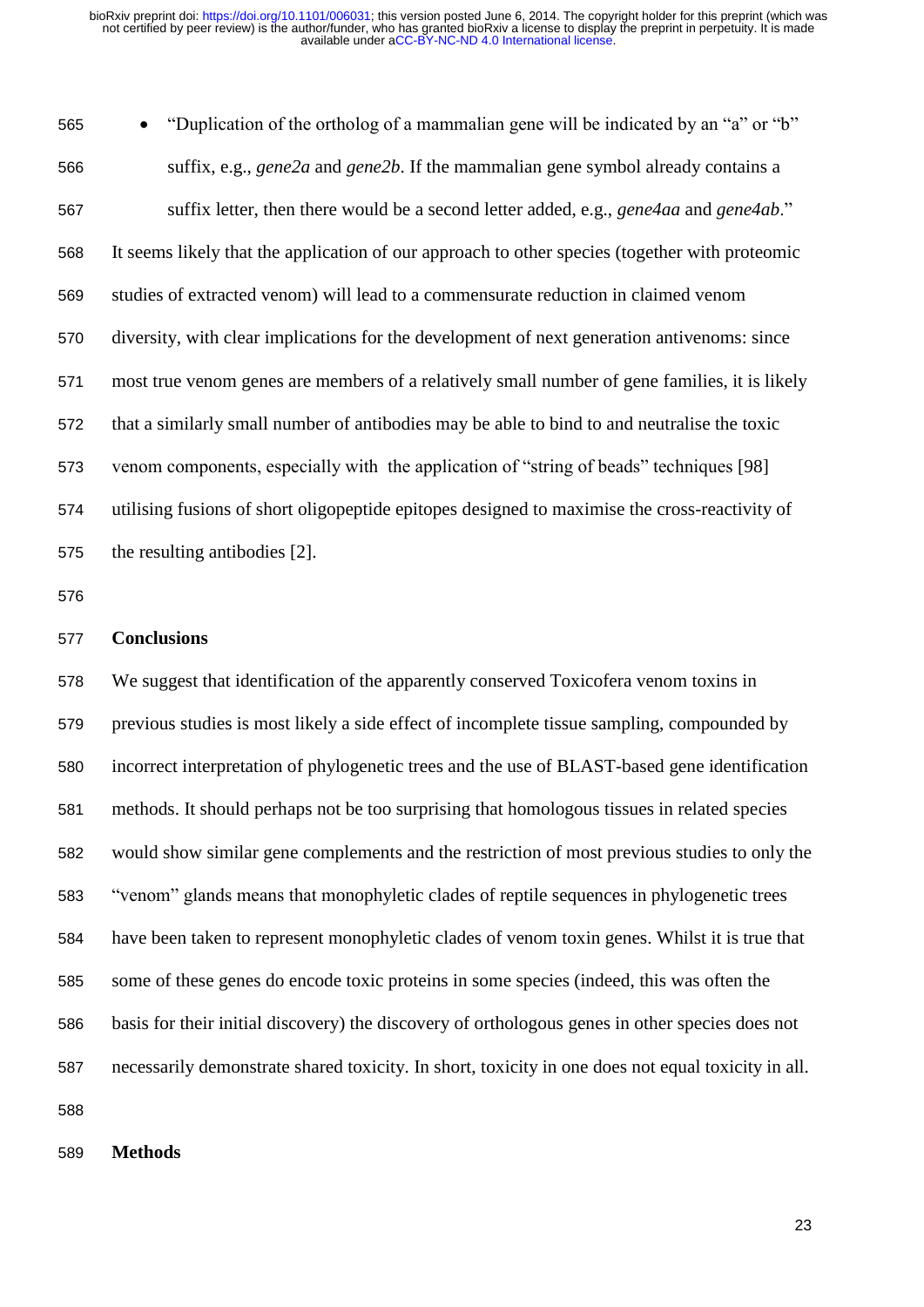Experimental methods involving animals followed institutional and national guidelines and were approved by the Bangor Universty Ethical Review Committee.

*RNA-Seq*

Total RNA was extracted from four venom glands taken from four individual specimens of

adult Saw-scaled vipers (*Echis coloratus*) at different time points following venom extraction

in order to capture the full diversity of venom genes (16, 24 and 48 hours post-milking).

Additionally, total RNA from two scent glands and two skin samples of this species and the

salivary, scent glands and skin of two adult corn snakes (*Pantherophis guttatus*), rough green

snakes (*Opheodrys aestivus*), royal pythons (*Python regius*) and leopard geckos (*Eublepharis* 

*macularius*) was also extracted using the RNeasy mini kit (Qiagen) with on-column DNase

digestion. Only a single corn snake skin sample provided RNA of high enough quality for

sequencing. mRNA was prepared for sequencing using the TruSeq RNA sample preparation

kit (Illumina) with a selected fragment size of 200-500bp and sequenced using 100bp paired-

end reads on the Illumina HiSeq2000 or HiSeq2500 platform.

# *Quality control, assembly and analysis*

 The quality of all raw sequence data was assessed using FastQC [99] and reads for each tissue and species were pooled and assembled using Trinity [100] (sequence and assembly metrics are provided in Supplemental tables S1-S3). Putative venom toxin amino acid sequences were aligned using ClustalW [101] and maximum likelihood trees constructed using the Jones-Taylor-Thornton (JTT) model with 500 Bootstrap replicates. Transcript abundance estimation was carried out using RSEM [102] as a downstream analysis of Trinity (version trinityrnaseq\_r2012-04-27). Sets of reads were mapped to species-specific reference transcriptome assemblies (Supplementary table S4) to allow comparison between tissues on a per-species basis and all results values shown are in FPKM (Fragments Per Kilobase of exon per Million fragments mapped). Individual and mean FPKM values for each gene per tissue per species are given in Supplementary tables S5-S9. All transcript abundance values given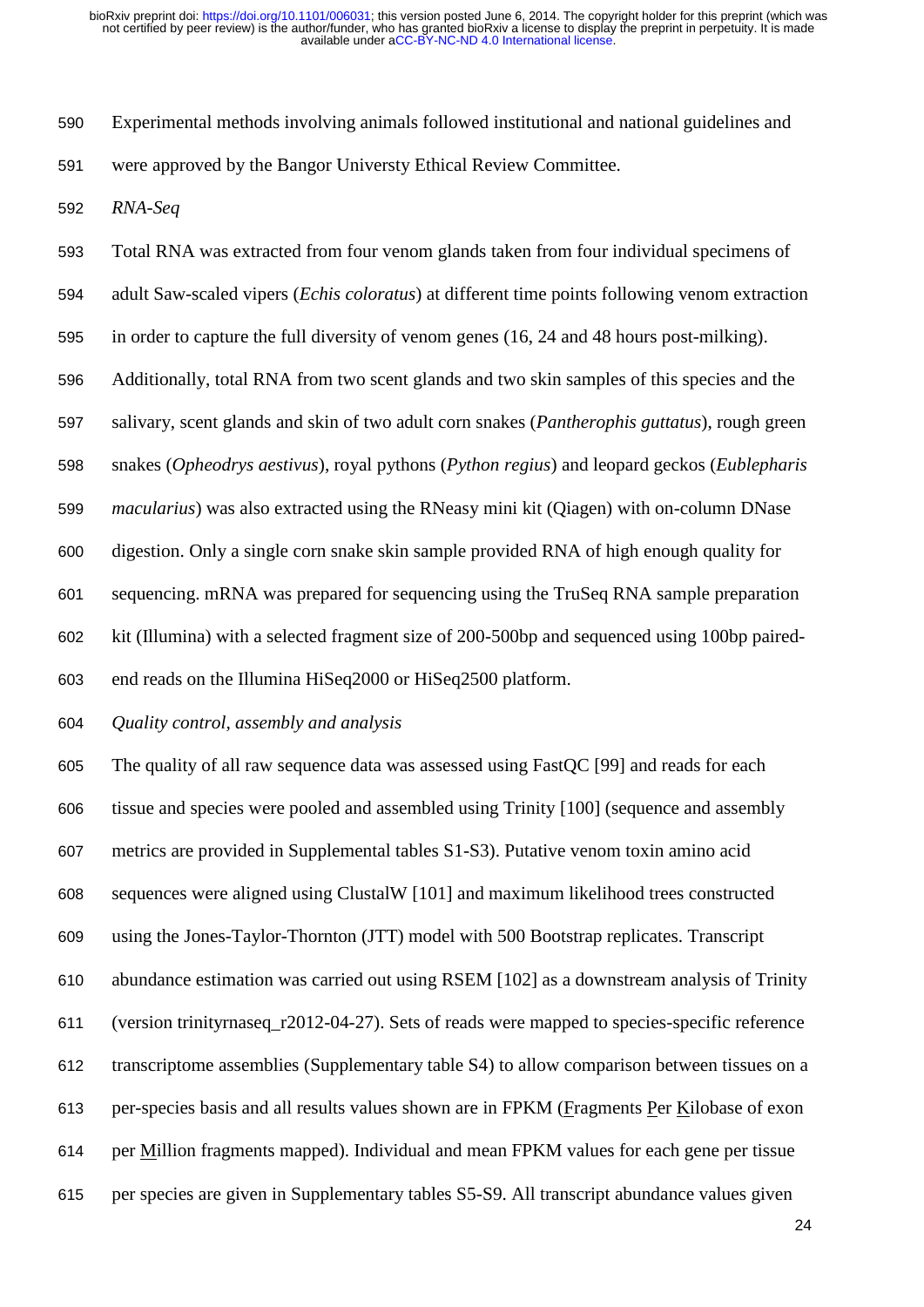- within the text are based on the average transcript abundance per tissue per species to account
- for variation between individual samples.
- Transcriptome reads were deposited in the European Nucleotide Archive (ENA) database
- under accession #ERP001222 and GenBank under accession numbers XXX and XXX and
- genes used to reconstruct phylogenies are deposited in GenBank under accession numbers
- XXXX-XXXX
- 
- **Competing interests**
- The authors declare that they have no competing interests
- 
- **Authors' contributions**
- JFM, ADH and DWL designed the experiments and all authors carried out them out. JFM and ADH prepared the manuscript and this was seen, modified and approved by all authors.
- 

# **Acknowledgements**

 The authors wish to thank A. Tweedale, R. Morgan, G. Cooke, A. Barlow, C. Wüster and M. Hegarty for technical assistance and N. Casewell, W. Wüster and A. Malhotra for useful discussions. We are grateful to the staff of High Performance Computing (HPC) Wales for enabling and supporting our access to their systems. This research was supported by a Royal Society Research Grant awarded to JFM (grant number RG100514) and Wellcome trust funding to DWL (grant number 098051). JFM and MTS are supported by the Biosciences, Environment and Agriculture Alliance (BEAA) between Bangor University and Aberystwyth 638 University and ADH is funded by a Bangor University  $125<sup>th</sup>$  Anniversary Studentship.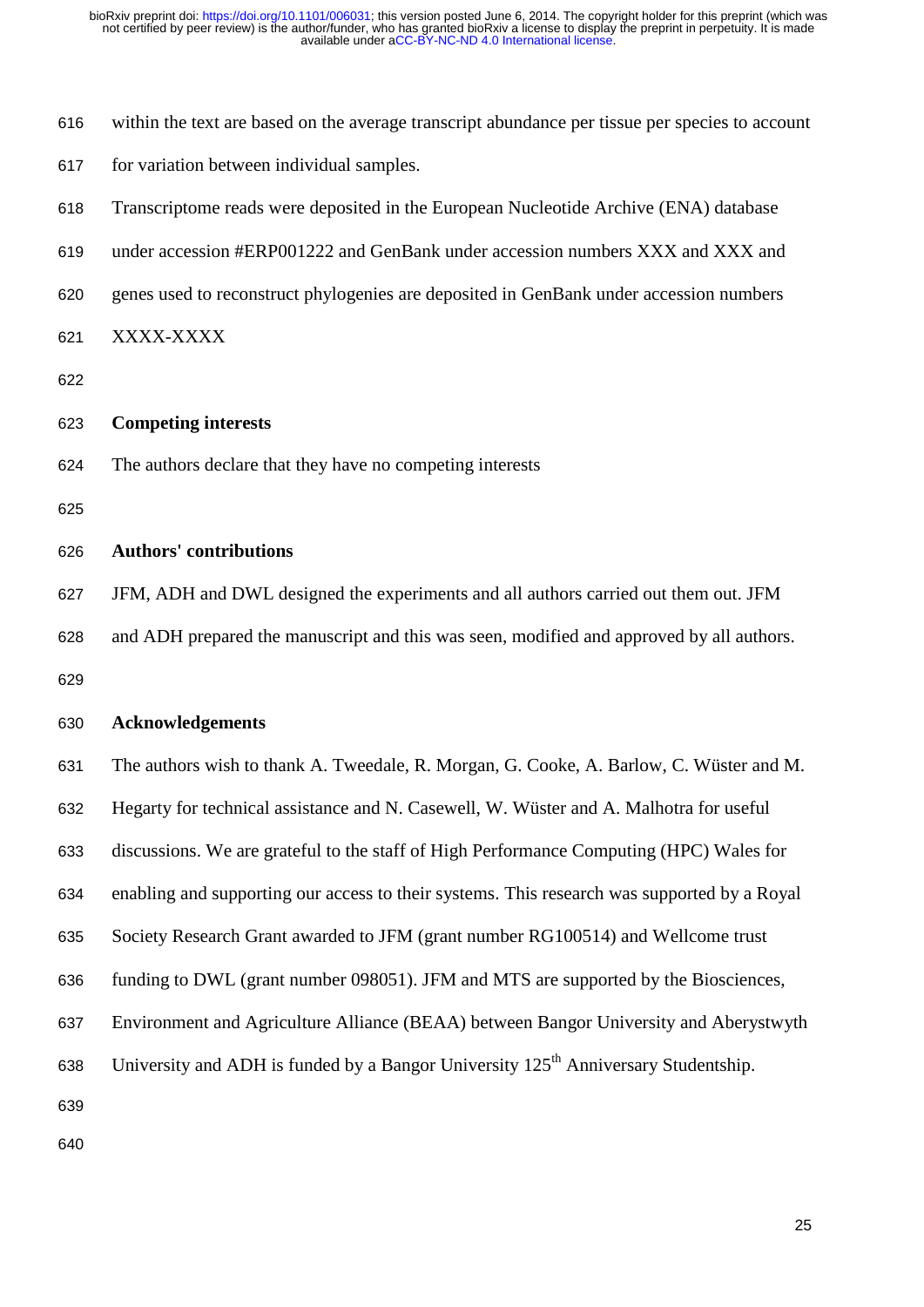| 641 | <b>References</b> |
|-----|-------------------|
|-----|-------------------|

| 643 | 1. Li M, Fry BG, Kini RM: Putting the brakes on snake venom evolution: the unique     |
|-----|---------------------------------------------------------------------------------------|
| 644 | molecular evolutionary patterns of Aipysurus eydouxii (Marbled sea snake)             |
| 645 | phospholipase $A_2$ toxins. <i>Mol Biol Evol</i> 2005, 22:934-941.                    |
| 646 |                                                                                       |
| 647 | 2. Wagstaff SC, Laing GD, Theakston RDG, Papaspyridis C, Harrison RA: Bioinformatics  |
| 648 | and multiepitope DNA immunization to design rational snake antivenom. PLoS medicine   |
| 649 | 2006, 3:e184.                                                                         |
| 650 |                                                                                       |
| 651 | 3. Kini RM, Doley R: Structure, function and evolution of three-finger toxins: mini   |
| 652 | proteins with multiple targets. Toxicon 2010, 56:855-867.                             |
| 653 |                                                                                       |
| 654 | 4. Pahari S, Mackessy SP, Kini RM: The venom gland transcriptome of the Desert        |
| 655 | Massasauga Rattlesnake (Sistrurus catenatus edwardsii): towards an understanding of   |
| 656 | venom composition among advanced snakes (Superfamily Colubroidea). BMC molecular      |
| 657 | $biology\ 2007, 8:115.$                                                               |
| 658 |                                                                                       |
| 659 | 5. Casewell N, Harrison R, Wüster W, Wagstaff S: Comparative venom gland              |
| 660 | transcriptome surveys of the saw-scaled vipers (Viperidae: Echis) reveal substantial  |
| 661 | intra-family gene diversity and novel venom transcripts. BMC Genomics 2009, 10:564.   |
| 662 |                                                                                       |
| 663 | 6. Siang AS, Doley R, Vonk FJ, Kini RM: Transcriptomic analysis of the venom gland of |
| 664 | the red-headed krait (Bungarus flaviceps) using expressed sequence tags. BMC Mol Biol |
| 665 | 2010, 11:24.                                                                          |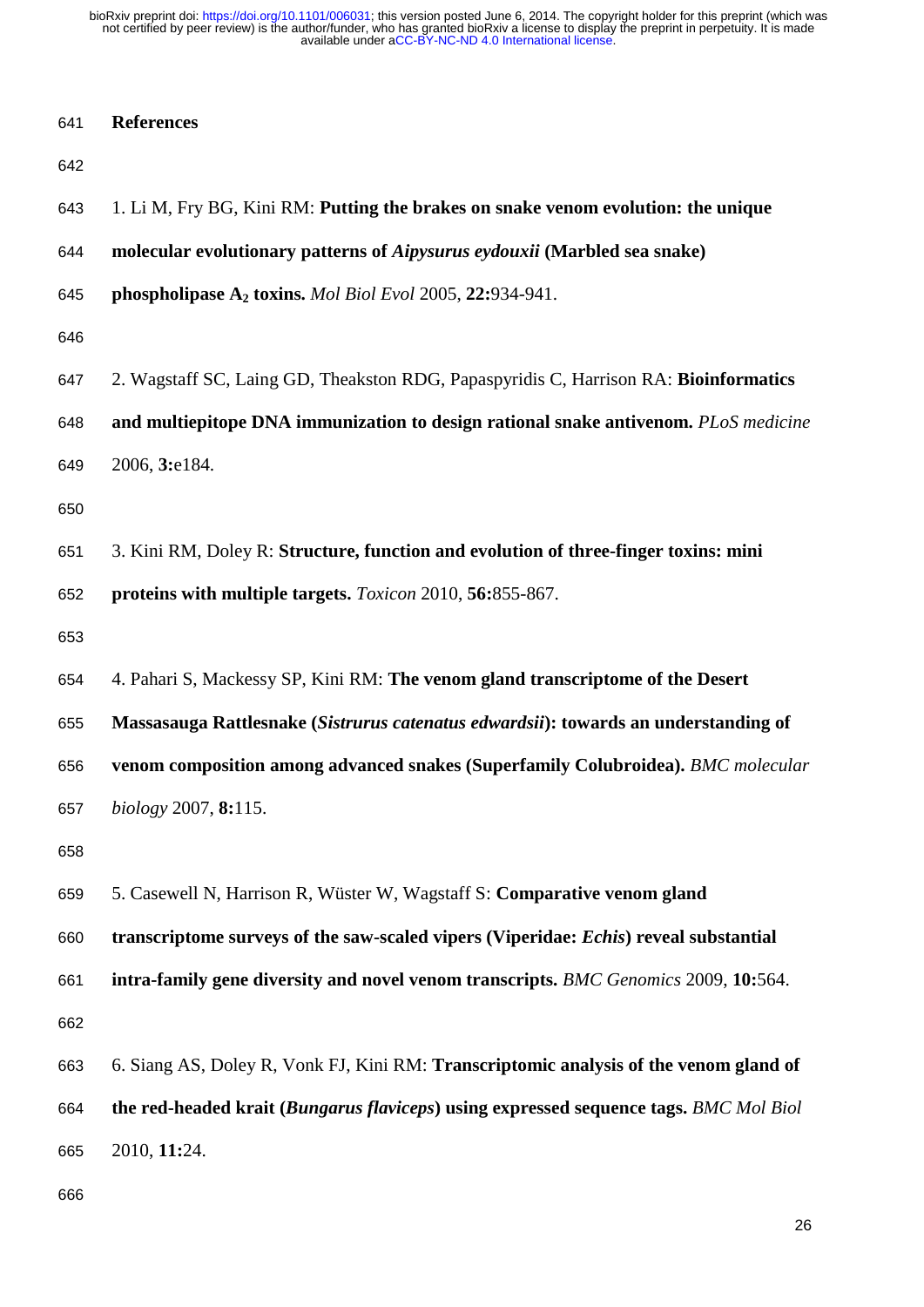| 667 | 7. Rokyta DR, Wray KP, Lemmon AR, Lemmon EM, Caudle SB: A high-throughput               |
|-----|-----------------------------------------------------------------------------------------|
| 668 | venom-gland transcriptome for the Eastern Diamondback Rattlesnake (Crotalus             |
| 669 | adamanteus) and evidence for pervasive positive selection across toxin classes. Toxicon |
| 670 | 2011, 57:657-671.                                                                       |
| 671 |                                                                                         |
| 672 | 8. Rokyta DR, Lemmon AR, Margres MJ, Aronow K: The venom-gland transcriptome of         |
| 673 | the eastern diamondback rattlesnake (Crotalus adamanteus). BMC Genomics 2012,           |
| 674 | 13:312.                                                                                 |
| 675 |                                                                                         |
| 676 | 9. Fry BG: From genome to "venome": molecular origin and evolution of the snake         |
| 677 | venom proteome inferred from phylogenetic analysis of toxin sequences and related       |
| 678 | <b>body proteins.</b> Genome Res 2005, 15:403-420.                                      |
| 679 |                                                                                         |
| 680 | 10. Wong ES, Belov K: Venom evolution through gene duplications. Gene 2012, 496:1-7.    |
| 681 |                                                                                         |
| 682 | 11. Casewell NR, Wüster W, Vonk FJ, Harrison RA, Fry BG: Complex cocktails: the         |
| 683 | evolutionary novelty of venoms. Trends in ecology & evolution 2013, 28:219-229.         |
| 684 |                                                                                         |
| 685 | 12. Otto SP, Whitton J: Polyploid incidence and evolution. Annu Rev Genet 2000, 34:401- |
| 686 | 437.                                                                                    |
| 687 |                                                                                         |
| 688 | 13. Lynch M, Force A: The probability of duplicate gene preservation by                 |
| 689 | subfunctionalization. Genetics 2000, 154:459-473.                                       |
| 690 |                                                                                         |
| 691 | 14. Walsh B: Population-genetic models of the fates of duplicate genes. Genetica 2003,  |
| 692 | 118:279-294.                                                                            |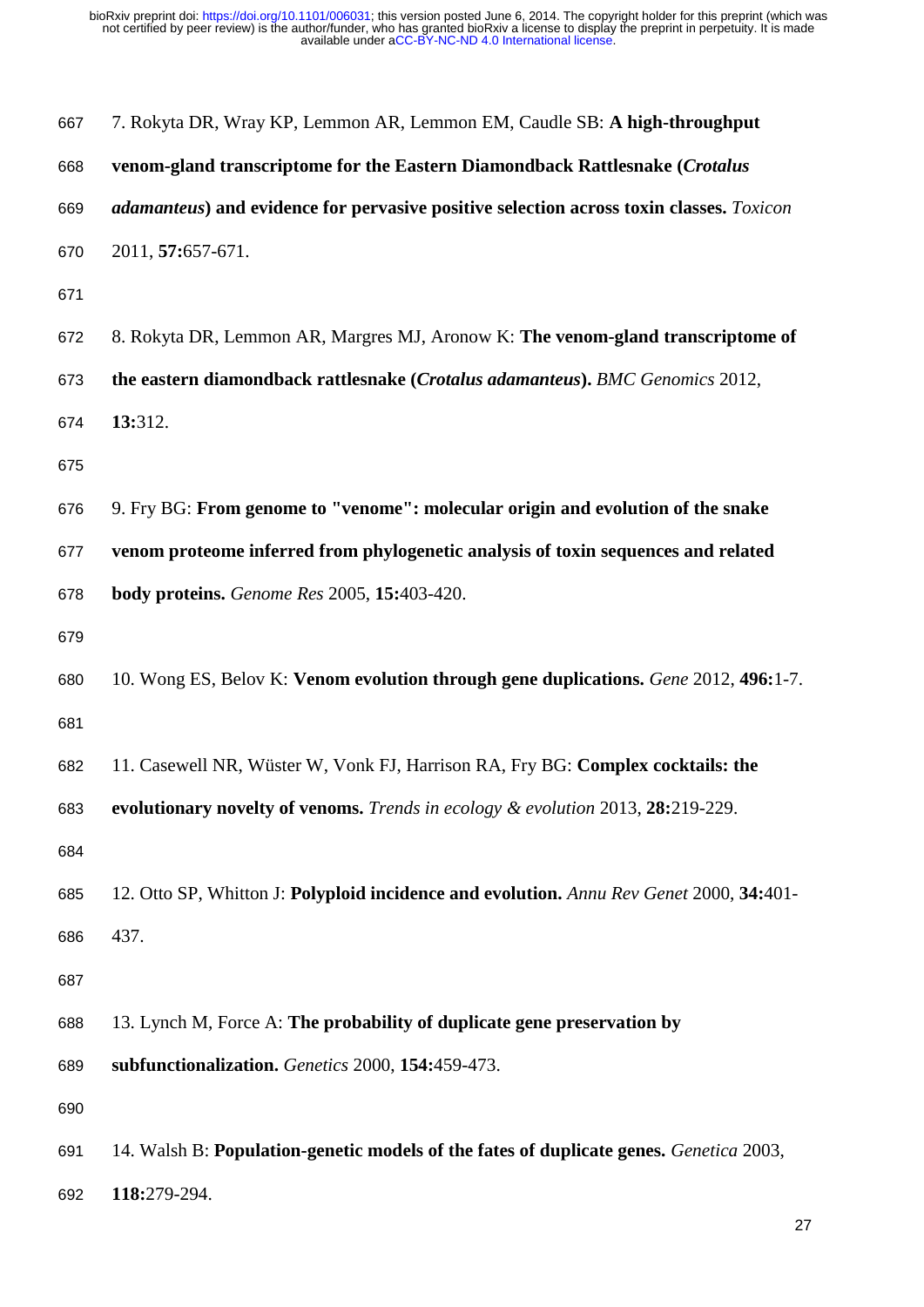| 693 |                                                                                          |
|-----|------------------------------------------------------------------------------------------|
| 694 | 15. Lynch VJ: Inventing an arsenal: adaptive evolution and neofunctionalization of       |
| 695 | snake venom phospholipase $A_2$ genes. BMC evolutionary biology 2007, 7:2.               |
| 696 |                                                                                          |
| 697 | 16. Teshima KM, Innan H: Neofunctionalization of duplicated genes under the pressure     |
| 698 | of gene conversion. Genetics 2008, 178:1385-1398.                                        |
| 699 |                                                                                          |
| 700 | 17. Fry BG, Vidal N, Norman JA, Vonk FJ, Scheib H, Ramjan SR, Kuruppu S, Fung K,         |
| 701 | Hedges SB, Richardson MK: Early evolution of the venom system in lizards and snakes.     |
| 702 | Nature 2006, 439:584-588.                                                                |
| 703 |                                                                                          |
| 704 | 18. Fry BG, Vidal N, Van der Weerd L, Kochva E, Renjifo C: Evolution and diversification |
| 705 | of the Toxicofera reptile venom system. Journal of proteomics 2009, 72:127-136.          |
| 706 |                                                                                          |
| 707 | 19. Fry BG, Casewell NR, Wüster W, Vidal N, Young B, Jackson TN: The structural and      |
| 708 | functional diversification of the Toxicofera reptile venom system. Toxicon 2012, 60:434- |
| 709 | 448.                                                                                     |
| 710 |                                                                                          |
| 711 | 20. Fry BG, Wroe S, Teeuwisse W, van Osch MJ, Moreno K, Ingle J, McHenry C, Ferrara T,   |
| 712 | Clausen P, Scheib H: A central role for venom in predation by Varanus komodoensis        |
| 713 | (Komodo Dragon) and the extinct giant Varanus (Megalania) priscus. Proceedings of the    |
| 714 | National Academy of Sciences 2009, 106:8969-8974.                                        |
| 715 |                                                                                          |
| 716 | 21. Fry BG, Undheim EA, Ali SA, Debono J, Scheib H, Ruder T, Jackson TN, Morgenstern     |
|     |                                                                                          |

D, Cadwallader L, Whitehead D: **Squeezers and leaf-cutters: differential diversification**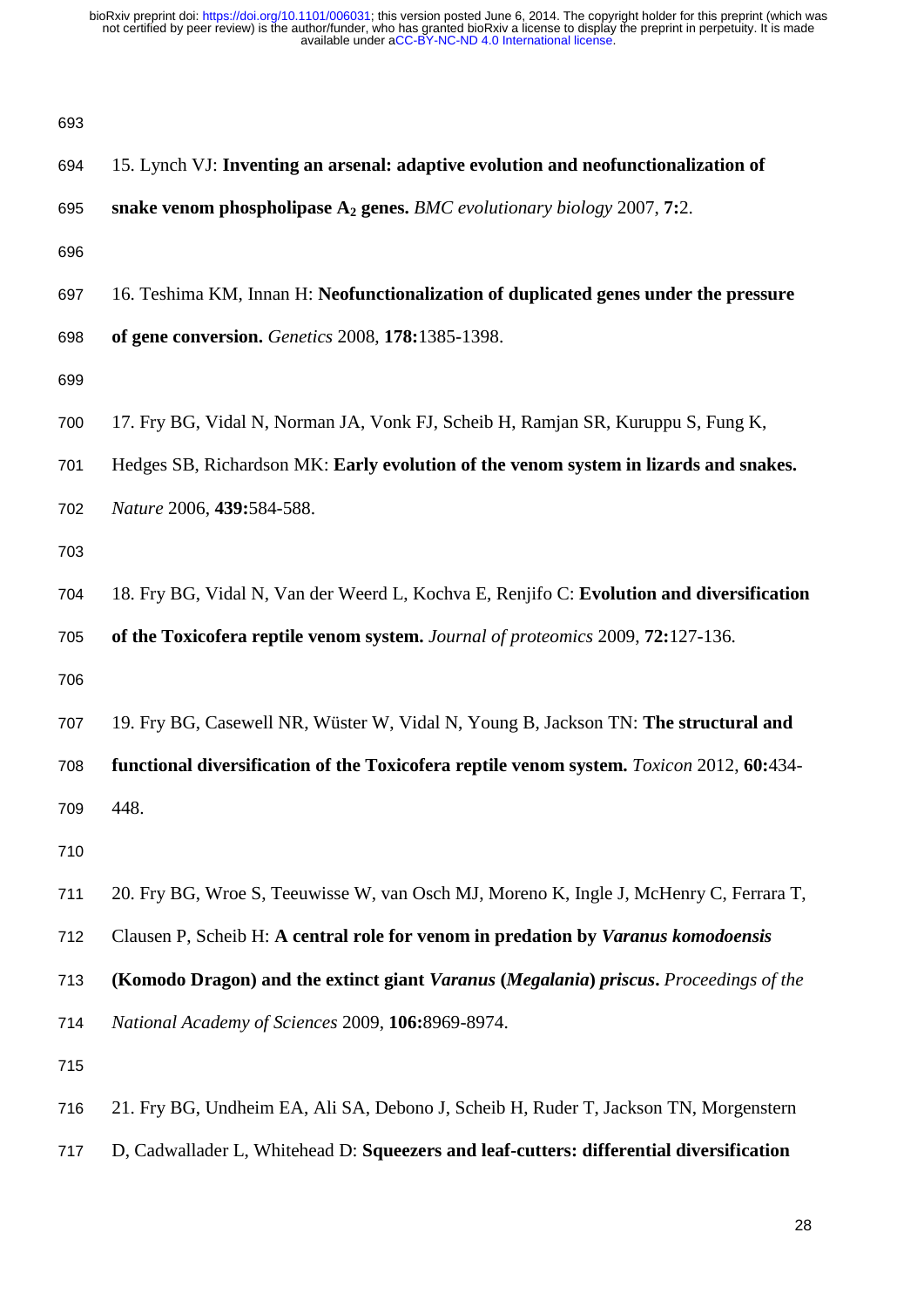| 718 | and degeneration of the venom system in toxicoferan reptiles. Molecular & Cellular     |
|-----|----------------------------------------------------------------------------------------|
| 719 | Proteomics 2013, 12:1881-1899.                                                         |
| 720 |                                                                                        |
| 721 | 22. Butte AJ, Dzau VJ, Glueck SB: Further defining housekeeping, or" maintenance,"     |
| 722 | genes: Focus on" A compendium of gene expression in normal human tissues".             |
| 723 | Physiological genomics 2002, 7:95-96.                                                  |
| 724 |                                                                                        |
| 725 | 23. Vonk FJ, Jackson K, Doley R, Madaras F, Mirtschin PJ, Vidal N: Snake venom: From   |
| 726 | fieldwork to the clinic. Bioessays 2011, 33:269-279.                                   |
| 727 |                                                                                        |
| 728 | 24. Strydom D: Snake venom toxins: The evolution of some of the toxins found in snake  |
| 729 | venoms. Syst Biol 1973, 22:596-608.                                                    |
| 730 |                                                                                        |
| 731 | 25. Kochva E: The origin of snakes and evolution of the venom apparatus. Toxicon 1987, |
| 732 | 25:65-106.                                                                             |
| 733 |                                                                                        |
| 734 | 26. Brykczynska U, Tzika AC, Rodriguez I, Milinkovitch MC: Contrasted evolution of the |
| 735 | vomeronasal receptor repertoires in mammals and squamate reptiles. Genome Biol Evol    |
| 736 | 2013, 5:389-401.                                                                       |
| 737 | 27. Tzika AC, Helaers R, Schramm G, Milinkovitch MC: Reptilian-transcriptome v1. 0, a  |
| 738 | glimpse in the brain transcriptome of five divergent Sauropsida lineages and the       |
| 739 | phylogenetic position of turtles. EvoDevo 2011, 2:1-18.                                |
| 740 |                                                                                        |
| 741 | 28. Schwartz TS, Bronikowski AM: Dissecting molecular stress networks: identifying     |
| 742 | nodes of divergence between life-history phenotypes. Mol Ecol 2013, 22:739-756.        |
| 743 |                                                                                        |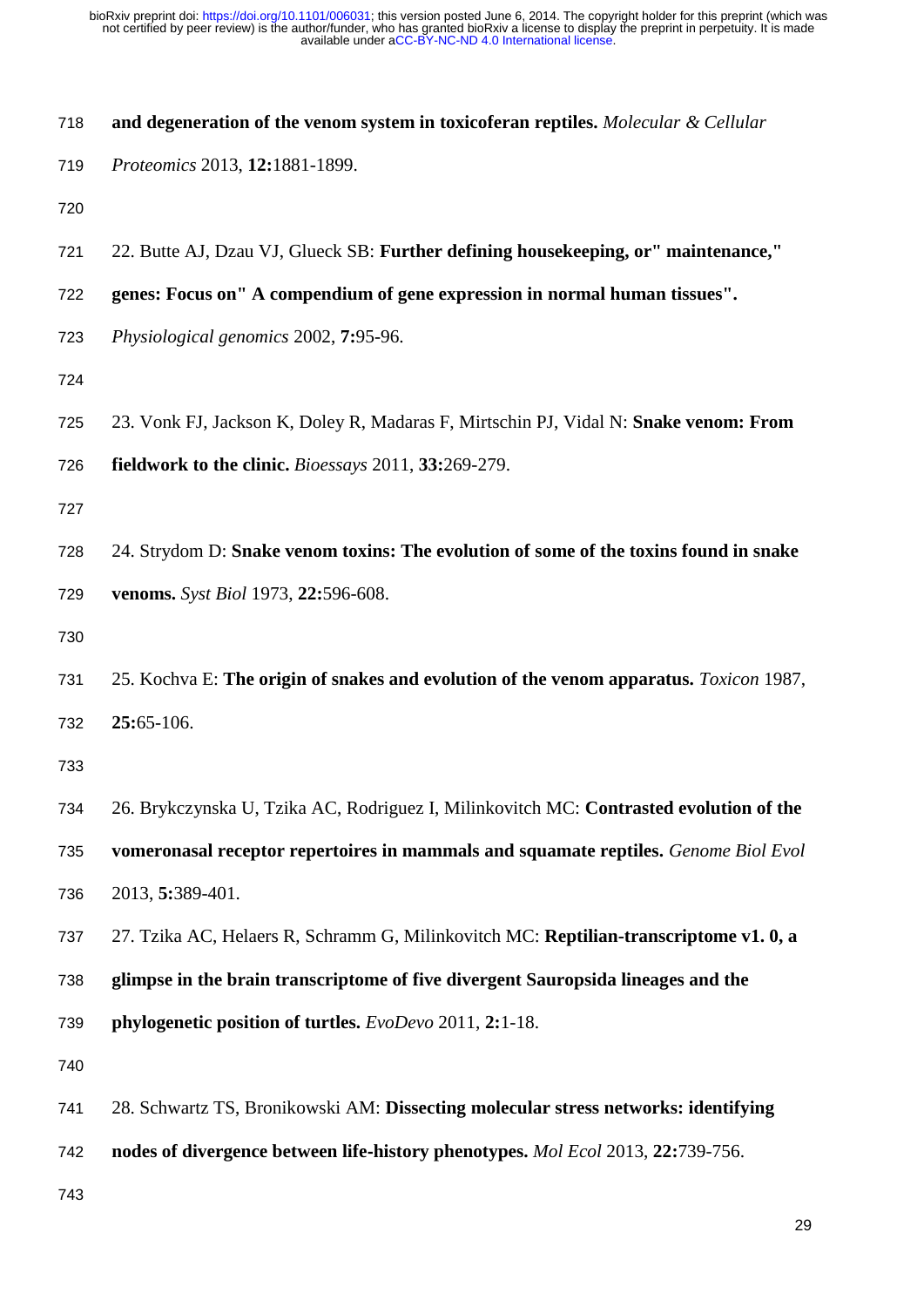- 29. Schwartz TS, Tae H, Yang Y, Mockaitis K, Van Hemert JL, Proulx SR, Choi J,
- Bronikowski AM: **A garter snake transcriptome: pyrosequencing, de novo assembly, and**

- 
- 30. Margres MJ, Aronow K, Loyacano J, Rokyta DR: **The venom-gland transcriptome of**
- **the eastern coral snake (***Micrurus fulvius***) reveals high venom complexity in the**
- **intragenomic evolution of venoms.** *BMC Genomics* 2013, **14:**1-18.

- 31. Vonk FJ, Casewell NR, Henkel CV, Heimberg AM, Jansen HJ, McCleary RJ, Kerkkamp
- HM, Vos RA, Guerreiro I, Calvete JJ, Wüster W, Woods AE, Logan JM, Harrison RA,
- Castoe TA, de Koning AP, Pollock DD, Yandell M, Calderon D, Renjifo C, Currier RB,
- Salgado D, Pla D, Sanz L, Hyder AS, Ribeiro JM, Arntzen JW, van den Thillart GE, Boetzer
- M, Pirovano W, *et al*.: **The king cobra genome reveals dynamic gene evolution and**
- **adaptation in the snake venom system.** *Proc Natl Acad Sci USA* 2013, **110:**20651-20656.
- 
- 32. Castoe TA, Fox SE, Jason de Koning A, Poole AW, Daza JM, Smith EN, Mockler TC,
- Secor SM, Pollock DD: **A multi-organ transcriptome resource for the Burmese Python**

**(***Python molurus bivittatus***).** *BMC Res Notes* 2011, **4**:310.

- 
- 33. Eckalbar WL, Hutchins ED, Markov GJ, Allen AN, Corneveaux JJ, Lindblad-Toh K, Di Palma F, Alfoldi J, Huentelman MJ, Kusumi K: **Genome reannotation of the lizard** *Anolis carolinensis* **based on 14 adult and embryonic deep transcriptomes.** *BMC Genomics* 2013, **14**:49.
- 
- 34. Castoe TA, de Koning AP, Hall KT, Card DC, Schield DR, Fujita MK, Ruggiero RP,
- Degner JF, Daza JM, Gu W, Reyes-Velasco J, Shaney KJ, Castoe JM, Fox SE, Poole AW,

**sex-specific differences.** *BMC Genomics* 2010, **11:**694.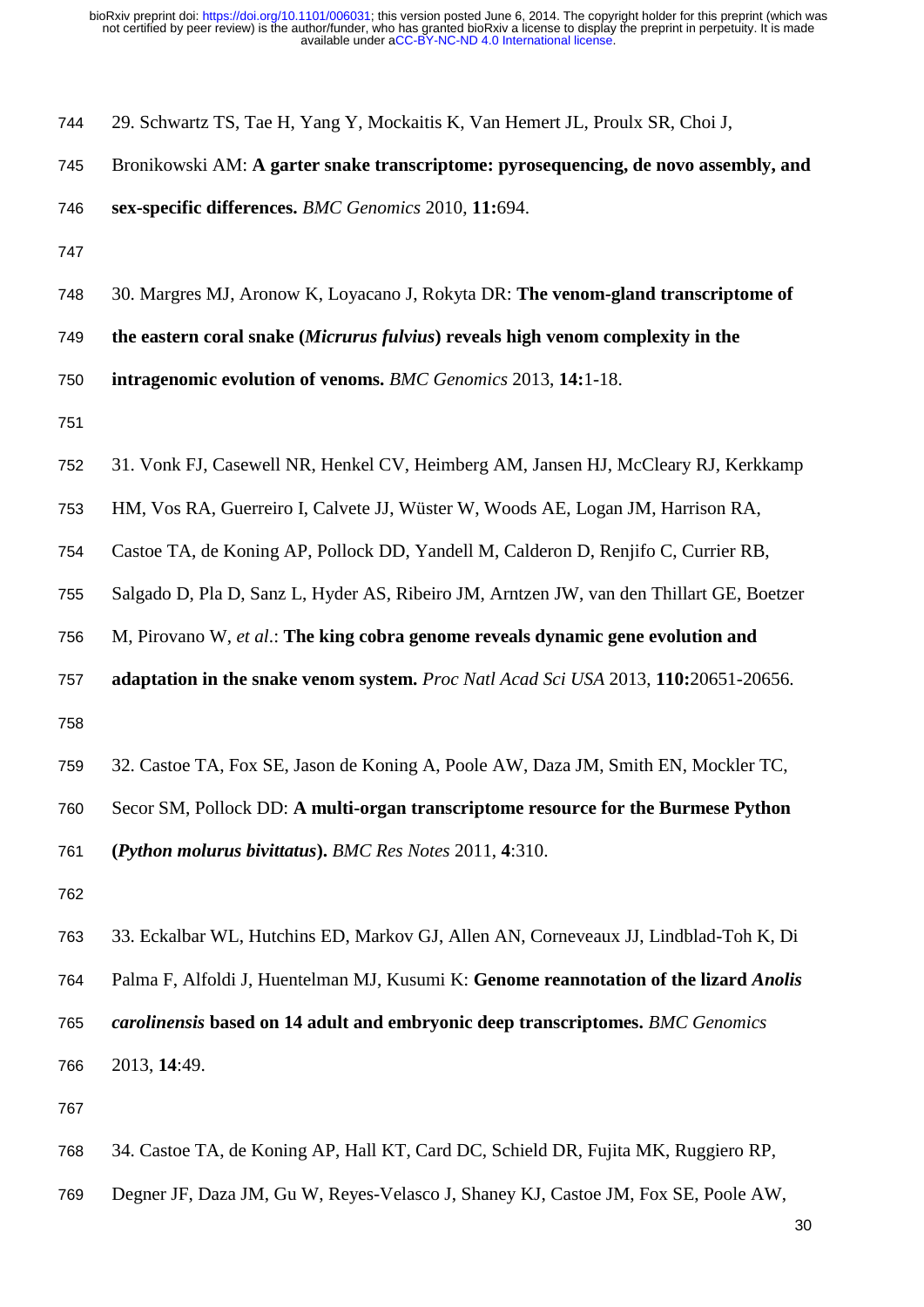| 770 | Polanco D, Dobry J, Vandewege MW, Li Q, Schott RK, Kapusta A, Minx P, Feschotte C,                            |
|-----|---------------------------------------------------------------------------------------------------------------|
| 771 | Uetz P, Ray DA, Hoffmann FG, Bogden R, Smith EN, Chang BS, Vonk FJ, et al.: The                               |
| 772 | Burmese python genome reveals the molecular basis for extreme adaptation in snakes.                           |
| 773 | Proc Natl Acad Sci USA 2013, 110:20645-20650.                                                                 |
| 774 |                                                                                                               |
| 775 | 35. Wagstaff SC, Harrison RA: Venom gland EST analysis of the saw-scaled viper, Echis                         |
| 776 | <i>ocellatus</i> , reveals novel $\alpha_9 \beta_1$ integrin-binding motifs in venom metalloproteinases and a |
| 777 | new group of putative toxins, renin-like aspartic proteases. Gene 2006, 377:21-32.                            |
| 778 |                                                                                                               |
| 779 | 36. Wagstaff SC, Sanz L, Juárez P, Harrison RA, Calvete JJ: Combined snake venomics                           |
| 780 | and venom gland transcriptomic analysis of the ocellated carpet viper, Echis ocellatus.                       |
| 781 | Journal of proteomics 2009, 71:609-623.                                                                       |
| 782 |                                                                                                               |
| 783 | 37. Alper C, Balavitch D: Cobra venom factor: evidence for its being altered cobra C3                         |
| 784 | (the third component of complement). Science 1976, 191:1275-1276.                                             |
| 785 | 38. Morita T: Structures and functions of snake venom CLPs (C-type lectin-like                                |
| 786 | proteins) with anticoagulant-, procoagulant-, and platelet-modulating activities. Toxicon                     |
| 787 | 2005, 45:1099-1114.                                                                                           |
| 788 |                                                                                                               |
| 789 | 39. Ogawa T, Chijiwa T, Oda-Ueda N, Ohno M: Molecular diversity and accelerated                               |
| 790 | evolution of C-type lectin-like proteins from snake venom. <i>Toxicon</i> 2005, 45:1-14.                      |
| 791 |                                                                                                               |
| 792 | 40. Yamazaki Y, Hyodo F, Morita T: Wide distribution of cysteine-rich secretory proteins                      |
| 793 | in snake venoms: isolation and cloning of novel snake venom cysteine-rich secretory                           |
| 794 | proteins. Arch Biochem Biophys 2003, 412:133-141.                                                             |
| 795 |                                                                                                               |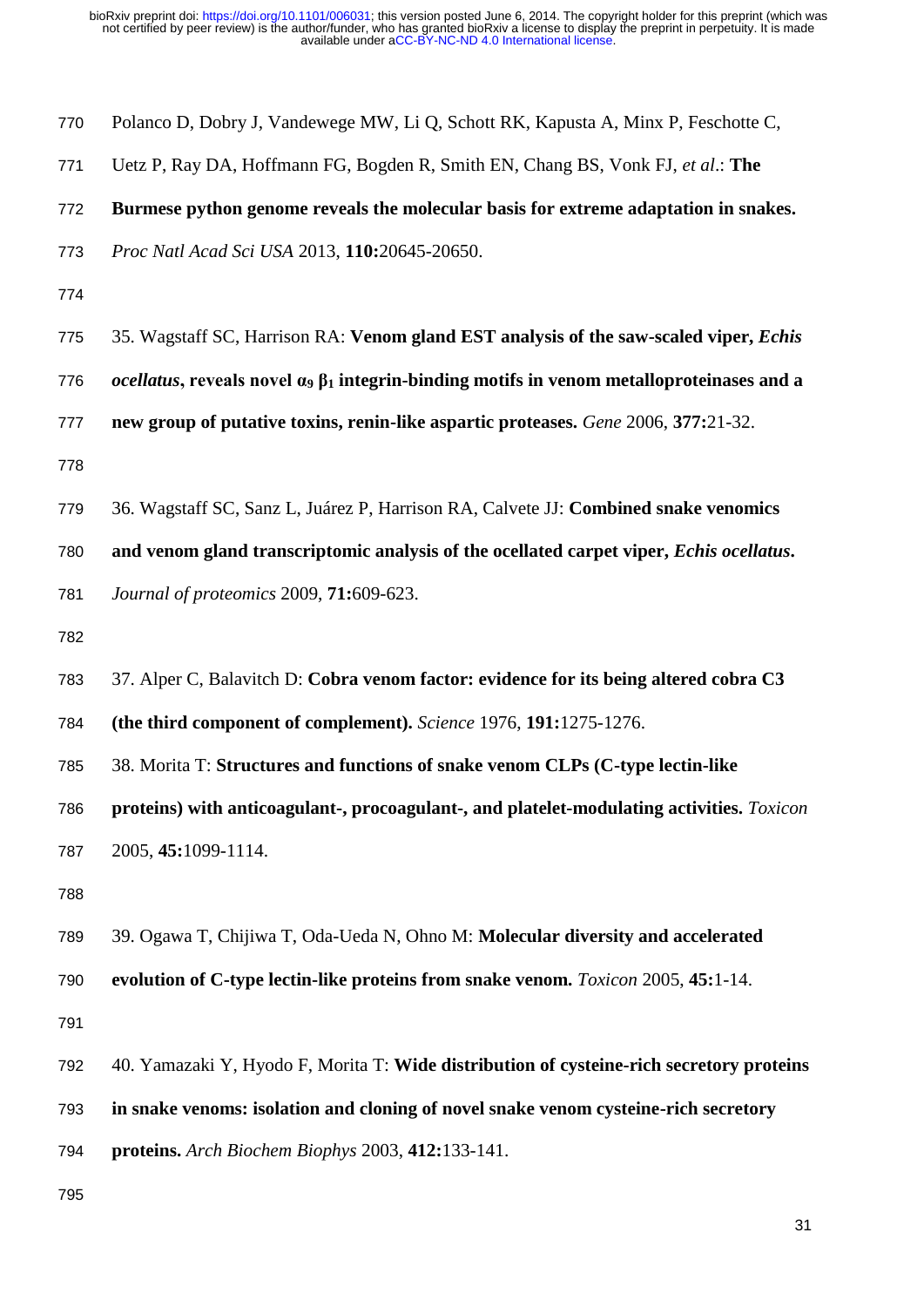| 796 | 41. Yamazaki Y, Morita T: Structure and function of snake venom cysteine-rich              |
|-----|--------------------------------------------------------------------------------------------|
| 797 | secretory proteins. Toxicon 2004, 44:227-231.                                              |
| 798 |                                                                                            |
| 799 | 42. Rádis-Baptista G, Kubo T, Oguiura N, Svartman M, Almeida T, Batistic RF, Oliveira EB,  |
| 800 | Vianna-Morgante ÂM, Yamane T: Structure and chromosomal localization of the gene           |
| 801 | for crotamine, a toxin from the South American rattlesnake, Crotalus durissus terrificus.  |
| 802 | Toxicon 2003, 42:747-752.                                                                  |
| 803 |                                                                                            |
| 804 | 43. Oguiura N, Boni-Mitake M, Rádis-Baptista G: New view on crotamine, a small basic       |
| 805 | polypeptide myotoxin from South American rattlesnake venom. Toxicon 2005, 46:363-          |
| 806 | 370.                                                                                       |
| 807 |                                                                                            |
| 808 | 44. Ritonja A, Evans HJ, Machleidt W, Barrett AJ: Amino acid sequence of a cystatin from   |
| 809 | venom of the African puff adder (Bitis arietans). Biochem J 1987, 246:799-802.             |
| 810 |                                                                                            |
| 811 | 45. Richards R, St Pierre L, Trabi M, Johnson LA, de Jersey J, Masci PP, Lavin MF: Cloning |
| 812 | and characterisation of novel cystatins from elapid snake venom glands. Biochimie 2011,    |
| 813 | 93:659-668.                                                                                |
| 814 |                                                                                            |
| 815 | 46. Aird SD: Snake venom dipeptidyl peptidase IV: taxonomic distribution and               |
| 816 | quantitative variation. Comparative Biochemistry and Physiology Part B: Biochemistry and   |
| 817 | Molecular Biology 2008, 150:222-228.                                                       |
| 818 |                                                                                            |
| 819 | 47. Tu AT, Hendon RR: Characterization of lizard venom hyaluronidase and evidence          |
| 820 | for its action as a spreading factor. Comparative Biochemistry and Physiology Part B:      |

*Comparative Biochemistry* 1983, **76:**377-383.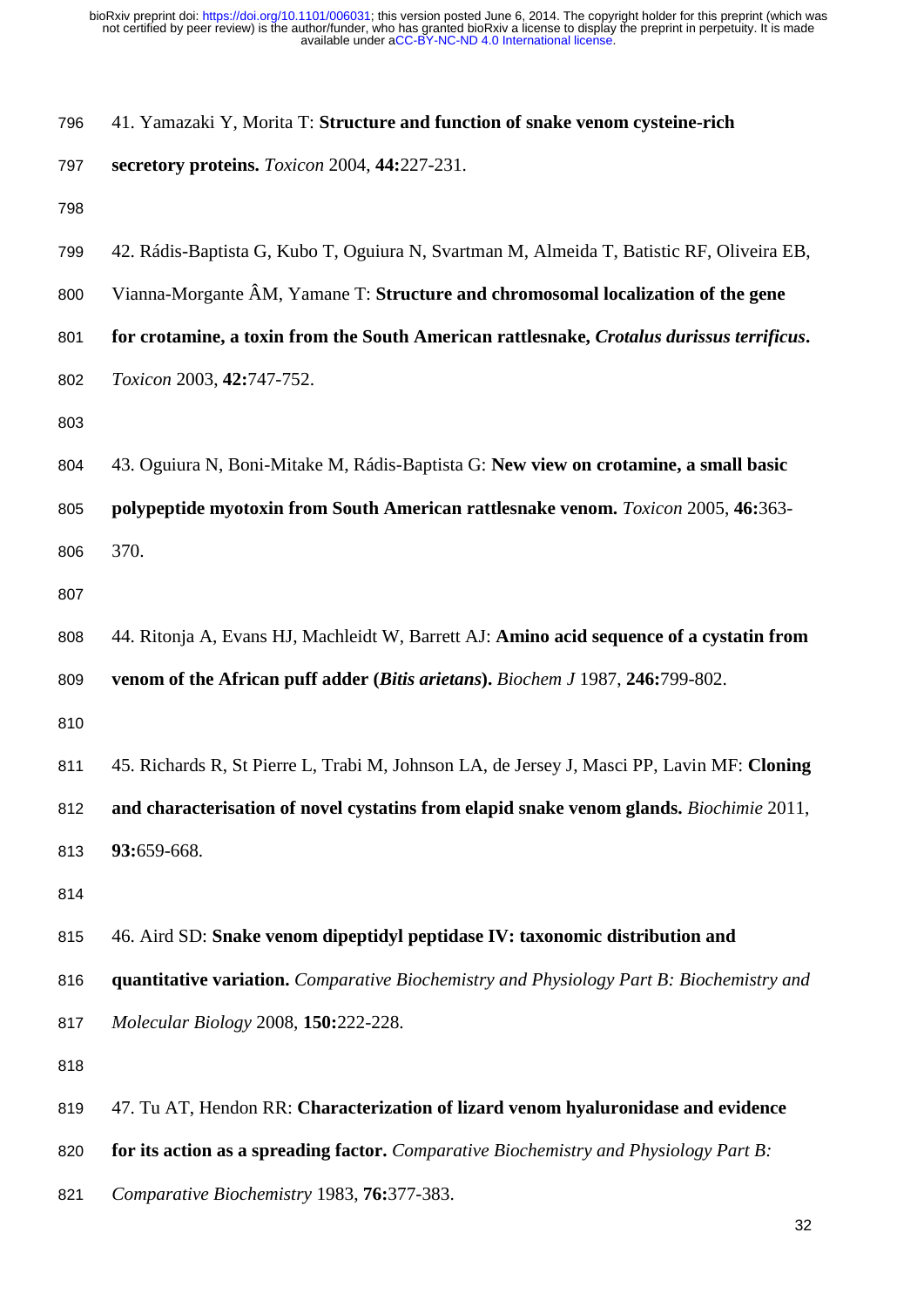| ۰, |  |
|----|--|

| ᅆ   |                                                                                          |
|-----|------------------------------------------------------------------------------------------|
| 823 | 48. Harrison RA, Ibison F, Wilbraham D, Wagstaff SC: Identification of cDNAs encoding    |
| 824 | viper venom hyaluronidases: cross-generic sequence conservation of full-length and       |
| 825 | unusually short variant transcripts. Gene 2007, 392:22-33.                               |
| 826 |                                                                                          |
| 827 | 49. Komori Y, Nikai T, Sugihara H: Biochemical and physiological studies on a            |
| 828 | kallikrein-like enzyme from the venom of Crotalus viridis viridis (Prairie rattlesnake). |
| 829 | Biochimica et Biophysica Acta (BBA)-General Subjects 1988, 967:92-102.                   |
| 830 |                                                                                          |
| 831 | 50. Komori Y, Nikai T: Chemistry and Biochemistry of Kallikrein-Like Enzyn from          |
| 832 | Snake Venoms. Toxin Reviews 1998, 17:261-277.                                            |
| 833 |                                                                                          |
| 834 | 51. Župunski V, Kordiš D, Gubenšek F: Adaptive evolution in the snake venom              |
| 835 | Kunitz/BPTI protein family. FEBS Lett 2003, 547:131-136.                                 |
| 836 | 52. Suhr S, Kim D: Identification of the snake venom substance that induces apoptosis.   |
| 837 | Biochem Biophys Res Commun 1996, 224:134-139.                                            |
| 838 |                                                                                          |
| 839 | 53. Du X, Clemetson KJ: Snake venom L-amino acid oxidases. Toxicon 2002, 40:659-665.     |
| 840 |                                                                                          |
| 841 | 54. Angeletti RH: Nerve growth factor from cobra venom. Proc Natl Acad Sci USA 1970,     |
| 842 | 65:668-674.                                                                              |
| 843 |                                                                                          |
| 844 | 55. Kostiza T, Meier J: Nerve growth factors from snake venoms: chemical properties,     |
| 845 | mode of action and biological significance. Toxicon 1996, 34:787-806.                    |
| 846 |                                                                                          |
|     |                                                                                          |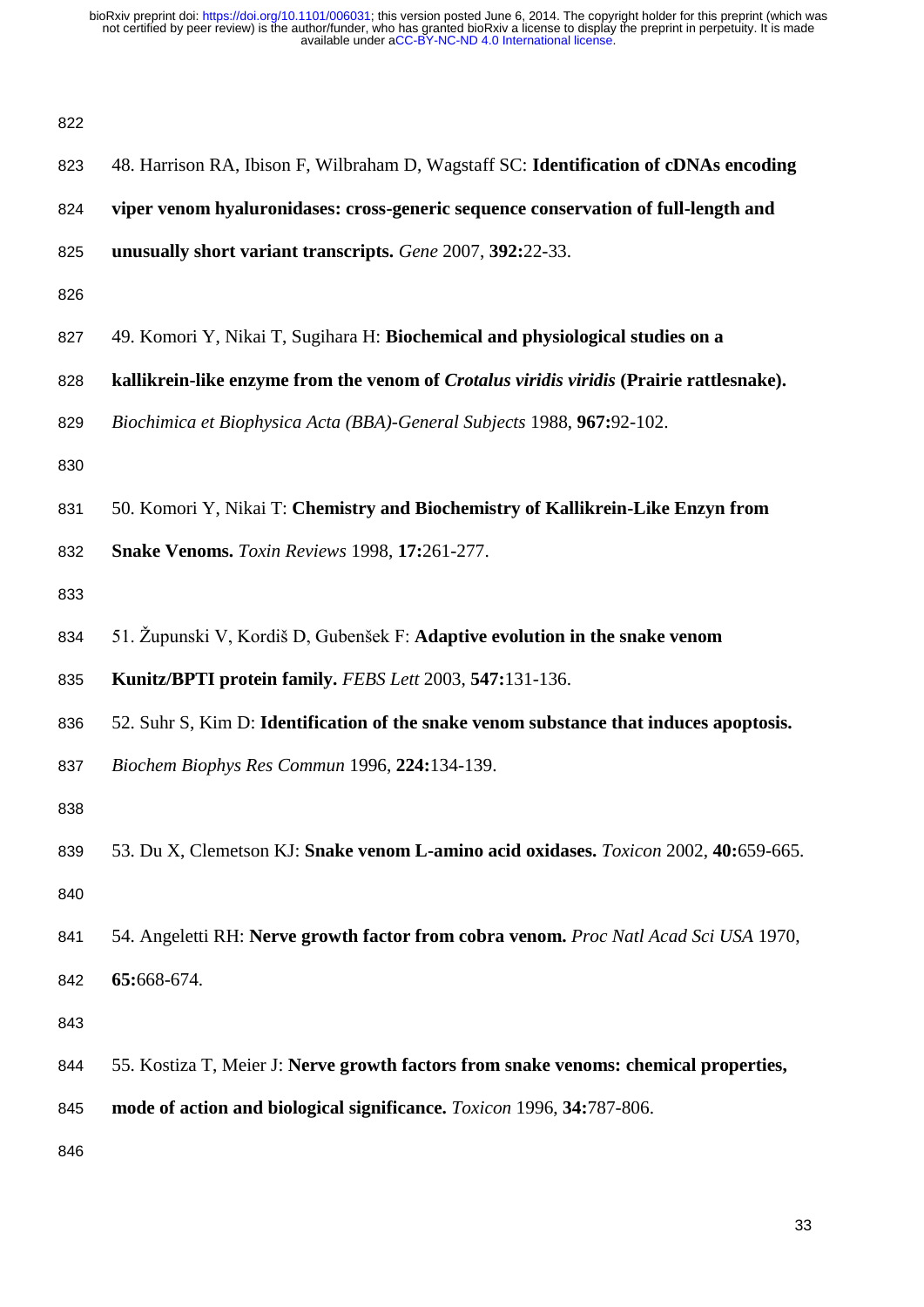| 847 | 56. Bernheimer A, Linder R, Weinstein S, Kim K: Isolation and characterization of a        |
|-----|--------------------------------------------------------------------------------------------|
| 848 | phospholipase B from venom of collett's snake, Pseudechis colletti. Toxicon 1987, 25:547-  |
| 849 | 554.                                                                                       |
| 850 |                                                                                            |
| 851 | 57. Chatrath ST, Chapeaurouge A, Lin Q, Lim TK, Dunstan N, Mirtschin P, Kumar PP, Kini     |
| 852 | RM: Identification of novel proteins from the venom of a cryptic snake Drysdalia           |
| 853 | coronoides by a combined transcriptomics and proteomics approach. Journal of               |
| 854 | Proteome Research 2011, 10:739-750.                                                        |
| 855 |                                                                                            |
| 856 | 58. Aird SD: Taxonomic distribution and quantitative analysis of free purine and           |
| 857 | pyrimidine nucleosides in snake venoms. Comparative Biochemistry and Physiology Part       |
| 858 | B: Biochemistry and Molecular Biology 2005, 140:109-126.                                   |
| 859 |                                                                                            |
| 860 | 59. Pirkle H: Thrombin-like enzymes from snake venoms: an updated inventory. Thromb        |
| 861 | Haemost 1998, 79:675-683.                                                                  |
| 862 |                                                                                            |
| 863 | 60. Serrano SM, Maroun RC: Snake venom serine proteinases: sequence homology vs.           |
| 864 | substrate specificity, a paradox to be solved. <i>Toxicon</i> 2005, 45:1115-1132.          |
| 865 |                                                                                            |
| 866 | 61. Bjarnason JB, Fox JW: Hemorrhagic metalloproteinases from snake venoms.                |
| 867 | Pharmacol Ther 1994, 62:325-372.                                                           |
| 868 |                                                                                            |
| 869 | 62. Jia L, Shimokawa K, Bjarnason JB, Fox JW: Snake venom metalloproteinases:              |
| 870 | structure, function and relationship to the ADAMs family of proteins. <i>Toxicon</i> 1996, |
| 871 | 34:1269-1276.                                                                              |
| 872 |                                                                                            |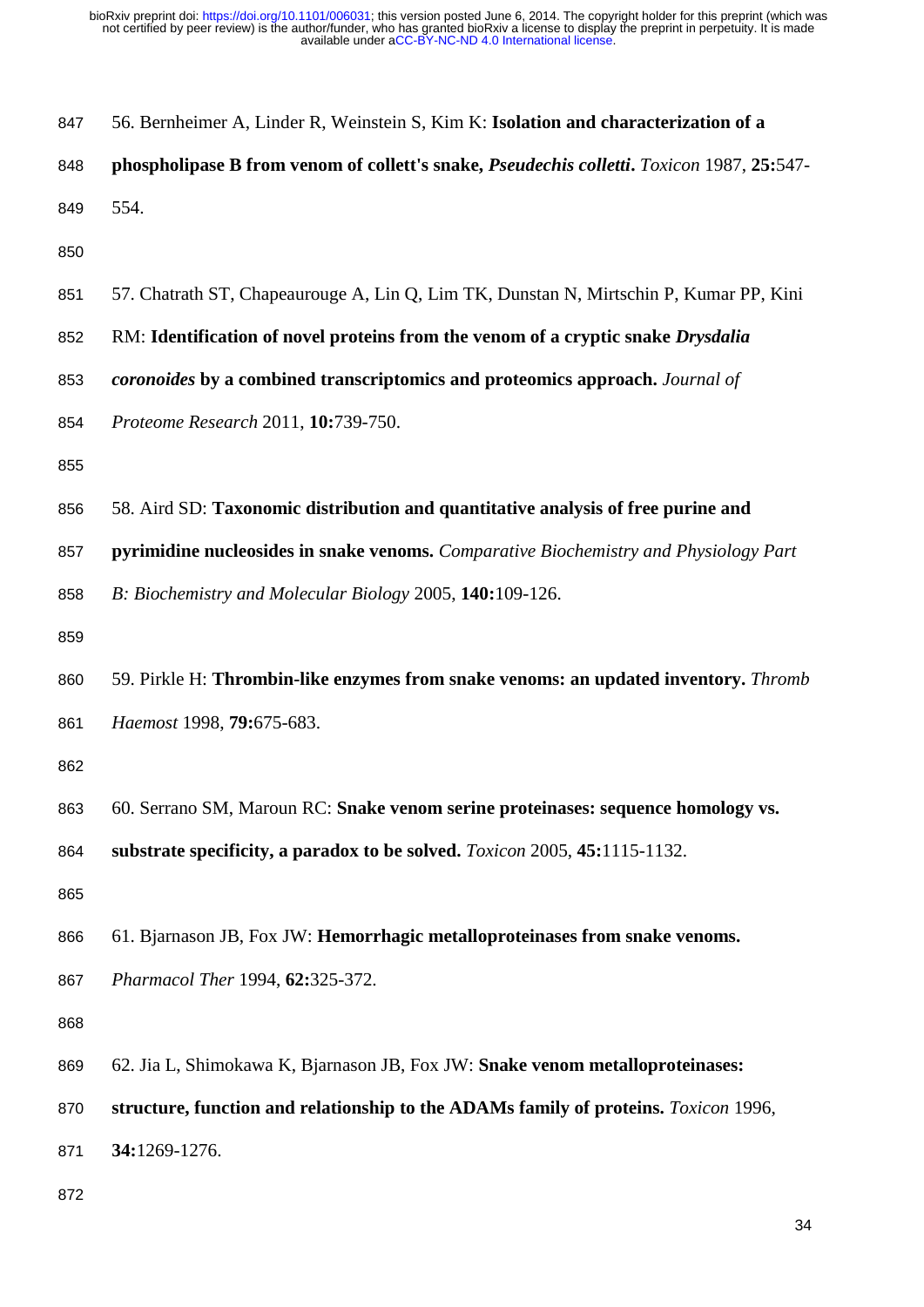| 873 | 63. Junqueira de Azevedo ILM, Farsky SHP, Oliveira MLS, Ho PL: Molecular Cloning and        |
|-----|---------------------------------------------------------------------------------------------|
| 874 | <b>Expression of a Functional Snake Venom Vascular Endothelium Growth Factor</b>            |
| 875 | (VEGF) from the Bothrops insularis Pit Viper. a new member of the VEGF family of            |
| 876 | proteins. J Biol Chem 2001, 276:39836-39842.                                                |
| 877 |                                                                                             |
| 878 | 64. Yamazaki Y, Takani K, Atoda H, Morita T: Snake venom vascular endothelial growth        |
| 879 | factors (VEGFs) exhibit potent activity through their specific recognition of KDR           |
| 880 | (VEGF receptor 2). J Biol Chem 2003, 278:51985-51988.                                       |
| 881 |                                                                                             |
| 882 | 65. OmPraba G, Chapeaurouge A, Doley R, Devi KR, Padmanaban P, Venkatraman C,               |
| 883 | Velmurugan D, Lin Q, Kini RM: Identification of a novel family of snake venom proteins      |
| 884 | veficolins from Cerberus rynchops using a venom gland transcriptomics and proteomics        |
| 885 | approach. Journal of proteome research 2010, 9:1882-1893.                                   |
| 886 |                                                                                             |
| 887 | 66. Torres AM, Wong HY, Desai M, Moochhala S, Kuchel PW, Kini RM: Identification of         |
| 888 | a Novel Family of Proteins in Snake Venoms. Purification and structural                     |
| 889 | characterization of nawaprin from Naja nigricollis snake venom. J Biol Chem 2003.           |
| 890 | 278:40097-40104.                                                                            |
| 891 |                                                                                             |
| 892 | 67. Pung YF, Kumar SV, Rajagopalan N, Fry BG, Kumar PP, Kini RM: Ohanin, a novel            |
| 893 | protein from king cobra venom: its cDNA and genomic organization. Gene 2006,                |
| 894 | 371:246-256.                                                                                |
| 895 |                                                                                             |
| 896 | 68. Nair D, Fry B, Alewood P, Kumar P, Kini R: Antimicrobial activity of omwaprin, a        |
| 897 | new member of the waprin family of snake venom proteins. <i>Biochem J</i> 2007, 402:93-104. |
| 898 |                                                                                             |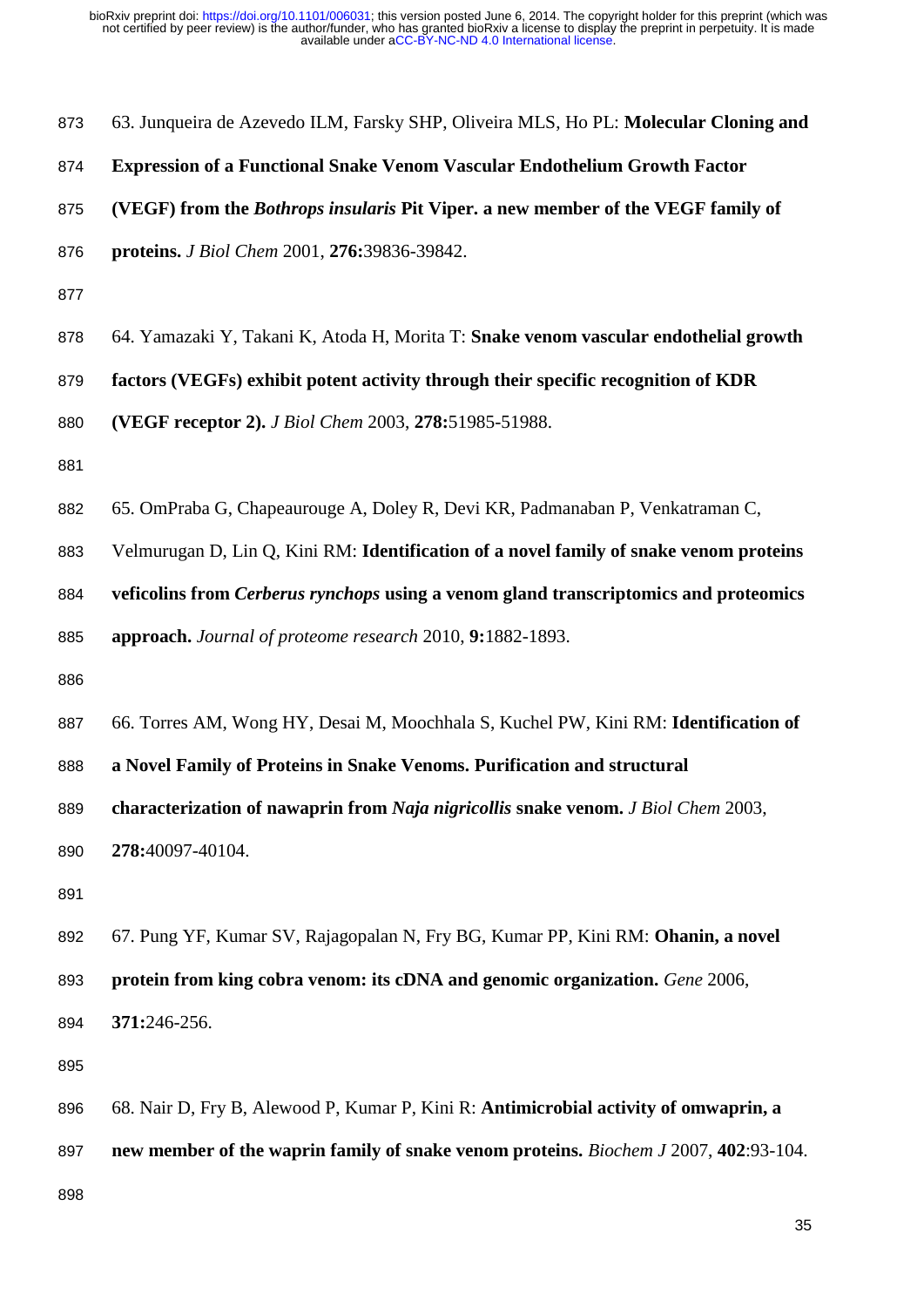| 899 | 69. Fry BG, Wüster W, Kini RM, Brusic V, Khan A, Venkataraman D, Rooney A:               |
|-----|------------------------------------------------------------------------------------------|
| 900 | Molecular evolution and phylogeny of elapid snake venom three-finger toxins. J Mol       |
| 901 | Evol 2003, 57:110-129.                                                                   |
| 902 |                                                                                          |
| 903 | 70. Casewell NR, Huttley GA, Wüster W: Dynamic evolution of venom proteins in            |
| 904 | squamate reptiles. Nature communications 2012, 3:1066.                                   |
| 905 |                                                                                          |
| 906 | 71. Cotton JA, Page RD: Rates and patterns of gene duplication and loss in the human     |
| 907 | genome. Proc Biol Sci 2005, 272:277-283.                                                 |
| 908 |                                                                                          |
| 909 | 72. Lynch M, Conery JS: The evolutionary fate and consequences of duplicate genes.       |
| 910 | Science 2000, 290:1151-1155.                                                             |
| 911 |                                                                                          |
| 912 | 73. Lynch M, Conery JS: The evolutionary demography of duplicate genes. Journal of       |
| 913 | structural and functional genomics 2003, 3:35-44.                                        |
| 914 |                                                                                          |
| 915 | 74. Cousin X, Bon S, Massoulie J, Bon C: Identification of a novel type of alternatively |
| 916 | spliced exon from the acetylcholinesterase gene of Bungarus fasciatus. Molecular forms   |
| 917 | of acetylcholinesterase in the snake liver and muscle. J Biol Chem 1998, 273:9812-9820.  |
| 918 |                                                                                          |
| 919 | 75. Cousin X, Créminon C, Grassi J, Méflah K, Cornu G, Saliou B, Bon S, Massoulié J, Bon |
| 920 | C: Acetylcholinesterase from Bungarus venom: a monomeric species. FEBS Lett 1996,        |
| 921 | 387:196-200.                                                                             |
| 922 |                                                                                          |
| 923 | 76. Cousin X, Bon S, Duval N, Massoulie J, Bon C: Cloning and expression of              |

**acetylcholinesterase from** *Bungarus fasciatus* **venom. A new type of cooh-terminal**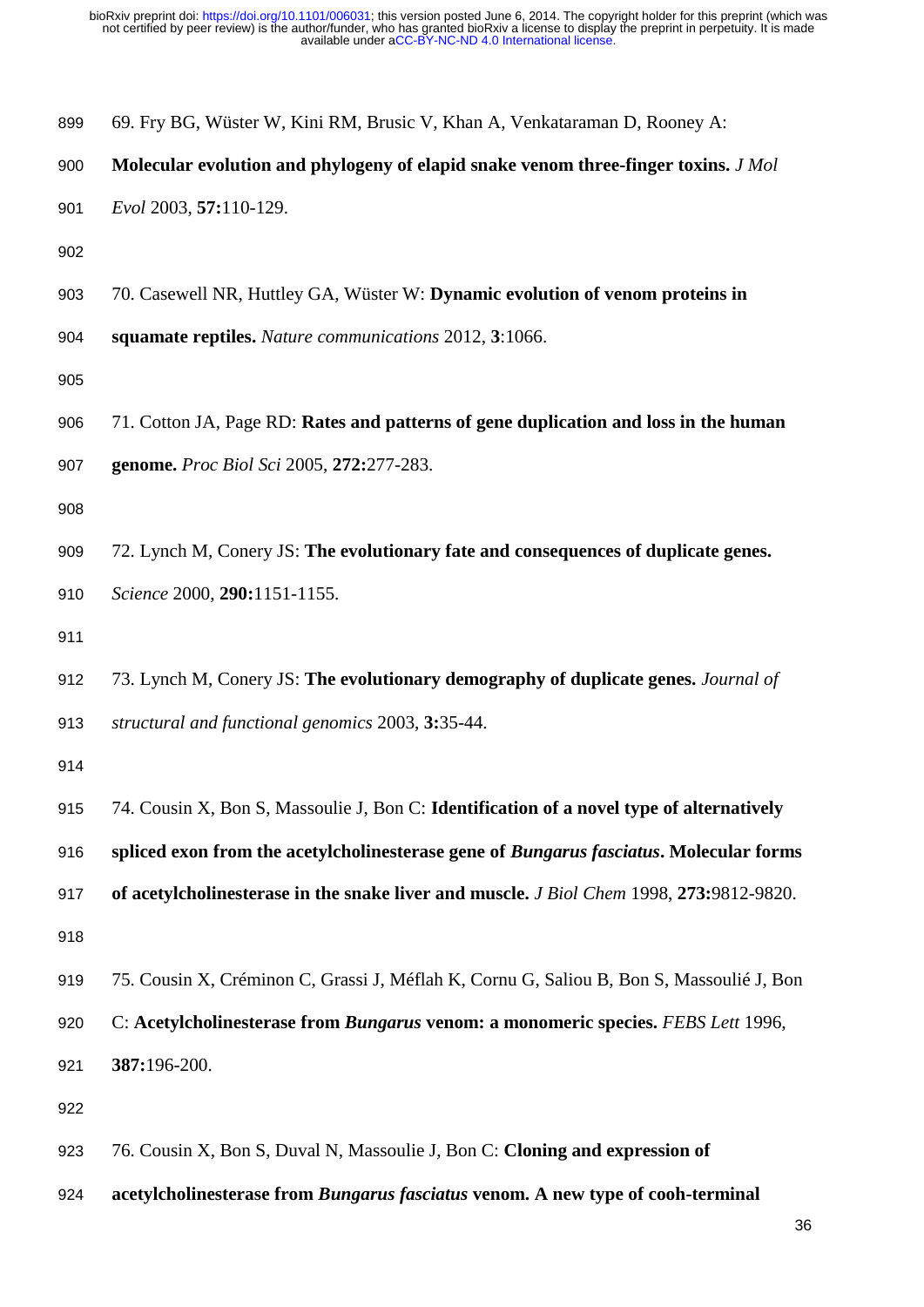| 925 | domain; involvement of a positively charged residue in the peripheral site. J Biol Chem |
|-----|-----------------------------------------------------------------------------------------|
| 926 | 1996, 271:15099-15108.                                                                  |
| 927 |                                                                                         |
| 928 | 77. Gould SJ, Vrba ES: Exaptation-a missing term in the science of form. Paleobiology   |
| 929 | 1982, 8:4-15.                                                                           |
| 930 |                                                                                         |
| 931 | 78. Fry BG, Winter K, Norman JA, Roelants K, Nabuurs RJ, van Osch MJ, Teeuwisse WM,     |
| 932 | van der Weerd L, McNaughtan JE, Kwok HF, Scheib H, Greisman L, Kochva E, Miller LJ,     |
| 933 | Gao F, Karas J, Scanlon D, Lin F, Kuruppu S, Shaw C, Wong L, Hodgson WC: Functional     |
| 934 | and structural diversification of the Anguimorpha lizard venom system. Mol Cell         |
| 935 | Proteomics 2010, 9:2369-2390.                                                           |
| 936 |                                                                                         |
| 937 | 79. Kemparaju K, Girish K: Snake venom hyaluronidase: a therapeutic target. Cell        |
| 938 | Biochem Funct 2006, 24:7-12.                                                            |
| 939 |                                                                                         |
| 940 | 80. Pogrel MA, Low MA, Stern R: Hyaluronan (hyaluronic acid) and its regulation in      |
| 941 | human saliva by hyaluronidase and its inhibitors. J Oral Sci 2003, 45:85-92.            |
| 942 |                                                                                         |
| 943 | 81. Harvey AL: Twenty years of dendrotoxins. Toxicon 2001, 39:15-26.                    |
| 944 |                                                                                         |
| 945 | 82. Kwong PD, McDonald NQ, Sigler PB, Hendrickson WA: Structure of $\beta$ 2-           |
| 946 | bungarotoxin: potassium channel binding by Kunitz modules and targeted                  |
| 947 | phospholipase action. Structure 1995, 3:1109-1119.                                      |
| 948 |                                                                                         |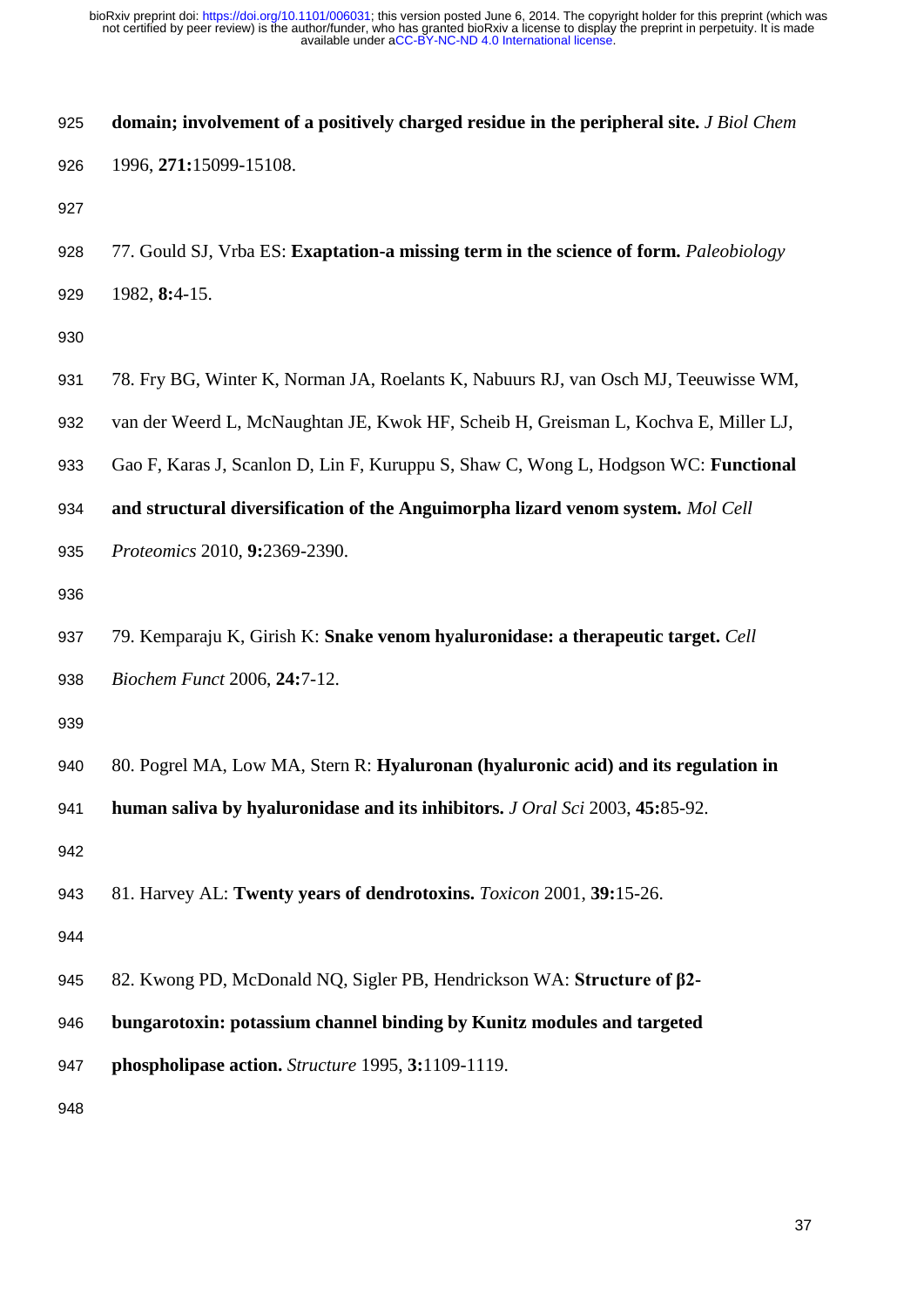| 949 | 83. Warner TG, Dambach LM, Shin JH, O'Brien JS: Purification of the lysosomal acid         |
|-----|--------------------------------------------------------------------------------------------|
| 950 | lipase from human liver and its role in lysosomal lipid hydrolysis. J Biol Chem 1981,      |
| 951 | 256:2952-2957.                                                                             |
| 952 |                                                                                            |
| 953 | 84. Sunagar K, Fry BG, Jackson TN, Casewell NR, Undheim EA, Vidal N, Ali SA, King GF,      |
| 954 | Vasudevan K, Vasconcelos V: Molecular Evolution of Vertebrate Neurotrophins: Co-           |
| 955 | Option of the Highly Conserved Nerve Growth Factor Gene into the Advanced Snake            |
| 956 | Venom Arsenal. PloS one 2013, 8:e81827.                                                    |
| 957 |                                                                                            |
| 958 | 85. Fry BG, Scheib H, Junqueira de Azevedo, ILM, Silva DA, Casewell NR: Novel              |
| 959 | transcripts in the maxillary venom glands of advanced snakes. <i>Toxicon</i> 2012, 59:696- |
| 960 | 708.                                                                                       |
| 961 |                                                                                            |
| 962 | 86. Fry BG, Scheib H, van der Weerd L, Young B, McNaughtan J, Ramjan SF, Vidal N,          |
| 963 | Poelmann RE, Norman JA: Evolution of an arsenal: structural and functional                 |
| 964 | diversification of the venom system in the advanced snakes (Caenophidia). Mol Cell         |
| 965 | Proteomics 2008, 7:215-246.                                                                |
| 966 |                                                                                            |
| 967 | 87. Aird SD, Watanabe Y, Villar-Briones A, Roy MC, Terada K, Mikheyev AS:                  |
| 968 | Quantitative high-throughput profiling of snake venom gland transcriptomes and             |
| 969 | proteomes (Ovophis okinavensis and Protobothrops flavoviridis). BMC Genomics 2013,         |
| 970 | 14:790.                                                                                    |
| 971 |                                                                                            |
| 972 | 88. Kardong K, Weinstein S, Smith T: Reptile venom glands: form, function, and future.     |
| 973 | In Handbook of venoms and toxins of reptiles. Edited by Mackessy SP. Boca Raton, Florida:  |
| 974 | CRC Press; 2009:65-91.                                                                     |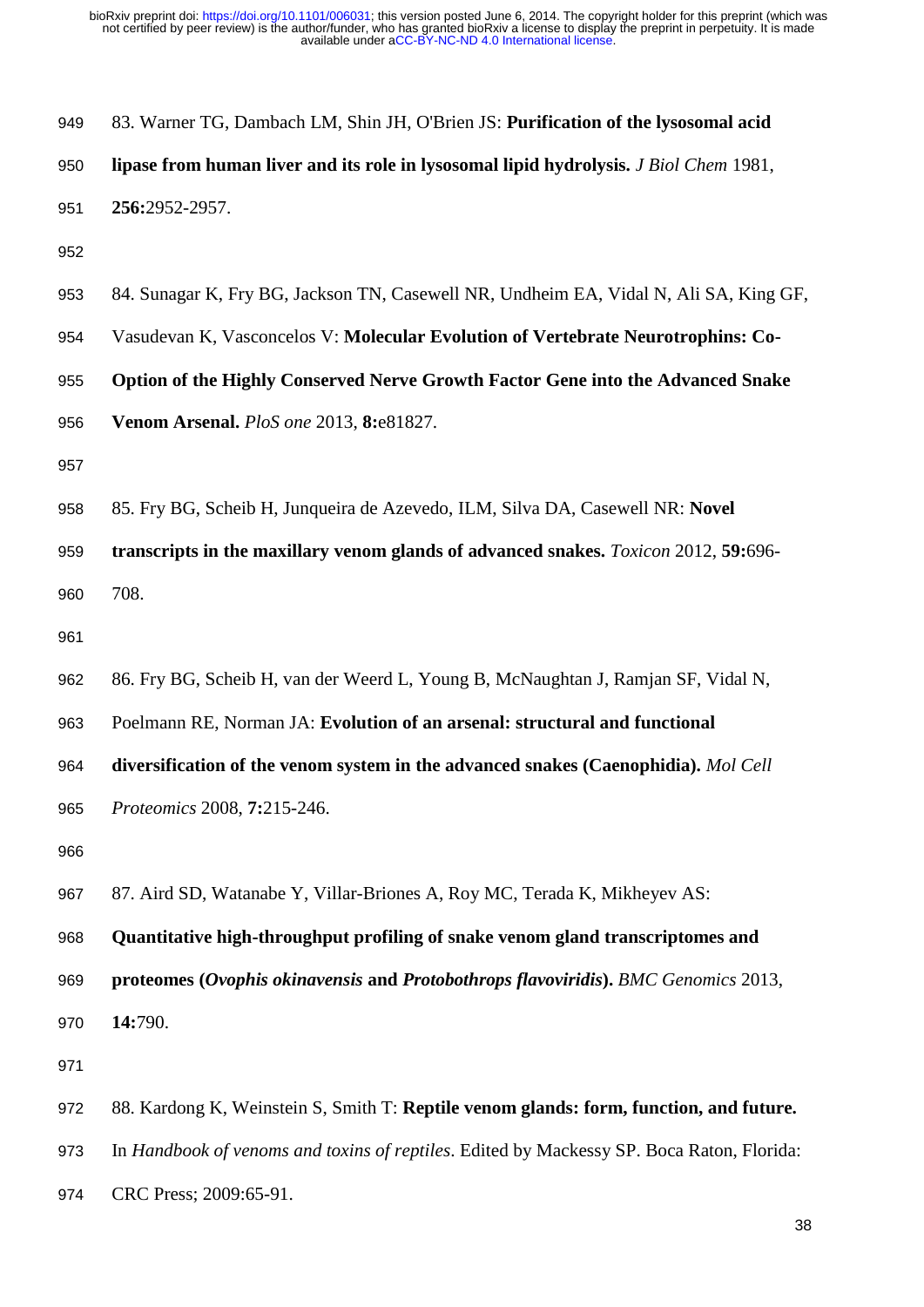| 975 |                                                                                         |
|-----|-----------------------------------------------------------------------------------------|
| 976 | 89. Vikrant S, Verma BS: Monitor lizard bite-induced acute kidney injury-a case report. |
| 977 | Renal failure 2013, 36:444-446.                                                         |
| 978 |                                                                                         |
| 979 | 90. Kasturiratne A, Wickremasinghe AR, de Silva N, Gunawardena NK, Pathmeswaran A,      |
| 980 | Premaratna R, Savioli L, Lalloo DG, de Silva HJ: The global burden of snakebite: a      |
| 981 | literature analysis and modelling based on regional estimates of envenoming and         |
| 982 | deaths. PLoS medicine 2008, 5:e218.                                                     |
| 983 |                                                                                         |
| 984 | 91. Harrison RA, Hargreaves A, Wagstaff SC, Faragher B, Lalloo DG: Snake envenoming:    |
| 985 | a disease of poverty. PLoS neglected tropical diseases 2009, 3:e569.                    |
| 986 |                                                                                         |
| 987 | 92. Chippaux J, Goyffon M: Venoms, antivenoms and immunotherapy. Toxicon 1998,          |
| 988 | 36:823-846.                                                                             |
| 989 |                                                                                         |
| 990 | 93. Harrison R: Development of venom toxin-specific antibodies by DNA immunisation:     |
| 991 | rationale and strategies to improve therapy of viper envenoming. Vaccine 2004, 22:1648- |
| 992 | 1655.                                                                                   |
| 993 |                                                                                         |
| 994 | 94. Williford A, Demuth JP: Gene expression levels are correlated with synonymous       |
| 995 | codon usage, amino acid composition, and gene architecture in the red flour beetle,     |
| 996 | Tribolium castaneum. Mol Biol Evol 2012, 29:3755-3766.                                  |
| 997 |                                                                                         |
| 998 | 95. Izidoro LFM, Ribeiro MC, Souza GR, Sant'Ana CD, Hamaguchi A, Homsi-Brandeburgo      |

MI, Goulart LR, Beleboni RO, Nomizo A, Sampaio SV: **Biochemical and functional**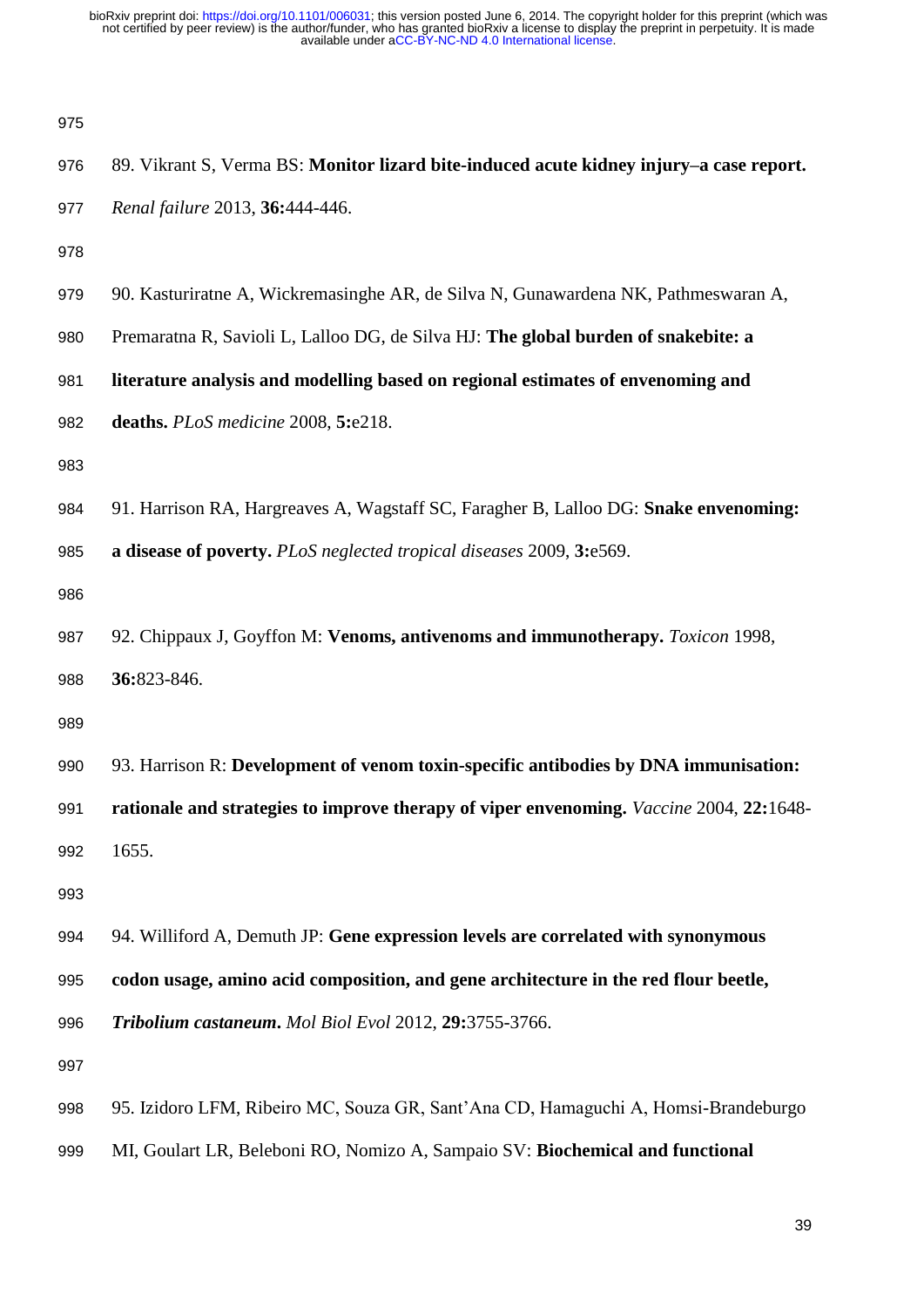- **characterization of an l-amino acid oxidase isolated from** *Bothrops pirajai* **snake venom.**
- *Bioorg Med Chem* 2006, **14:**7034-7043.
- 
- 96. Calvete JJ, Juárez P, Sanz L: **Snake venomics. Strategy and applications.** *Journal of*
- *mass spectrometry* 2007, **42:**1405-1414.
- 
- 97. Kusumi K, Kulathinal RJ, Abzhanov A, Boissinot S, Crawford NG, Faircloth BC, Glenn
- TC, Janes DE, Losos JB, Menke DB, Poe S, Sanger TJ, Schneider CJ, Stapley J, Wade J,
- Wilson-Rawls J: **Developing a community-based genetic nomenclature for anole lizards.**
- *BMC Genomics* 2011, **12:**554.
- 
- 98. Whitton JL, Sheng N, Oldstone MB, McKee TA: **A "string-of-beads" vaccine,**
- **comprising linked minigenes, confers protection from lethal-dose virus challenge.** *J Virol*
- 1993, **67:**348-352.
- 
- 99. Andrews S: **FastQC: A quality control tool for high throughput sequence data.** 2010,
- Available online at: http://www.bioinformatics.babraham.ac.uk/projects/fastqc.
- 
- 100. Grabherr MG, Haas BJ, Yassour M, Levin JZ, Thompson DA, Amit I, Adiconis X, Fan
- L, Raychowdhury R, Zeng Q: **Full-length transcriptome assembly from RNA-Seq data**
- **without a reference genome.** *Nat Biotechnol* 2011, **29:**644-652.
- 
- 101. Larkin MA, Blackshields G, Brown NP, Chenna R, McGettigan PA, McWilliam H,
- Valentin F, Wallace IM, Wilm A, Lopez R, Thompson JD, Gibson TJ, Higgins DG: **Clustal**
- **W and Clustal X version 2.0.** *Bioinformatics* 2007, **23:**2947-2948.
-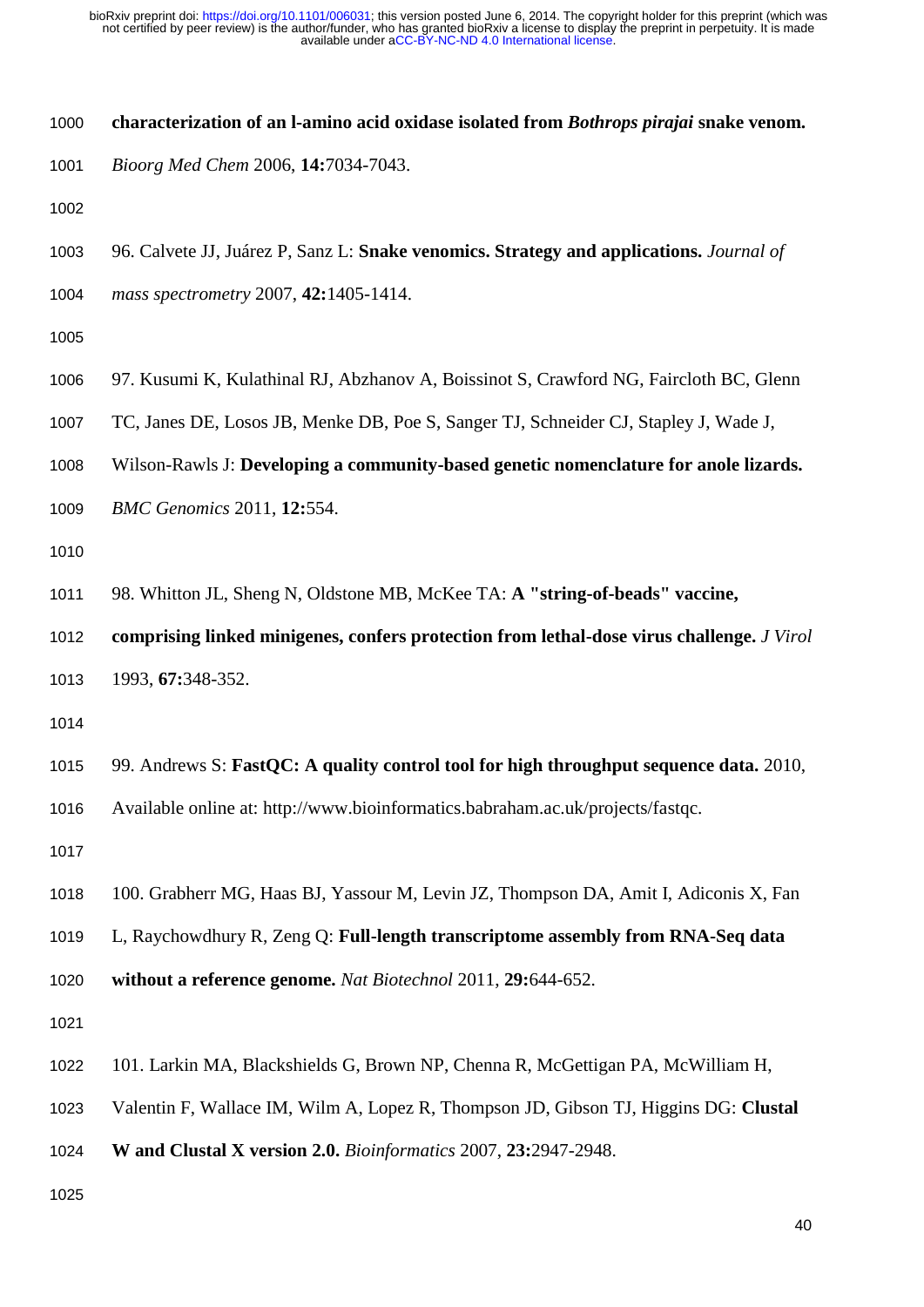| 1026 |  |  |  |  | 102. Li B, Dewey CN: RSEM: accurate transcript quantification from RNA-Seq data |
|------|--|--|--|--|---------------------------------------------------------------------------------|
|------|--|--|--|--|---------------------------------------------------------------------------------|

- **with or without a reference genome.** *BMC Bioinformatics* 2011, **12:**323.
- 
- 103. Calvete JJ, Escolano J, Sanz L: **Snake venomics of** *Bitis* **species reveals large**
- **intragenus venom toxin composition variation: application to taxonomy of congeneric**
- **taxa.** *Journal of proteome research* 2007, **6:**2732-2745.
- 
- 104. Calvete JJ, Marcinkiewicz C, Sanz L: **Snake venomics of** *Bitis gabonica gabonica***.**
- **Protein family composition, subunit organization of venom toxins, and characterization**
- **of dimeric disintegrins bitisgabonin-1 and bitisgabonin-2.** *Journal of proteome research*
- 2006, **6:**326-336.
- 
- 105. Lomonte B, Escolano J, Fernández J, Sanz L, Angulo Y, Gutiérrez JM, Calvete JJ:
- **Snake venomics and antivenomics of the arboreal neotropical pitvipers** *Bothriechis*
- *lateralis* **and** *Bothriechis schlegelii***.** *Journal of proteome research* 2008, **7:**2445-2457.
- 106. Fahmi L, Makran B, Pla D, Sanz L, Oukkache N, Lkhider M, Harrison RA, Ghalim N,
- Calvete JJ: **Venomics and antivenomics profiles of North African** *Cerastes cerastes* **and**
- *C. vipera* **populations reveals a potentially important therapeutic weakness.** *Journal of*
- *proteomics* 2012, **75:**2442-2453.
- 
- 107. Calvete JJ, Fasoli E, Sanz L, Boschetti E, Righetti PG: **Exploring the venom proteome**
- **of the western diamondback rattlesnake,** *Crotalus atrox***, via snake venomics and**
- **combinatorial peptide ligand library approaches.** *Journal of proteome research* 2009,
- **8:**3055-3067.
-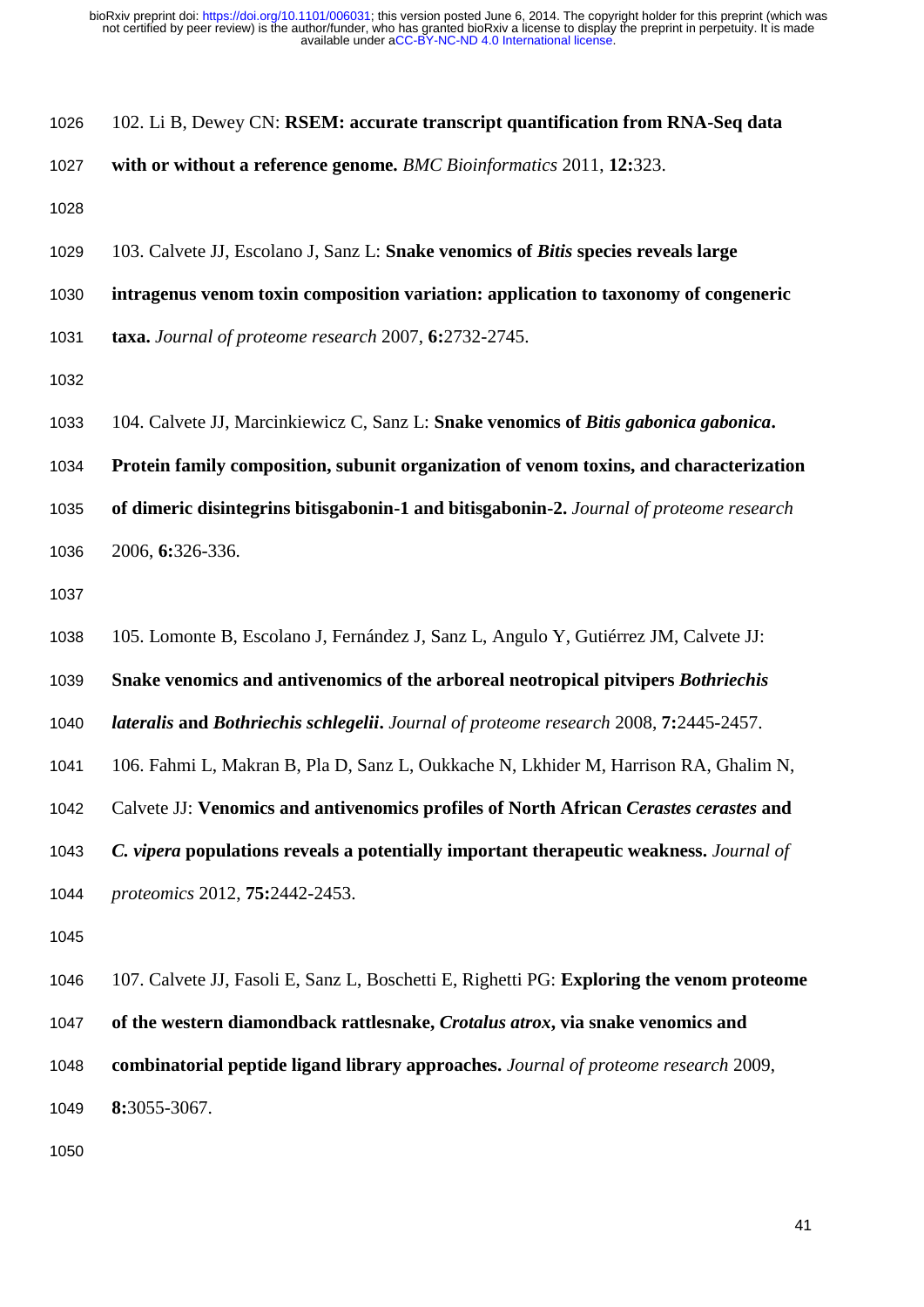| 1051 | 108. Sanz L, Escolano J, Ferretti M, Biscoglio MJ, Rivera E, Crescenti EJ, Angulo Y,  |
|------|---------------------------------------------------------------------------------------|
| 1052 | Lomonte B, Gutiérrez JM, Calvete JJ: Snake venomics of the South and Central American |
| 1053 | Bushmasters. Comparison of the toxin composition of Lachesis muta gathered from       |
| 1054 | proteomic versus transcriptomic analysis. Journal of proteomics 2008, 71:46-60.       |
| 1055 |                                                                                       |
| 1056 | 109. Kulkeaw K, Chaicumpa W, Sakolvaree Y, Tongtawe P, Tapchaisri P: Proteome and     |
| 1057 | immunome of the venom of the Thai cobra, Naja kaouthia. Toxicon 2007, 49:1026-1041.   |
| 1058 |                                                                                       |
| 1059 | 110. Georgieva D, Risch M, Kardas A, Buck F, von Bergen M, Betzel C: Comparative      |
| 1060 | analysis of the venom proteomes of Vipera ammodytes ammodytes and Vipera ammodytes    |
| 1061 | meridionalis. Journal of proteome research 2008, 7:866-886.                           |
| 1062 |                                                                                       |
| 1063 |                                                                                       |
| 1064 |                                                                                       |
| 1065 |                                                                                       |
| 1066 |                                                                                       |
| 1067 |                                                                                       |
| 1068 |                                                                                       |
| 1069 |                                                                                       |
| 1070 |                                                                                       |
| 1071 |                                                                                       |
| 1072 |                                                                                       |
| 1073 |                                                                                       |
| 1074 |                                                                                       |
| 1075 |                                                                                       |
| 1076 |                                                                                       |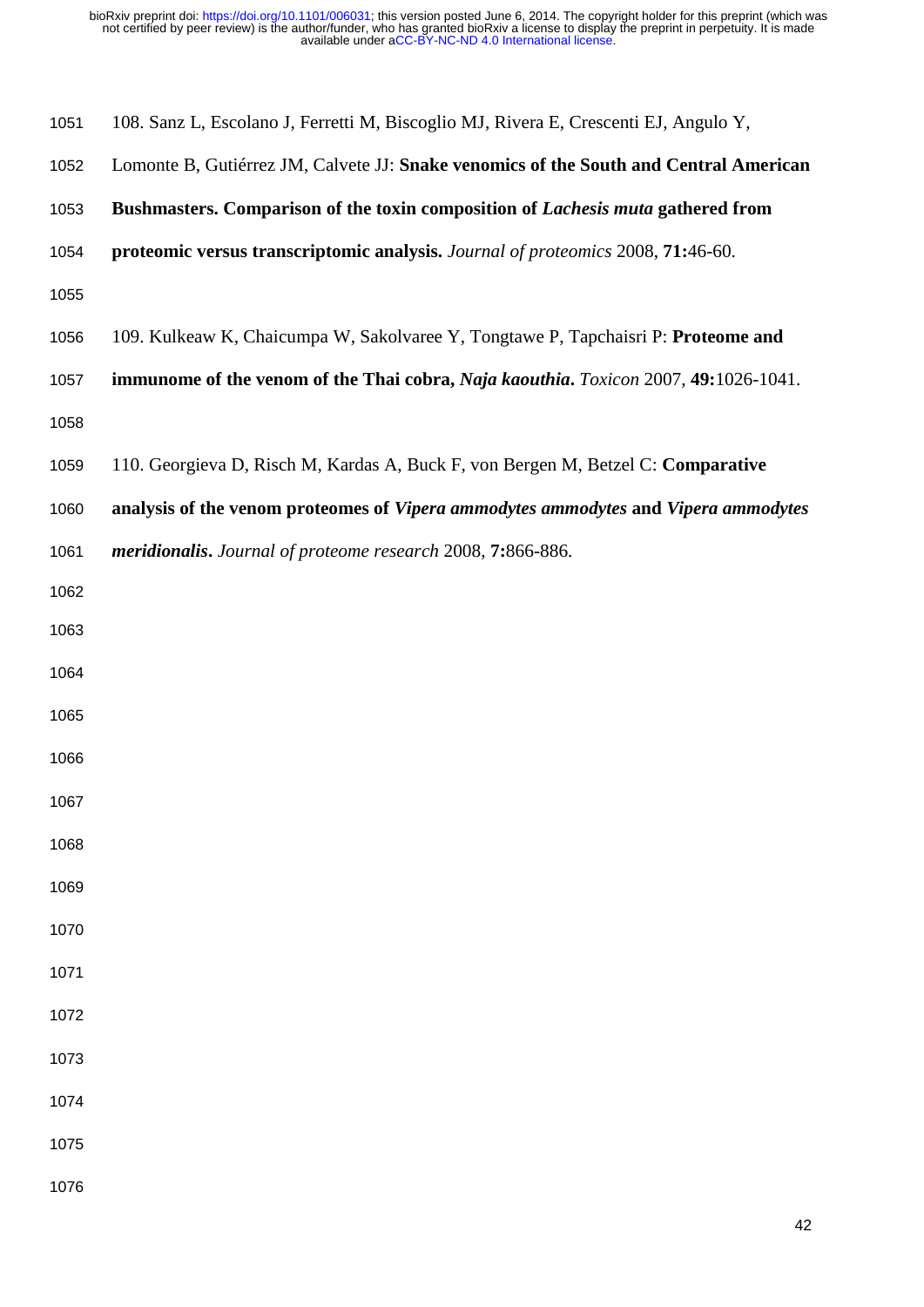# **Tables**

**Table 1.** Predicted venom composition of the painted saw-scaled viper, *Echis coloratus*

|      | <b>Gene family</b>   | <b>Number of genes</b> |
|------|----------------------|------------------------|
|      | <b>SVMP</b>          | 13                     |
|      | C-type lectin        | 8                      |
|      | Serine protease      | 6                      |
|      | PLA <sub>2</sub>     | 3                      |
|      | <b>CRISP</b>         | $\overline{1}$         |
|      | L-amino acid oxidase | $\mathbf{1}$           |
|      | <b>VEGF</b>          | $\mathbf{1}$           |
|      | Crotamine            | $\mathbf{1}$           |
|      | Total<br>8           | 34                     |
| 1081 |                      |                        |
|      |                      |                        |
| 1082 |                      |                        |
| 1083 |                      |                        |
|      |                      |                        |
| 1084 |                      |                        |
|      |                      |                        |
| 1085 |                      |                        |
|      |                      |                        |
| 1086 |                      |                        |
|      |                      |                        |
| 1087 |                      |                        |
| 1088 |                      |                        |
|      |                      |                        |
| 1089 |                      |                        |
|      |                      |                        |
| 1090 |                      |                        |
|      |                      |                        |
| 1091 |                      |                        |
|      |                      |                        |
| 1092 |                      |                        |
|      |                      |                        |
| 1093 |                      |                        |
| 1094 |                      |                        |
|      |                      |                        |
| 1095 |                      |                        |
|      |                      |                        |
| 1096 |                      |                        |
|      |                      |                        |
| 1097 |                      |                        |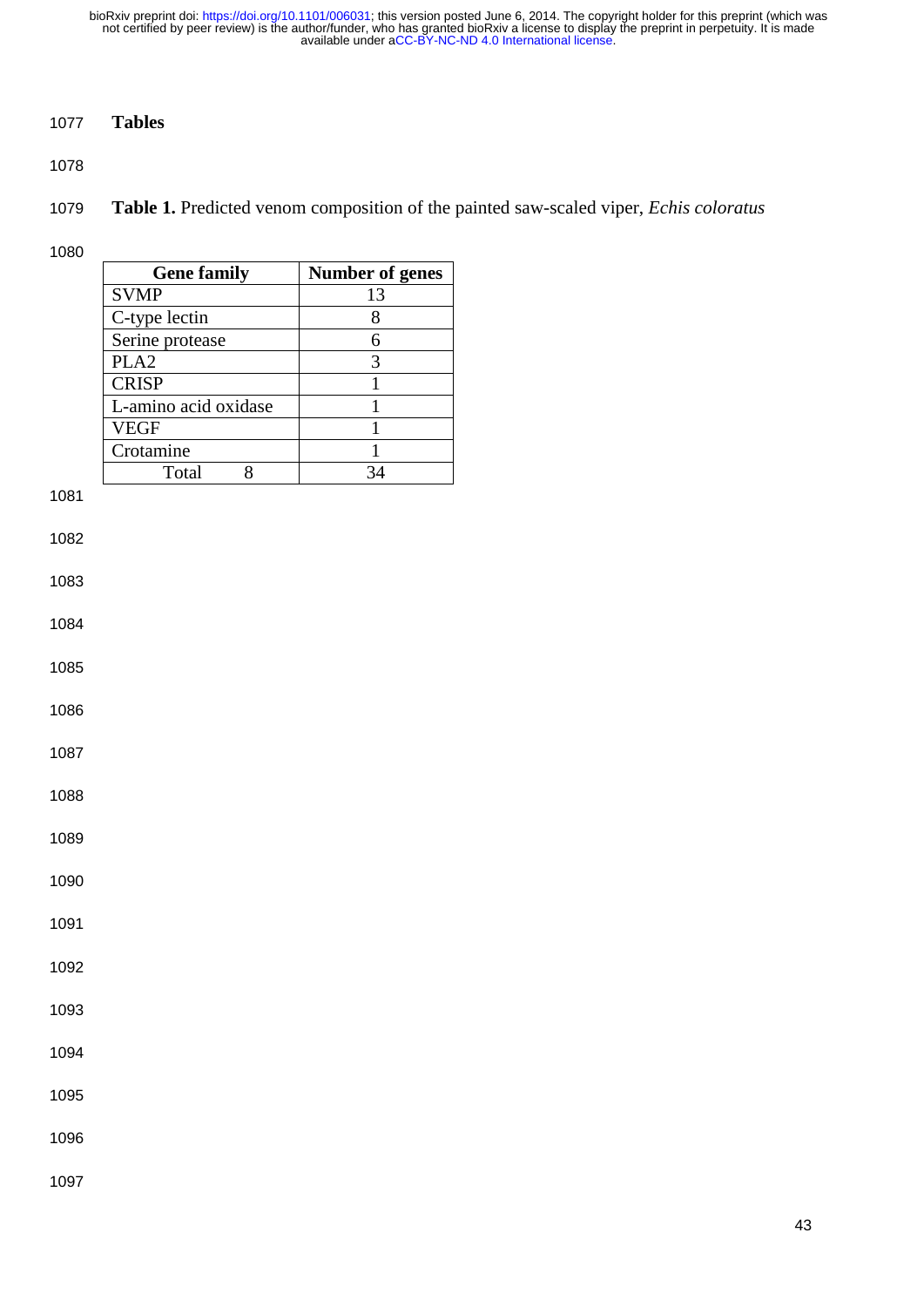1098 **Table 2.** Predicted numbers of venom toxins and venom toxin families from proteomic 1099 studies of snake venom accord well with our transcriptome results.

| toxins<br>families<br>Bitis caudalis [103]<br>30<br>8<br>Bitis gabonica gabonica [104]<br>35<br>12<br>Bitis gabonica rhinoceros [103]<br>33<br>11<br>Bitis nasicornis [103]<br>$\mathbf{9}$<br>28<br>Bothriechis schlegelii [105]<br>$\gamma$<br>$\overline{7}$<br>Cerastes cerastes [106]<br>$25 - 30$<br>6<br>Crotalus atrox [107]<br>~24<br>$-9$<br>Echis ocellatus [36]<br>35<br>$8\,$<br>Lachesis muta [108]<br>$24 - 26$<br>8<br>Naja kaouthia [109]<br>12<br>61<br>Ophiophagus hannah [31]<br>$\overline{?}$<br>14<br>Vipera ammodytes [110]<br>38<br>9<br>1103<br>1104<br>1105<br>1108<br>1109<br>1112<br>1113<br>1114 |      | <b>Species</b> | Number of | <b>Number of toxin</b> |
|--------------------------------------------------------------------------------------------------------------------------------------------------------------------------------------------------------------------------------------------------------------------------------------------------------------------------------------------------------------------------------------------------------------------------------------------------------------------------------------------------------------------------------------------------------------------------------------------------------------------------------|------|----------------|-----------|------------------------|
|                                                                                                                                                                                                                                                                                                                                                                                                                                                                                                                                                                                                                                |      |                |           |                        |
|                                                                                                                                                                                                                                                                                                                                                                                                                                                                                                                                                                                                                                |      |                |           |                        |
|                                                                                                                                                                                                                                                                                                                                                                                                                                                                                                                                                                                                                                |      |                |           |                        |
|                                                                                                                                                                                                                                                                                                                                                                                                                                                                                                                                                                                                                                |      |                |           |                        |
|                                                                                                                                                                                                                                                                                                                                                                                                                                                                                                                                                                                                                                |      |                |           |                        |
|                                                                                                                                                                                                                                                                                                                                                                                                                                                                                                                                                                                                                                |      |                |           |                        |
|                                                                                                                                                                                                                                                                                                                                                                                                                                                                                                                                                                                                                                |      |                |           |                        |
|                                                                                                                                                                                                                                                                                                                                                                                                                                                                                                                                                                                                                                |      |                |           |                        |
|                                                                                                                                                                                                                                                                                                                                                                                                                                                                                                                                                                                                                                |      |                |           |                        |
|                                                                                                                                                                                                                                                                                                                                                                                                                                                                                                                                                                                                                                |      |                |           |                        |
|                                                                                                                                                                                                                                                                                                                                                                                                                                                                                                                                                                                                                                |      |                |           |                        |
|                                                                                                                                                                                                                                                                                                                                                                                                                                                                                                                                                                                                                                |      |                |           |                        |
|                                                                                                                                                                                                                                                                                                                                                                                                                                                                                                                                                                                                                                |      |                |           |                        |
|                                                                                                                                                                                                                                                                                                                                                                                                                                                                                                                                                                                                                                | 1101 |                |           |                        |
|                                                                                                                                                                                                                                                                                                                                                                                                                                                                                                                                                                                                                                | 1102 |                |           |                        |
|                                                                                                                                                                                                                                                                                                                                                                                                                                                                                                                                                                                                                                |      |                |           |                        |
|                                                                                                                                                                                                                                                                                                                                                                                                                                                                                                                                                                                                                                |      |                |           |                        |
|                                                                                                                                                                                                                                                                                                                                                                                                                                                                                                                                                                                                                                |      |                |           |                        |
|                                                                                                                                                                                                                                                                                                                                                                                                                                                                                                                                                                                                                                |      |                |           |                        |
|                                                                                                                                                                                                                                                                                                                                                                                                                                                                                                                                                                                                                                |      |                |           |                        |
|                                                                                                                                                                                                                                                                                                                                                                                                                                                                                                                                                                                                                                |      |                |           |                        |
|                                                                                                                                                                                                                                                                                                                                                                                                                                                                                                                                                                                                                                | 1106 |                |           |                        |
|                                                                                                                                                                                                                                                                                                                                                                                                                                                                                                                                                                                                                                |      |                |           |                        |
|                                                                                                                                                                                                                                                                                                                                                                                                                                                                                                                                                                                                                                | 1107 |                |           |                        |
|                                                                                                                                                                                                                                                                                                                                                                                                                                                                                                                                                                                                                                |      |                |           |                        |
|                                                                                                                                                                                                                                                                                                                                                                                                                                                                                                                                                                                                                                |      |                |           |                        |
|                                                                                                                                                                                                                                                                                                                                                                                                                                                                                                                                                                                                                                |      |                |           |                        |
|                                                                                                                                                                                                                                                                                                                                                                                                                                                                                                                                                                                                                                |      |                |           |                        |
|                                                                                                                                                                                                                                                                                                                                                                                                                                                                                                                                                                                                                                | 1110 |                |           |                        |
|                                                                                                                                                                                                                                                                                                                                                                                                                                                                                                                                                                                                                                |      |                |           |                        |
|                                                                                                                                                                                                                                                                                                                                                                                                                                                                                                                                                                                                                                | 1111 |                |           |                        |
|                                                                                                                                                                                                                                                                                                                                                                                                                                                                                                                                                                                                                                |      |                |           |                        |
|                                                                                                                                                                                                                                                                                                                                                                                                                                                                                                                                                                                                                                |      |                |           |                        |
|                                                                                                                                                                                                                                                                                                                                                                                                                                                                                                                                                                                                                                |      |                |           |                        |
|                                                                                                                                                                                                                                                                                                                                                                                                                                                                                                                                                                                                                                |      |                |           |                        |
|                                                                                                                                                                                                                                                                                                                                                                                                                                                                                                                                                                                                                                |      |                |           |                        |
|                                                                                                                                                                                                                                                                                                                                                                                                                                                                                                                                                                                                                                |      |                |           |                        |
|                                                                                                                                                                                                                                                                                                                                                                                                                                                                                                                                                                                                                                | 1115 |                |           |                        |
|                                                                                                                                                                                                                                                                                                                                                                                                                                                                                                                                                                                                                                |      |                |           |                        |
|                                                                                                                                                                                                                                                                                                                                                                                                                                                                                                                                                                                                                                | 1116 |                |           |                        |
|                                                                                                                                                                                                                                                                                                                                                                                                                                                                                                                                                                                                                                | 1117 |                |           |                        |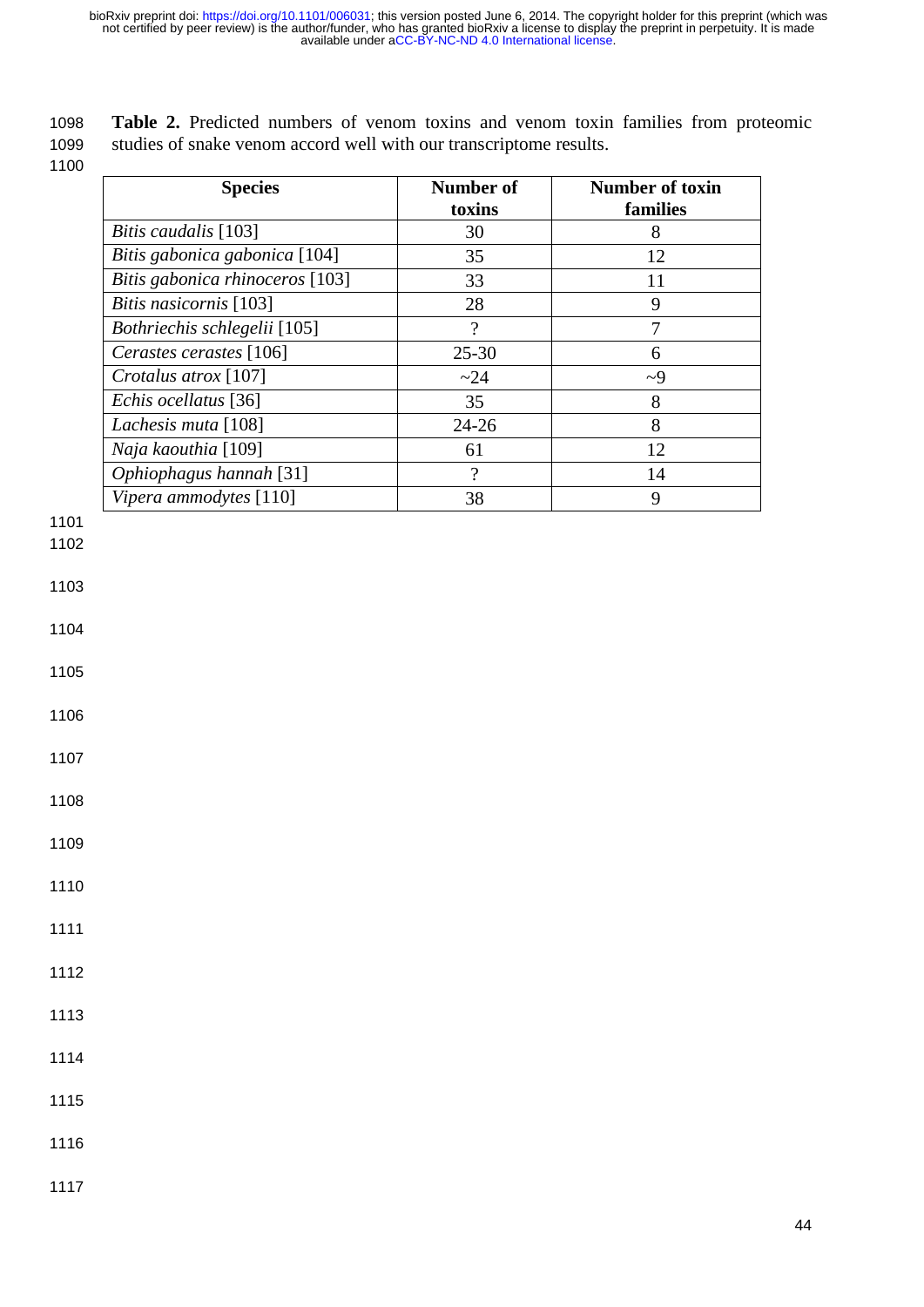1118 **Table 3.** Venom gene nomenclature. Lack of a formal set of nomenclatural rules for venom 1119 toxins has led to an explosion of different gene names and may have contributed to the 1120 overestimation of reptile venom diversity.

| <b>Gene/gene family</b>            | Alternative name and accession number |
|------------------------------------|---------------------------------------|
| 3 Finger toxin (3Ftx)              | Denmotoxin [Q06ZW0]                   |
|                                    | Candoxin [AY142323]                   |
| <b>CRISP</b>                       | Piscivorin [AAO62994]                 |
|                                    | Catrin [AAO62995]                     |
|                                    | Ablomin [AAM45664]                    |
|                                    | Tigrin [Q8JGT9]                       |
|                                    | Kaouthin [ACH73167, ACH73168]         |
|                                    | Natrin-1 [Q7T1K6]                     |
|                                    | CRVP [Q8UW25, Q8UW11]                 |
|                                    | Pseudechetoxin [Q8AVA4]               |
|                                    | Pseudechin [Q8AVA3]                   |
|                                    | Serotriflin [P0CB15]                  |
|                                    | Latisemin [Q8JI38]                    |
|                                    | Ophanin [AAO62996]                    |
|                                    | Opharin [ACN93671]                    |
|                                    | Bc-CRP [ACE73577, ACE73578]           |
| Ficolin                            | Veficolin [ADK46899]                  |
|                                    | Ryncolin [D8VNS7-9, D8VNT0]           |
| Serine proteases                   | Acubin [CAB46431]                     |
|                                    | Gyroxin [B0FXM3]                      |
|                                    | Ussurase [AAL48222]                   |
|                                    | Serpentokallikrein [AAG27254]         |
|                                    | Salmobin [AAC61838]                   |
|                                    | Batroxobin [AAA48553]                 |
|                                    | Nikobin [CBW30778]                    |
|                                    | Gloshedobin [POC5B4]                  |
|                                    | Gussurobin [Q8UVX1]                   |
|                                    | Pallabin [CAA04612]                   |
|                                    | Pallase [AAC34898]                    |
| Snake venom metalloproteinase      | Stejnihagin-B [ABA40759]              |
| (SVMP)                             | Bothropasin [AAC61986]                |
|                                    | Atrase B [ADG02948]                   |
|                                    | Mocarhagin 1 [AAM51550]               |
|                                    | Scutatease-1 [ABQ01138]               |
|                                    | Austrelease-1 [ABQ01134]              |
| Vascular endothelial growth factor | Barietin [ACN22038]                   |
| (VEGF)                             | Cratrin [ACN22040]                    |
|                                    | Apiscin [ACN22039]                    |
|                                    | Vammin [ACN22045]                     |
| Vespryn                            | Ohanin [AAR07992]                     |
|                                    | Thaicobrin [P82885]                   |
| Waprin                             | Nawaprin [P60589]                     |
|                                    | Porwaprin [B5L5N2]                    |
|                                    | Stewaprin [B5G6H3]                    |
|                                    | Veswaprin [B5L5P5]                    |
|                                    | Notewaprin [B5G6H5]                   |
|                                    | Carwaprin [B5L5P0]                    |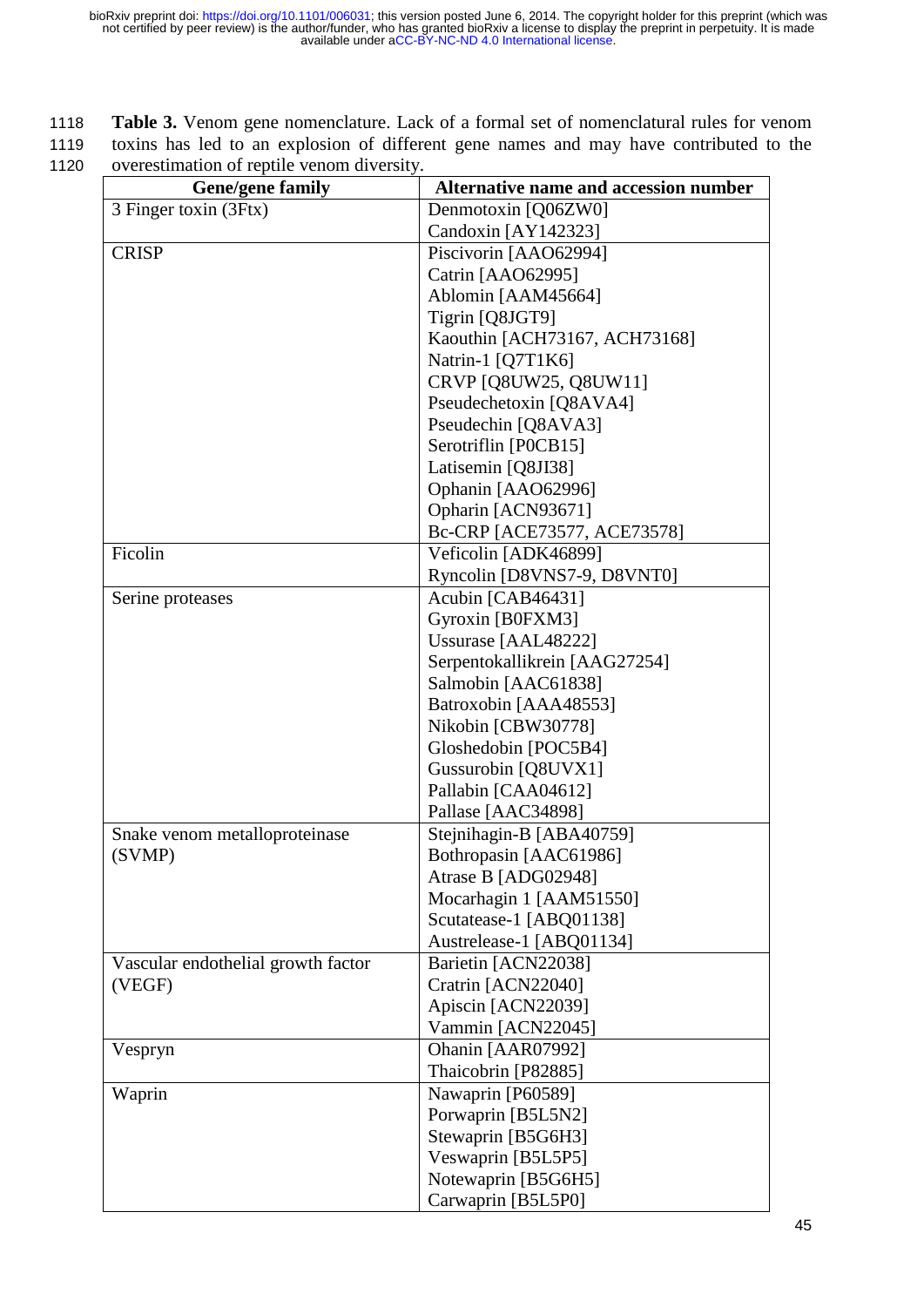#### **Figure legends**

#### **Figure 1. Relationships of key vertebrate lineages and the placement of species**

**discussed in this paper.** A monophyletic clade of reptiles (which includes birds) is

- shaded green and the Toxicofera [21] are shaded red. Modified taxon names
- have been used for simplicity.

 **Figure 2. Tissue distribution of proposed venom toxin transcripts.** The majority of transcripts proposed to encode Toxicoferan venom proteins are expressed in multiple body tissues. Transcripts found in the assembled transcriptomes but which are assigned transcript abundance of <1 FPKM are shaded orange. Eco, painted saw-scaled viper (*Echis coloratus*); Pgu, corn snake (*Pantherophis guttatus*); Oae, rough green snake (*Opheodrys aestivus*); Pre, royal python (*Python regius*); Ema, leopard gecko (*Eublepharis macularius*). VG, venom gland; SAL, salivary gland; SCG, scent gland; SK, skin. **Figure 3. Maximum likelihood tree of** *complement c3* **("***cobra venom factor***") sequences.** Whilst most sequences likely represent housekeeping or maintenance genes, a gene duplication event in the elapid lineage (marked with \*) may have produced a venom-specific paralog. An additional duplication (marked with +) may have taken place in *Austrelaps superbus*, although both paralogs appear to be expressed in both liver and venom gland. Geographic separation in king cobras (*Ophiophagus hannah*) from Indonesia and China is reflected in observed sequence variation. Numbers above branches are Bootstrap values for 500 replicates. Tissue distribution of transcripts is indicated using the following abbreviations: VG, venom gland; SK, skin; SCG, scent gland, AG, accessory gland; VMNO, vomeronasal organ and those genes found to be expressed in one or more body tissues are shaded blue.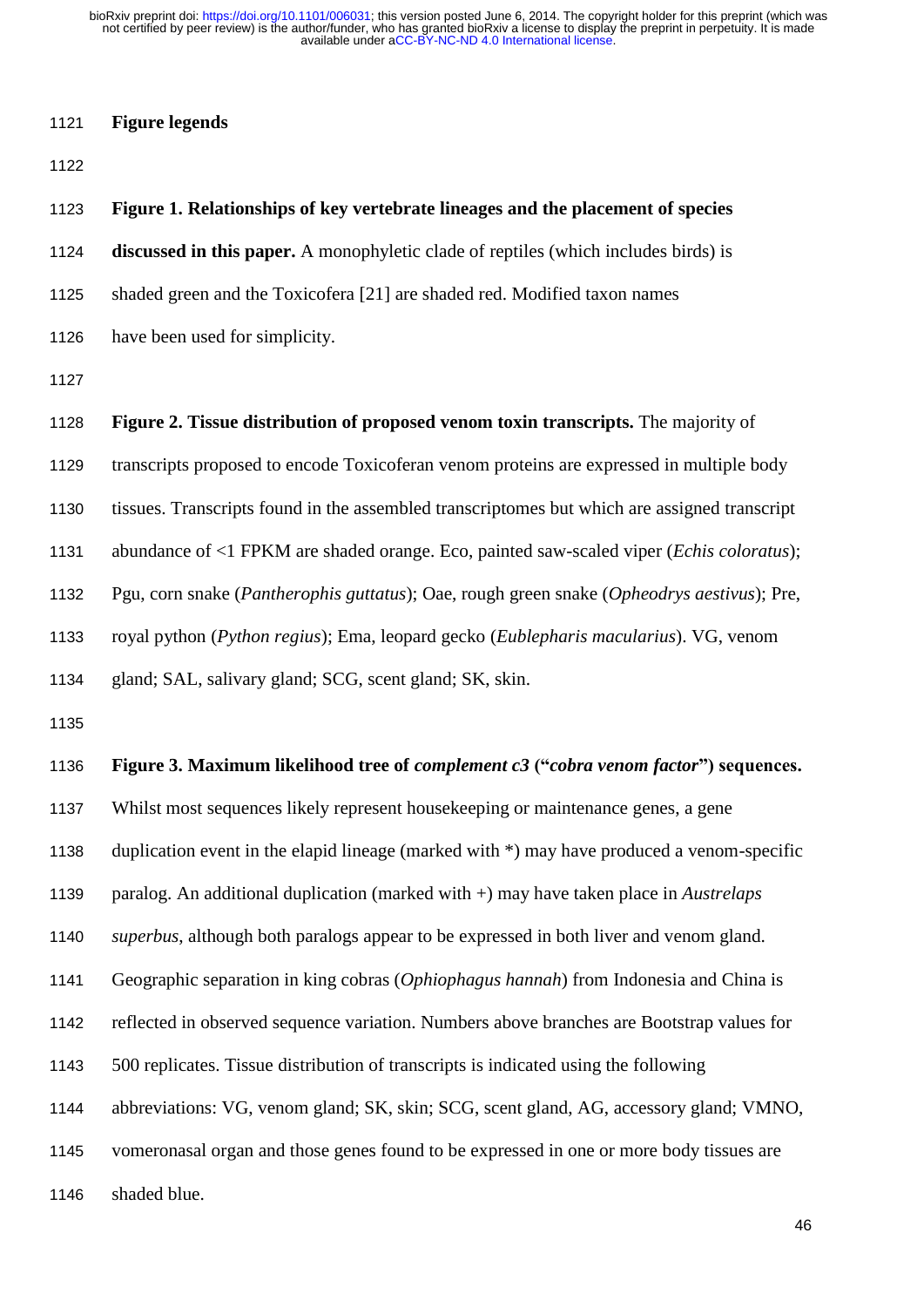| 1148 | Figure 4. Maximum likelihood tree of <i>dipeptidylpeptidase 3 (dpp3)</i> and                             |
|------|----------------------------------------------------------------------------------------------------------|
| 1149 | <i>dipeptidylpeptidase</i> 4 ( $dpp4$ ) sequences. Transcripts encoding $dpp3$ and $dpp4$ are found in a |
| 1150 | wide variety of body tissues, and likely represent housekeeping genes. Numbers above                     |
| 1151 | branches are Bootstrap values for 500 replicates. Tissue distribution of transcripts is indicated        |
| 1152 | using the following abbreviations: VG, venom gland; SK, skin; SCG, scent gland, AG,                      |
| 1153 | accessory gland; VMNO, vomeronasal organ and those genes found to be expressed in one or                 |
| 1154 | more body tissues are shaded blue.                                                                       |
| 1155 |                                                                                                          |
| 1156 | Figure 5. Maximum likelihood tree of <i>phospholipase b (plb)</i> sequences. Transcripts                 |
| 1157 | encoding plb are found in a wide variety of body tissues, and likely represent housekeeping              |
| 1158 | genes. Numbers above branches are Bootstrap values for 500 replicates. Tissue distribution of            |
| 1159 | transcripts is indicated using the following abbreviations: VG, venom gland; SK, skin; SCG,              |
| 1160 | scent gland, AG, accessory gland; VMNO, vomeronasal organ and those genes found to be                    |
| 1161 | expressed in one or more body tissues are shaded blue.                                                   |
| 1162 |                                                                                                          |
| 1163 | Figure 6. Maximum likelihood tree of renin-like sequences. Renin-like genes are                          |
| 1164 | expressed in a diversity of body tissues. The recently published <i>Boa constrictor</i> "RAP-Boa-        |
| 1165 | 1" sequence is clearly a <i>cathepsin d</i> gene and is therefore not orthologous to the <i>Echis</i>    |
| 1166 | <i>ocellatus</i> renin sequence as has been claimed [21]. Numbers above branches are Bootstrap           |
| 1167 | values for 500 replicates. Tissue distribution of transcripts is indicated using the following           |
| 1168 | abbreviations: VG, venom gland; SK, skin; SCG, scent gland and those genes found to be                   |
| 1169 | expressed in one or more body tissues are shaded blue.                                                   |
| 1170 |                                                                                                          |
| 1171 | Figure 7. Graph of transcript abundance values of proposed venom transcripts in the                      |
| 1172 | <i>Echis coloratus</i> venom gland. The majority of Toxicoferan transcripts are expressed at             |